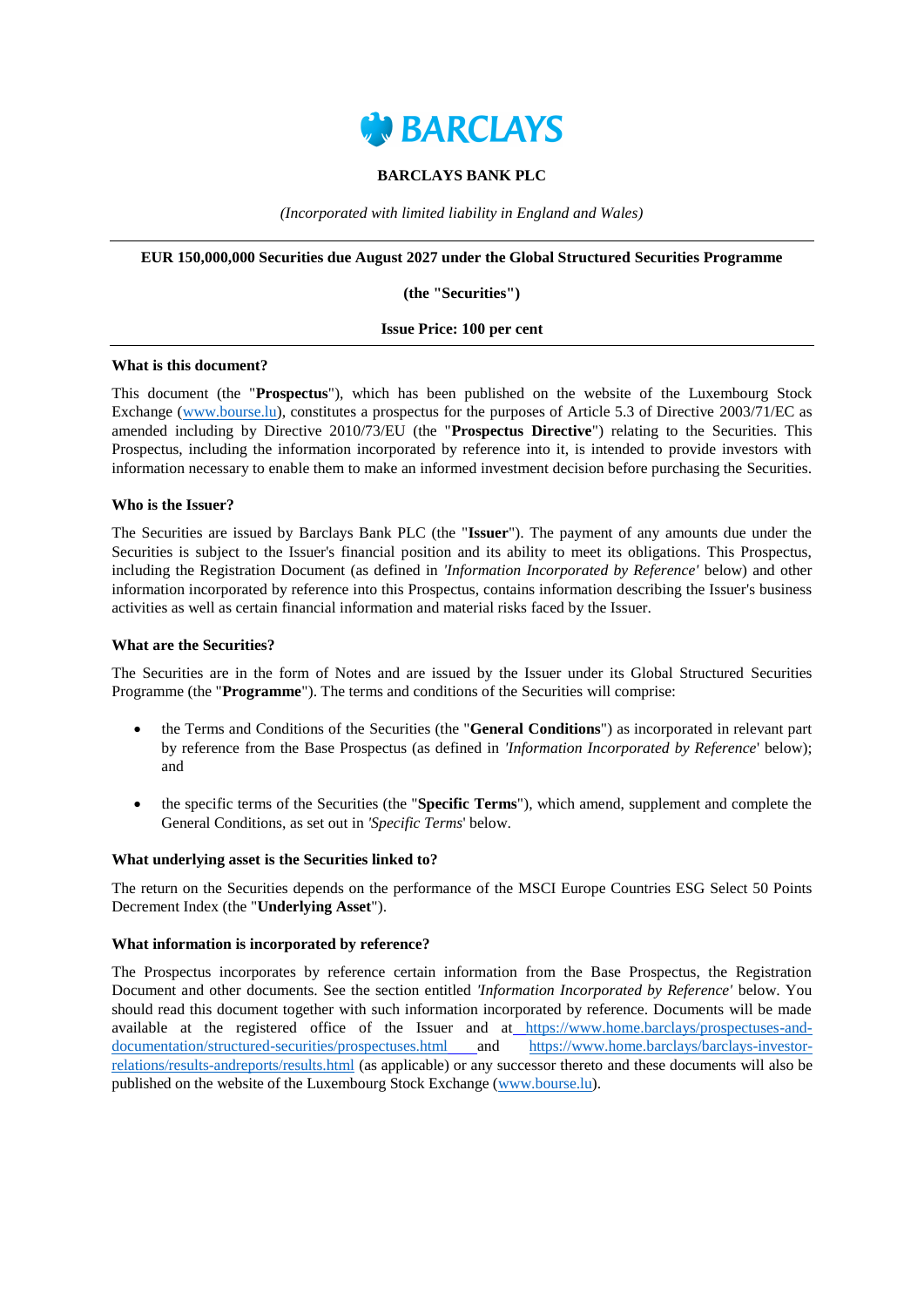**What are the principal risks?**

**Your investment in the Securities depends on the ability of the Issuer to meet its payment obligations under the Securities. Further, depending on the performance of the Underlying Asset, you could lose**  some or all of your investment. Before purchasing the Securities, you should consider in particular the information described in *'Risk Factors'* below, together with the other information in this Prospectus.

**18 July 2019**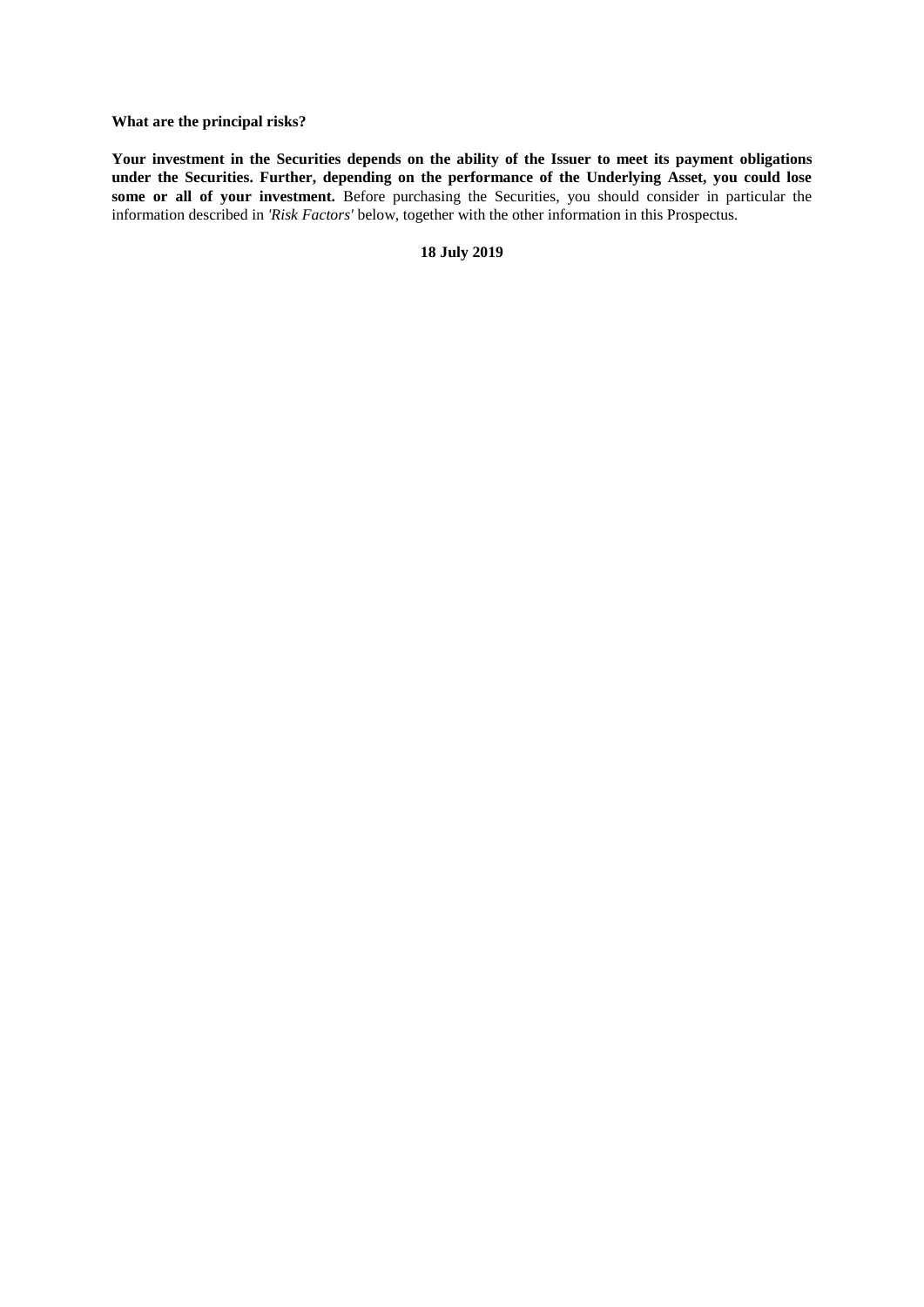## **IMPORTANT INFORMATION**

## **THE AMOUNT PAYABLE ON REDEMPTION OF THE SECURITIES MAY BE LESS THAN THE ORIGINAL INVESTED AMOUNT (AND IN SOME CASES MAY BE ZERO), IN WHICH CASE YOU MAY LOSE SOME OR ALL OF YOUR ORIGINAL INVESTMENT.**

# **IF THE ISSUER BECOMES INSOLVENT OR BANKRUPT OR OTHERWISE FAILS TO MAKE ITS PAYMENT OBLIGATIONS ON THE SECURITIES, YOU WILL LOSE SOME OR ALL OF YOUR ORIGINAL INVESTMENT.**

# **INVESTING IN THE SECURITIES INVOLVES CERTAIN RISKS, AND YOU SHOULD FULLY UNDERSTAND THESE BEFORE YOU INVEST. SEE 'RISK FACTORS' BELOW.**

## **Responsibility**

The Issuer accepts responsibility for the information contained in this Prospectus. To the best of the knowledge of the Issuer (having taken all reasonable care to ensure that such is the case), the information contained in this Prospectus is in accordance with the facts and contains no omission likely to affect the import of such information.

#### **Regulatory approval for the purposes of the EU Prospectus Directive**

This Prospectus has been approved by the United Kingdom Financial Conduct Authority (the "**FCA**") in its capacity as the United Kingdom competent authority for the purposes of the Prospectus Directive and relevant implementing measures in the United Kingdom.

The Issuer has requested the FCA to provide the competent authority in Luxembourg for the purposes of the Prospectus Directive with a certificate of approval in accordance with Article 18 of the Prospectus Directive attesting that this document has been drawn up in accordance with the Prospectus Directive.

## **Listing and Admission to Trading**

Application has also been made to the Luxembourg Stock Exchange for the Security issued to be listed on the Official List of the Luxembourg Stock Exchange and admitted to trading on the regulated market of the Luxembourg Stock Exchange, a regulated market for the purposes of Directive 2014/65/EC (the "**Markets in Financial Instruments Directive**"). This Prospectus constitutes a prospectus for the purposes of Section 87 of the Financial Services and Markets Act 2000. This Prospectus will be published on the website of the Luxembourg Stock Exchange [\(www.bourse.lu\)](http://www.bourse.lu/).

#### **Administrator status under Benchmark Regulation**

Amounts payable under the Securities are calculated by reference to the MSCI Europe Countries ESG Select 50 Points Decrement Index, which is provided by MSCI Limited (the "**Administrator"**). As at the date of this Prospectus, the Administrator appears in the register of administrators and benchmarks established and maintained by the European Securities and Markets Authority ("**ESMA**") pursuant to article 36 of the Benchmarks Regulation (Regulation (EU) 2016/1011) (the "**BMR**").

The registration status of any administrator under the BMR is a matter of public record and, save where required by applicable law, the Issuer does not intend to update the Prospectus to reflect any change in the registration status of the administrator.

#### **No compensation arrangements**

Any failure by the Issuer to make payments or deliveries due under the Securities would not of itself give rise to any claim for compensation on the grounds of such a failure. You would not have a claim for compensation against the UK's Financial Services Compensation Scheme. For more information regarding Issuer risk, please see the section of the Registration Document headed *'Risk Factors*' (which is incorporated by reference into this Prospectus) and *Risk Factors* below.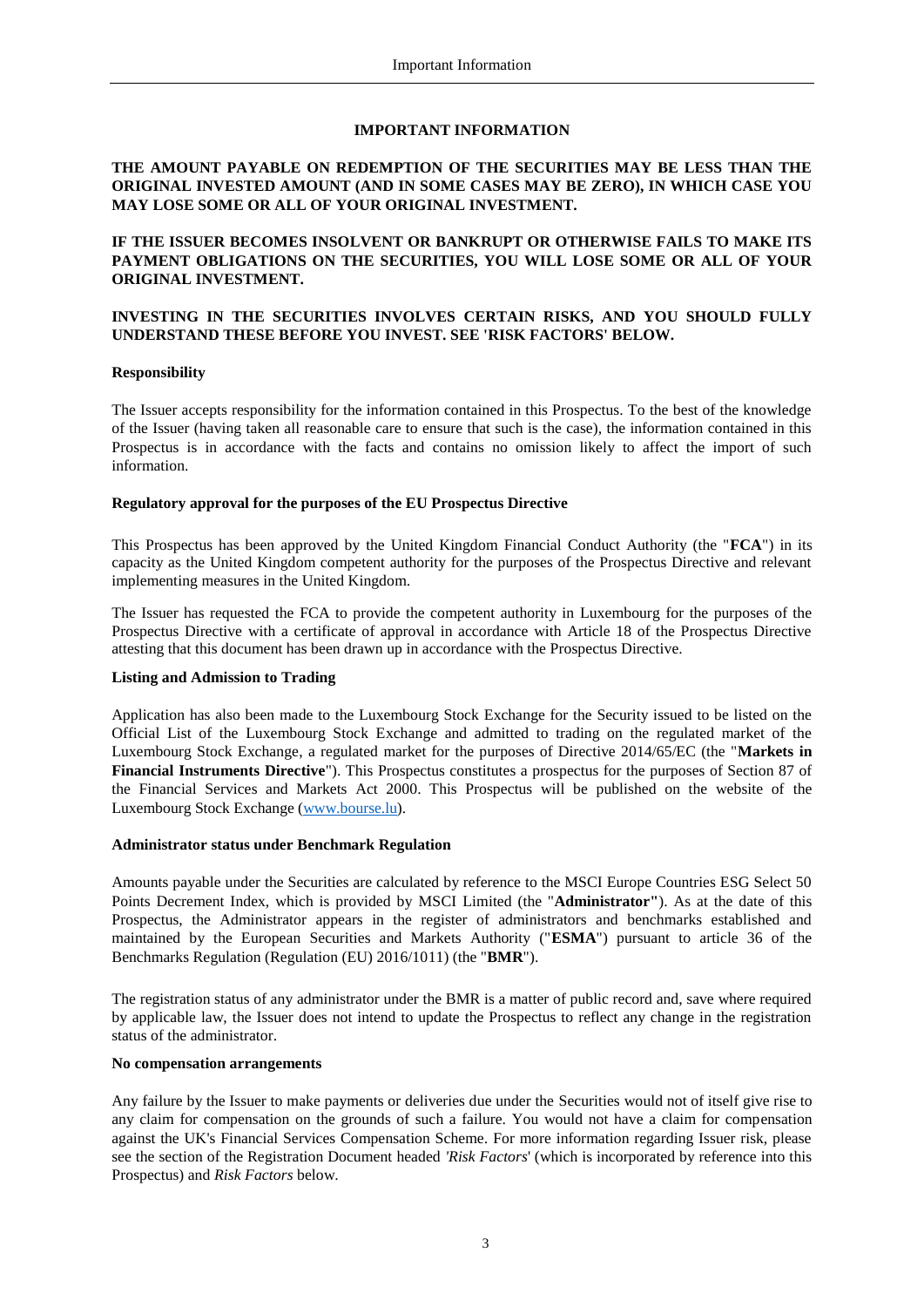## **No investment advice**

The Prospectus is not and does not purport to be investment advice. Unless expressly agreed otherwise with a particular investor, neither the Issuer nor the Manager is acting as an investment adviser, providing advice of any other nature, or assuming any fiduciary obligation to any investor in the Securities.

#### **Independent evaluation**

Nothing set out or referred to in, or incorporated by reference into, this Prospectus is intended to provide the basis of any credit or other evaluation (except in respect of any purchase of the Securities described herein) or should be considered as a recommendation by the Issuer or the Manager that any recipient of this Prospectus (or any document referred to herein) should purchase the Securities.

An investor should not purchase the Securities unless they understand the extent of their exposure to potential loss. Investors are urged to read the factors described in the section of this Prospectus headed '*Risk Factors'*, together with the information in this Prospectus (including any information incorporated by reference) before investing in the Securities.

Investors should note that (i) the risks described in the section headed *'Risk Factors'* of this Prospectus and (ii) the risks described in the section headed *'Risk Factors'* of the Registration Document (which is incorporated by reference into this Prospectus) are not the only risks that the Issuer faces or that may arise because of the nature of the Securities. The Issuer has described only those risks relating to its operations and to the Securities that it considers to be material. There may be additional risks that the Issuer currently considers not to be material or of which it is not currently aware.

Given the nature, complexity and risks inherent in the Securities (and investments relating to the Underlying Asset), the Securities may not be suitable for an investor's investment objectives in the light of his or her financial circumstances. Investors should consider seeking independent advice to assist them in determining whether the Securities are a suitable investment for them or to assist them in evaluating the information contained in or incorporated by reference into this Prospectus.

You have sole responsibility for the management of your tax and legal affairs including making any applicable filings and payments and complying with any applicable laws and regulations. Neither the Issuer nor any of its Affiliates will provide you with tax or legal advice and you should obtain your own independent tax and legal advice tailored to your individual circumstances. The tax treatment of structured products, such as the Securities, can be complex; the tax treatment applied to an individual depends on their circumstances. The level and basis of taxation may alter during the term of any product.

Amounts due to be paid to you are described on a gross basis, i.e. without calculating any tax liability. The Issuer shall make no deduction for any tax, duty, or other charge unless required by law. See the section of the Base Prospectus headed '*Taxation*' (which is incorporated by reference into this Prospectus) and Risk Factor 14 below.

# **Potential for discretionary determinations by the Determination Agent and the Issuer under the Securities**

Under the terms and conditions of the Securities, following the occurrence of certain events relating to the Issuer, the Issuer's hedging arrangements, the Underlying Asset, taxation, the relevant currency or other matters, the Issuer or the Determination Agent may determine to take one of the actions available to it in order to deal with the impact of such event on the Securities or the Issuer or both. These actions may include (i) adjustment to the terms and conditions of the Securities, (ii) substitution of the Underlying Asset or (iii) early redemption of the Securities. Any such discretionary determination by the Issuer or Determination Agent could have a material adverse impact on the value of and return on the Securities. See, in particular, the section of this Prospectus headed *'Risk Factors*' below.

## **Distribution**

The distribution or delivery of this Prospectus in certain jurisdictions may be restricted by law. This document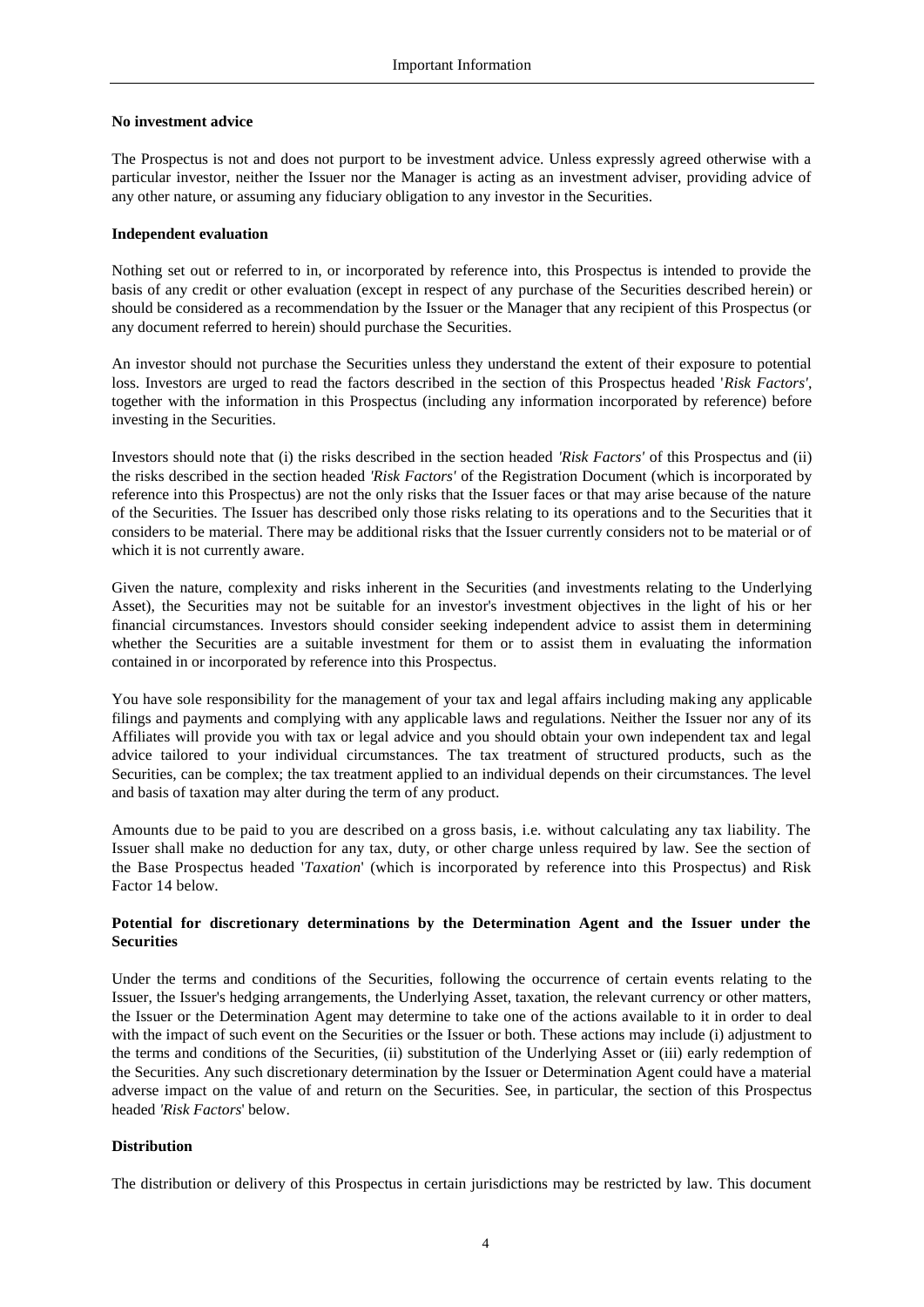does not constitute, and may not be used for the purposes of, an offer or solicitation by anyone in any jurisdiction (other than as expressly described in this Prospectus). This Prospectus is prepared for the purpose of facilitating the listing, and admission to trading, of securities that are already in issue. No new offering of securities is described in this Prospectus. No action is being taken to permit an offering of the Securities or the delivery of this Prospectus in any jurisdiction. Persons into whose possession this Prospectus comes are required by the Issuer to inform themselves about and to observe any such restrictions. Details of selling restrictions for various jurisdictions are set out in the section of the Base Prospectus headed *'Purchase and Sale*' (which is incorporated by reference into this Prospectus).

#### **Prohibition of Sale to EEA retail investors**

The Securities are not intended to be offered, sold or otherwise made available to and should not be offered, sold or otherwise made available to any retail investor in the European Economic Area ("**EEA Retail Investor**"). For these purposes, an EEA Retail Investor means a person in the European Economic Area who is one (or more) of: (i) a retail client as defined in point (11) of Article 4(1) of Directive 2014/65/EU (as amended from time to time, "MiFID"); (ii) a customer within the meaning of the Insurance Mediation Directive (Directive 2002/92/EC (as amended from time to time)) ("**IMD**"), where that customer would not qualify as a professional client as defined in point (10) of Article 4(1) of MiFID; or (iii) not a qualified investor as defined in the Prospectus Directive. Consequently no key information document required by Regulation (EU) No 1286/2014 (the "**PRIIPs Regulation**") for offering or selling the Securities or otherwise making them available to EEA Retail Investors has been prepared and therefore offering or selling the Securities or otherwise making them available to any EEA Retail Investor may be unlawful under the PRIIPs Regulation.

#### **United States selling restrictions**

The Securities have not been and will not be registered under the US Securities Act of 1933, as amended (the "**Securities Act**"), or with any securities regulatory authority of any state or other jurisdiction of the United States. Trading in the Securities has not been approved by the US Commodities Futures Trading Commission under the US Commodity Exchange Act of 1936 (the "**Commodity Exchange Act**"). The Securities may not be offered and sold within the United States, or to or for the benefit of U.S. persons (as defined in Regulation S under the Securities Act ("**Regulation S**")) ("**U.S. persons**"), except in certain transactions exempt from the registration requirements of the Securities Act and applicable state securities laws. The Securities are being offered and sold outside the United States to non-U.S. persons in reliance on Regulation S.

Securities in bearer form may be subject to US tax law requirements (as described below). Subject to certain exceptions, the Securities may not be offered, sold or delivered within the United States or its possessions or to, or for the account or benefit of, United States persons (as defined in in the US Internal Revenue Code of 1986, as amended, (the "**Code**") and the regulations thereunder).

For a description of these and certain further restrictions on offers, sales and transfers of the Securities and delivery of this Prospectus, see the section of the Base Prospectus headed *'Purchase and Sale*' (which is incorporated by reference into this Prospectus).

THE SECURITIES HAVE NOT BEEN AND WILL NOT BE APPROVED OR DISAPPROVED BY THE US SECURITIES AND EXCHANGE COMMISSION, ANY STATE SECURITIES COMMISSION IN THE UNITED STATES OR ANY OTHER US REGULATORY AUTHORITY, NOR HAVE ANY OF THE FOREGOING AUTHORITIES PASSED UPON OR ENDORSED THE MERITS OF THE OFFERING OF THE SECURITIES OR THE ACCURACY OR THE ADEQUACY OF THE OFFERING DOCUMENTS. ANY REPRESENTATION TO THE CONTRARY IS A CRIMINAL OFFENCE IN THE UNITED STATES.

#### **US foreign account tax compliance withholding**

**THE FOREIGN ACCOUNT TAX COMPLIANCE ACT ("FATCA") IS PARTICULARLY COMPLEX AND ITS CURRENT AND FUTURE APPLICATION TO THE ISSUER, THE SECURITIES AND INVESTORS IS UNCERTAIN AT THIS TIME. YOU SHOULD CONSULT YOUR OWN TAX ADVISERS TO OBTAIN A MORE DETAILED EXPLANATION OF FATCA AND TO LEARN HOW THIS LEGISLATION MIGHT AFFECT YOU IN YOUR PARTICULAR CIRCUMSTANCE, INCLUDING HOW THE FATCA RULES MAY APPLY TO PAYMENTS RECEIVED UNDER THE**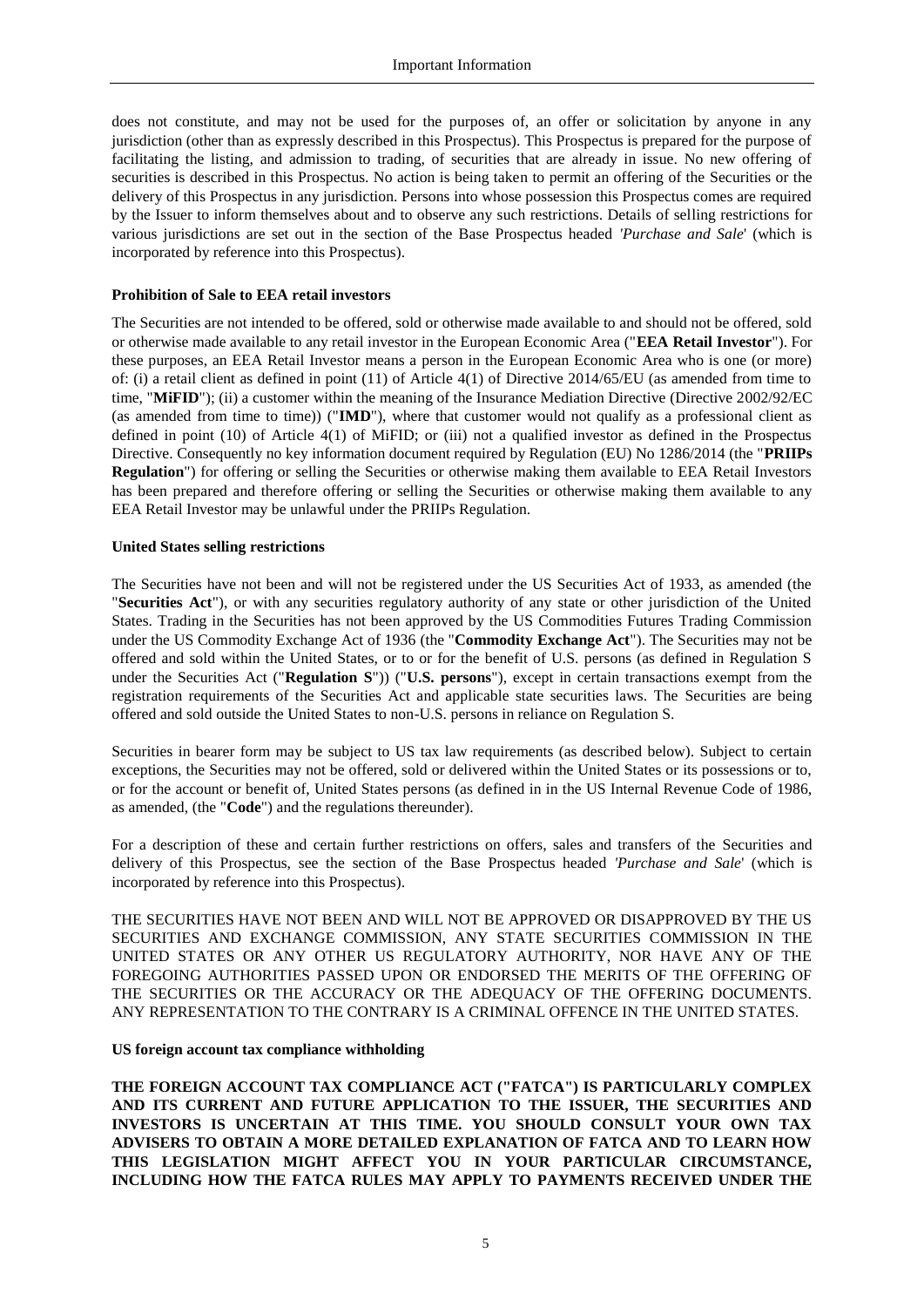# **SECURITIES BOTH CURRENTLY AND IN THE FUTURE.**

#### **Change of circumstances**

Neither the delivery of this Prospectus or any other information incorporated by reference in the Prospectus, nor any sale of Securities, shall create any impression that information in such documents relating to the Issuer is correct at any time subsequent to the date of the Prospectus or that any other information supplied in connection with the Securities or the Programme is correct as of any time subsequent to the date of the relevant document containing the same (the foregoing being without prejudice to the Issuer's obligations under applicable rules and regulations).

#### **Representations**

In connection with the listing and admission to trading of the Securities, no person has been authorised to give any information or to make any representation not contained in or consistent with the Prospectus and, if given or made, such information or representation must not be relied upon as having been authorised by the Issuer. The Issuer does not accept responsibility for any information not contained in this Prospectus. This document does not constitute, and may not be used for the purposes of, an offer or solicitation by anyone in any jurisdiction and no action is being taken to permit an offering of the Securities or the distribution of this Prospectus in any jurisdiction.

#### **Calculations and determinations**

Unless otherwise specified, all calculations and determinations in respect of the Securities shall be made by Barclays Bank PLC (acting in such capacity, the "**Determination Agent**").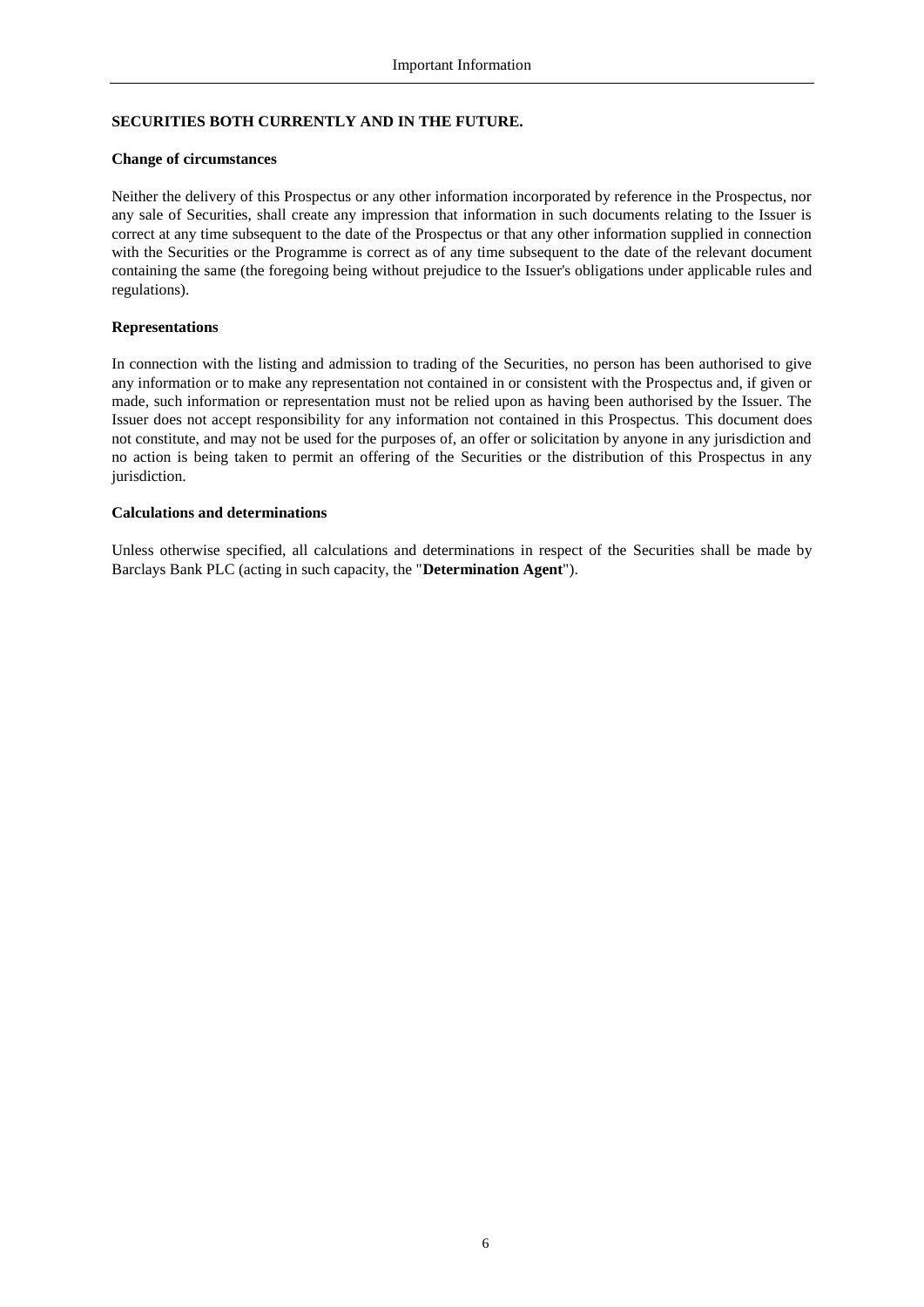# **TABLE OF CONTENTS**

|                                                                                                                                         | Page |
|-----------------------------------------------------------------------------------------------------------------------------------------|------|
|                                                                                                                                         |      |
| This section provides for a summary of the key information contained within this Prospectus.                                            |      |
|                                                                                                                                         |      |
| This section sets out the principal risks inherent in investing in the Securities, including key risks in respect of<br>equity indices. |      |
|                                                                                                                                         |      |
| This section incorporates selected financial information regarding the Issuer from other publicly available<br>documents.               |      |
| This sections sets out worked examples of how the interest and redemption amounts are calculated under a<br>variety of scenarios.       |      |
|                                                                                                                                         |      |
| This sections set out the specific terms and conditions in respect of the Securities.                                                   |      |
|                                                                                                                                         |      |
| This section provides important legal information in respect of the Securities.                                                         |      |
|                                                                                                                                         | 63   |
| This section provides certain additional information in respect of the Securities.                                                      |      |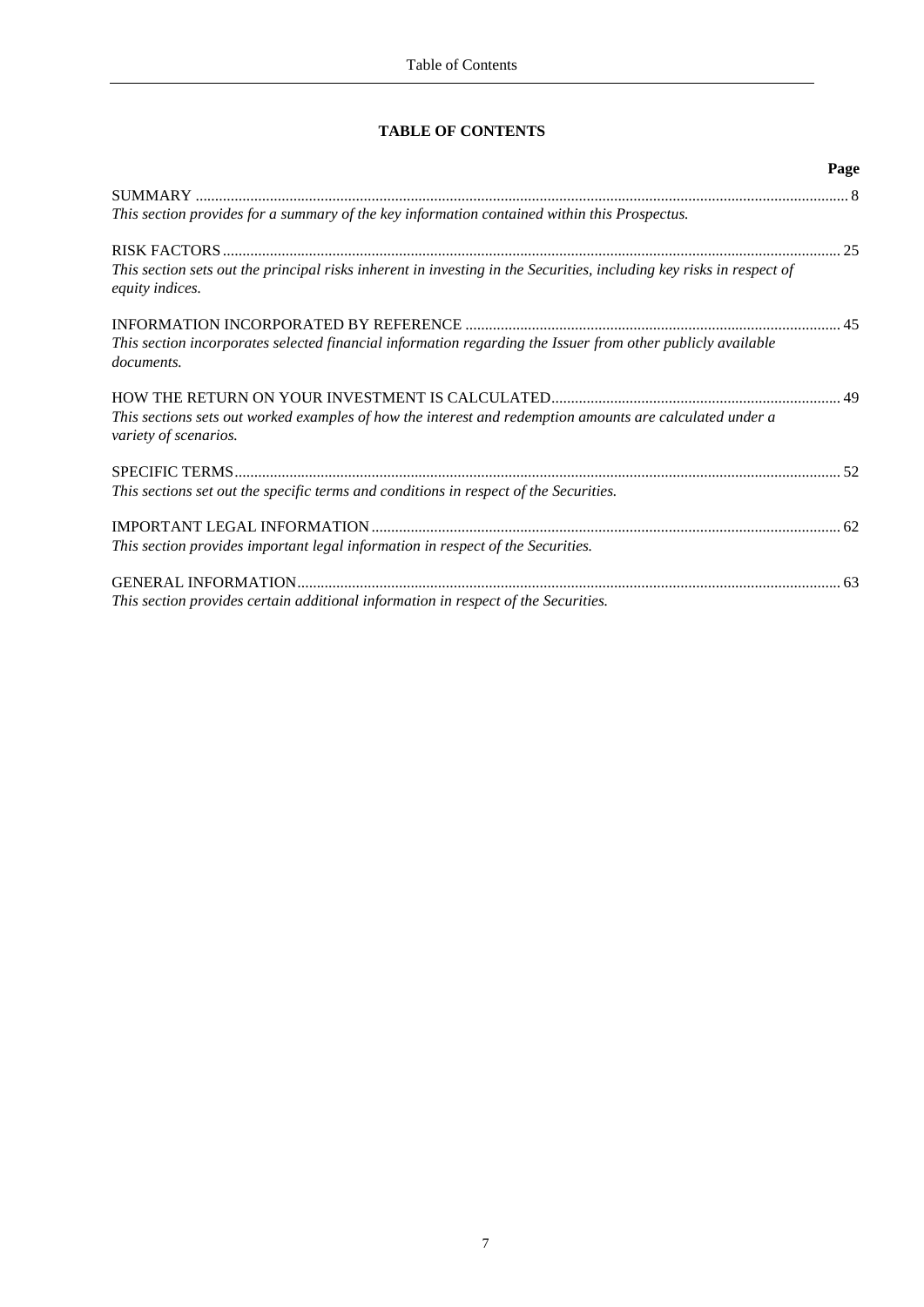## <span id="page-7-1"></span>**SUMMARY**

<span id="page-7-0"></span>Summaries are made up of disclosure requirements known as 'elements'. These elements are numbered in Sections  $A - E (A.1 - E.7)$ .

This summary (the "**Summary**") contains all the elements required to be included in a summary for these types of securities and issuer. Because some elements are not required to be addressed, there may be gaps in the numbering sequence of the elements.

|      | <b>Section A – Introduction and warnings</b>                                                                                                              |                                                                                                                                                                                                                                                                                                                                                                                                                                                                                       |  |  |
|------|-----------------------------------------------------------------------------------------------------------------------------------------------------------|---------------------------------------------------------------------------------------------------------------------------------------------------------------------------------------------------------------------------------------------------------------------------------------------------------------------------------------------------------------------------------------------------------------------------------------------------------------------------------------|--|--|
| A.1  | <b>Introduction and</b><br>warnings                                                                                                                       | This Summary should be read as an introduction to this Prospectus. Any<br>decision to invest in Securities should be based on consideration of this<br>Prospectus as a whole, including any information incorporated by reference.                                                                                                                                                                                                                                                    |  |  |
|      |                                                                                                                                                           | Where a claim relating to the information contained in this Prospectus is<br>brought before a court, the plaintiff might, under the national legislation of the<br>relevant Member State of the European Economic Area, have to bear the costs<br>of translating this Prospectus before the legal proceedings are initiated.                                                                                                                                                          |  |  |
|      |                                                                                                                                                           | No civil liability shall attach to any responsible person solely on the basis of<br>this Summary, including any translation thereof, unless it is misleading,<br>inaccurate or inconsistent when read together with the other parts of this<br>Prospectus or it does not provide, when read together with the other parts of<br>this Prospectus, key information in order to aid investors when considering<br>whether to invest in the Securities.                                   |  |  |
| A.2  | Consent by the<br>Issuer to the use of<br>prospectus in<br>subsequent resale<br>or final placement<br>of Securities                                       | Not Applicable: the Issuer does not consent to the use of this Prospectus for<br>subsequent resales.                                                                                                                                                                                                                                                                                                                                                                                  |  |  |
|      |                                                                                                                                                           | Section B - Issuer                                                                                                                                                                                                                                                                                                                                                                                                                                                                    |  |  |
| B.1  | <b>Legal</b> and<br>commercial name<br>of the Issuer                                                                                                      | The Securities are issued by Barclays Bank PLC (the "Issuer").                                                                                                                                                                                                                                                                                                                                                                                                                        |  |  |
| B.2  | <b>Domicile and legal</b><br>form of the Issuer,<br>legislation under<br>which the Issuer<br>operates and<br>country of<br>incorporation of<br>the Issuer | The Issuer is a public limited company registered in England and Wales.<br>The principal laws and legislation under which the Issuer operates are laws of<br>England and Wales including the Companies Act.                                                                                                                                                                                                                                                                           |  |  |
| B.4b | <b>Known trends</b><br>affecting the Issuer<br>and industries in<br>which the Issuer<br>operates                                                          | The business and earnings of the Issuer and its subsidiary undertakings<br>(together, the "Bank Group" or "Barclays") can be affected by the fiscal or<br>other policies and other actions of various governmental and regulatory<br>authorities in the UK, EU, US and elsewhere, which are all subject to change,<br>as a result, regulatory risk will remain a focus. A more intensive regulatory<br>approach and enhanced requirements together with the uncertainty (particularly |  |  |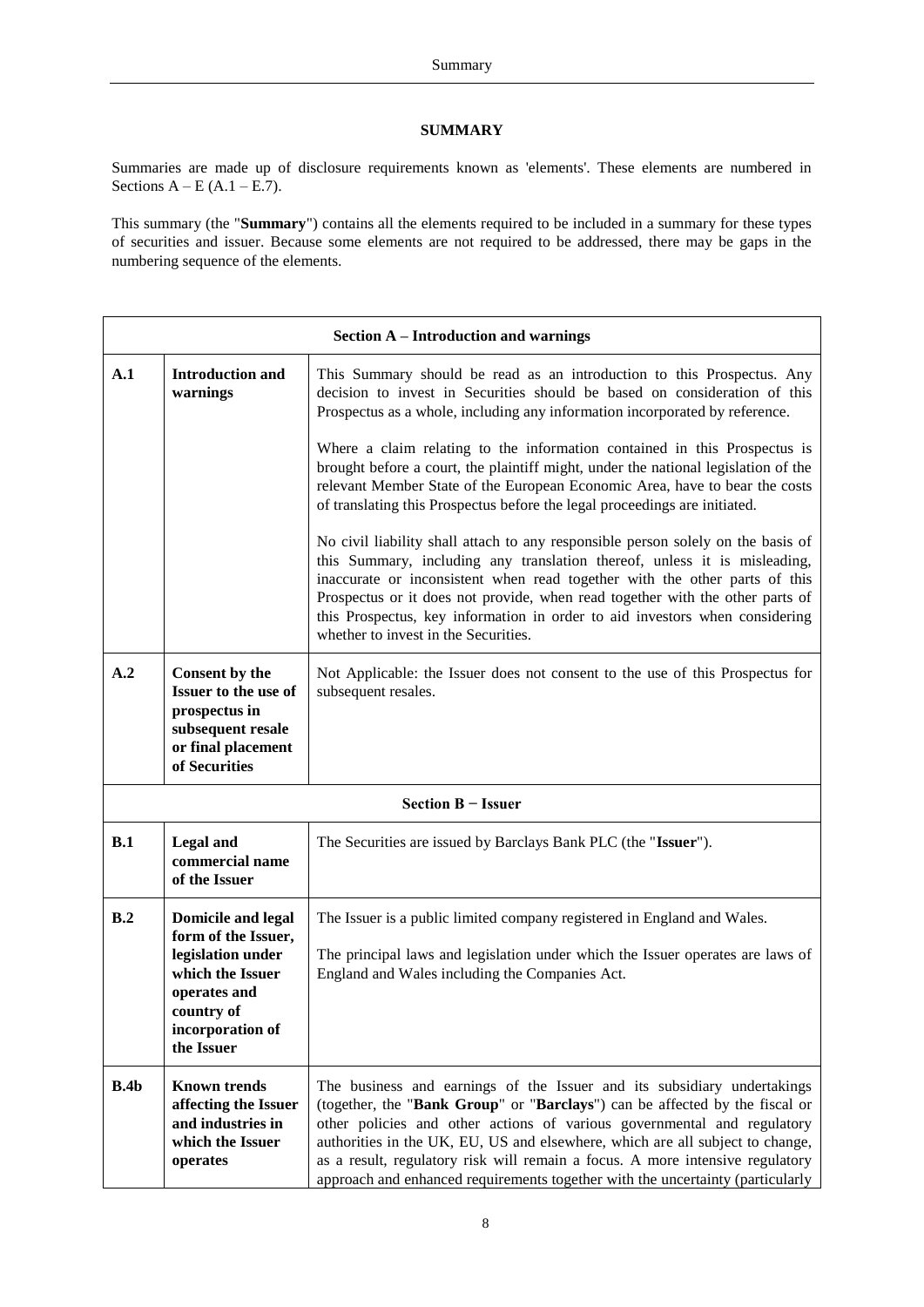| in light of the UK's withdrawal from the EU) and potential lack of international<br>regulatory coordination as enhanced supervisory standards are developed and<br>implemented may adversely affect the Bank Group's business, capital and risk<br>management strategies and/or may result in the Bank Group deciding to modify<br>its legal entity, capital and funding structures and business mix, or to exit<br>certain business activities altogether or not to expand in areas despite otherwise<br>attractive potential.<br>Following the transfer of the assets and liabilities of the Barclays UK division |
|---------------------------------------------------------------------------------------------------------------------------------------------------------------------------------------------------------------------------------------------------------------------------------------------------------------------------------------------------------------------------------------------------------------------------------------------------------------------------------------------------------------------------------------------------------------------------------------------------------------------|
| from the Bank Group to Barclays Bank UK PLC and its subsidiary<br>undertakings (together, the "Barclays Bank UK Group"), the Bank Group<br>becomes less diversified than it used to be. The Bank Group no longer has<br>recourse to the assets of the Barclays Bank UK Group. Further, relative to its<br>parent group, the Bank Group is more focused on businesses outside the UK,<br>more focused on wholesale businesses, more dependent on wholesale funding<br>sources and potentially subject to different regulatory obligations.                                                                           |
| There are several other significant pieces of legislation and areas of focus<br>which will require significant management attention, cost and resource,<br>including:                                                                                                                                                                                                                                                                                                                                                                                                                                               |
| Changes in prudential requirements, including the risk reduction measures<br>package recently adopted in the EU to amend the Capital Requirements<br>Directive (CRD IV) and the Bank Recovery and Resolution Directive<br>(BRRD) which may impact minimum requirements for own funds and<br>eligible liabilities (MREL), leverage, liquidity or funding requirements,<br>applicable buffers and/or add-ons to such minimum requirements and risk<br>weighted assets calculation methodologies all as may be set by<br>international, EU or national authorities.                                                    |
| The derivatives market has been the subject of particular focus for<br>regulators in recent years across the G20 countries and beyond, with<br>regulations introduced which require the reporting and clearing of<br>standardised over the counter ("OTC") derivatives and the mandatory<br>margining of non-cleared OTC derivatives. Other regulations applicable to<br>swap dealers, including those promulgated by the US Commodity Futures<br>Trading Commission, have imposed significant costs on the Bank Group's<br>derivatives business.                                                                   |
| The recast Markets in Financial Instruments Directive in Europe (MiFID<br>II), which came into force in January 2018, has fundamentally changed the<br>European regulatory framework entailing significant operational changes<br>for market participants in a wide range of financial instruments as well as<br>changes in market structures and practices.                                                                                                                                                                                                                                                        |
| By virtue of the EU Benchmarks Regulation, after 1 January 2020, certain<br>$\bullet$<br>Bank Group entities will not be permitted to use benchmarks unless the<br>relevant administrator is authorised, registered or qualifies under a third-<br>party regime. This may necessitate adapting processes and systems to<br>transition to new alternative benchmarks, which would be a very time<br>consuming and costly process.                                                                                                                                                                                    |
| Separately, the transition to risk-free rates as part of a wider benchmark<br>reform is also expected to be impactful to the Bank Group in respect of the<br>timing of the development of a robust risk free rate market, an<br>unfavourable market reaction and/or inconsistencies in the adoption of<br>products using the new risk free rates, and also in respect of the costs and                                                                                                                                                                                                                              |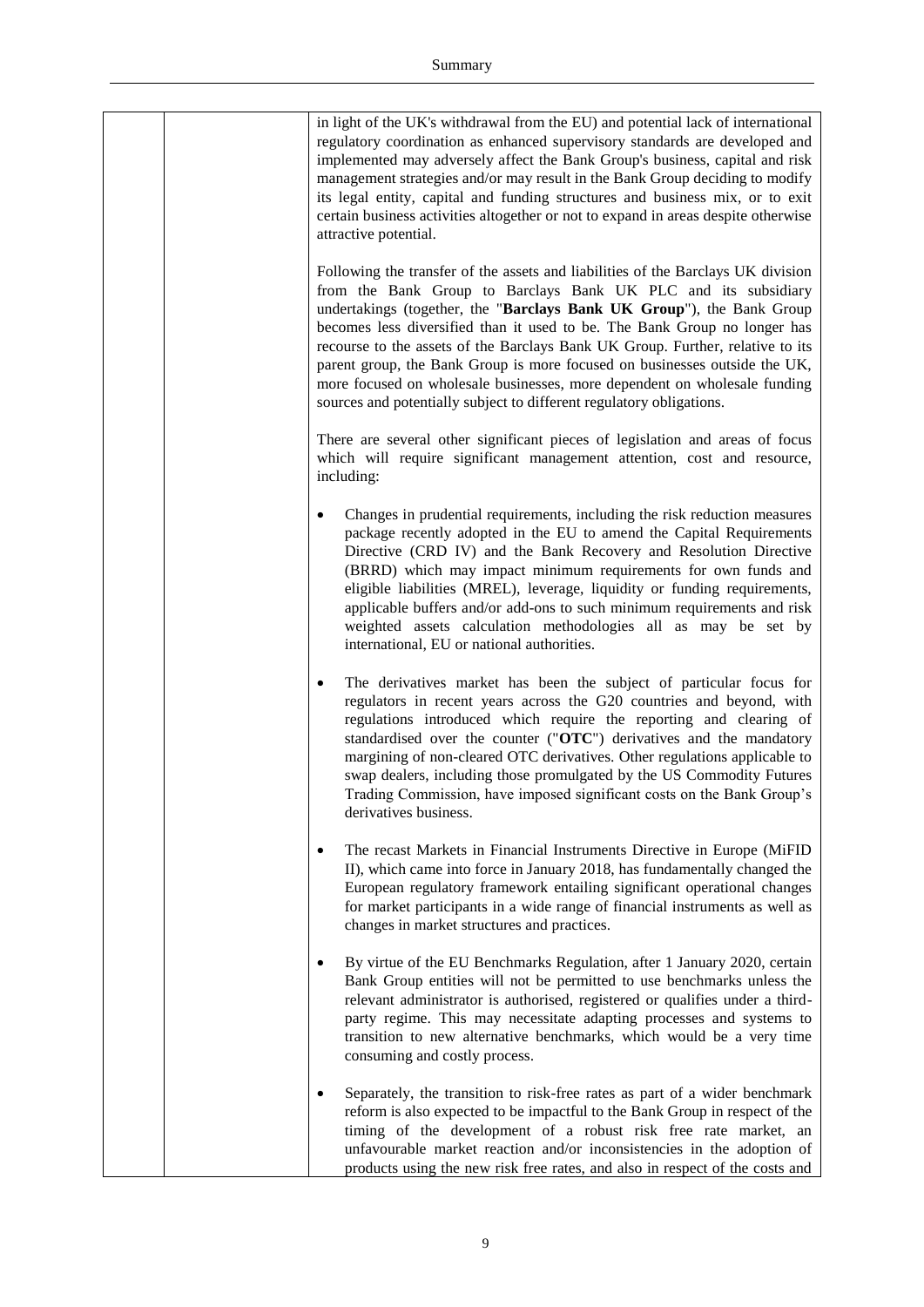|             |                                                                                                                           | uncertainties involved in managing and/or changing historical products to<br>reference risk free rates as a result of the proposed discontinuation of<br>certain existing benchmarks.                                                                                                                                                                                                                                                                                                                                                                                                                                                                                                                                                                                                                                                                                                                                                                                                  |  |
|-------------|---------------------------------------------------------------------------------------------------------------------------|----------------------------------------------------------------------------------------------------------------------------------------------------------------------------------------------------------------------------------------------------------------------------------------------------------------------------------------------------------------------------------------------------------------------------------------------------------------------------------------------------------------------------------------------------------------------------------------------------------------------------------------------------------------------------------------------------------------------------------------------------------------------------------------------------------------------------------------------------------------------------------------------------------------------------------------------------------------------------------------|--|
|             |                                                                                                                           | The Bank Group and certain of its members are subject to supervisory<br>stress testing exercises in a number of jurisdictions. These exercises<br>currently include the programmes of the Bank of England, the European<br>Banking Authority, the Federal Deposit Insurance Corporation and the<br>Federal Reserve Board. Failure to meet requirements of regulatory stress<br>tests, or the failure by regulators to approve the stress test results and<br>capital plans of the Bank Group, could result in the Bank Group being<br>required to enhance its capital position, limit capital distributions or<br>position additional capital in specific subsidiaries.                                                                                                                                                                                                                                                                                                                |  |
|             |                                                                                                                           | The introduction and implementation of Payments Service Directive 2<br>$\bullet$<br>("PSD2") with delivery across 2019 provides third parties and banks with<br>opportunities to change and enhance the relationship between a customer<br>and their bank. PSD2 will also introduce new requirements to the<br>authentication process for a number of actions customers take, including<br>ecommerce transactions. A failure to comply with PSD2 could expose the<br>Bank Group to regulatory sanction. The changes to authentication may<br>change the fraud environment across the industry as providers implement<br>different approaches to comply.                                                                                                                                                                                                                                                                                                                                |  |
| B.5         | <b>Description of the</b><br>group and the                                                                                | The Bank Group is a major global financial services provider.                                                                                                                                                                                                                                                                                                                                                                                                                                                                                                                                                                                                                                                                                                                                                                                                                                                                                                                          |  |
|             | <b>Issuer's position</b><br>within the group                                                                              | The Issuer is a wholly owned direct subsidiary of Barclays PLC, which is the<br>ultimate holding company of the Bank Group.                                                                                                                                                                                                                                                                                                                                                                                                                                                                                                                                                                                                                                                                                                                                                                                                                                                            |  |
| B.9         | Profit forecast or<br>estimate                                                                                            | Not Applicable: the Issuer has chosen not to include a profit forecast or<br>estimate.                                                                                                                                                                                                                                                                                                                                                                                                                                                                                                                                                                                                                                                                                                                                                                                                                                                                                                 |  |
| B.10        | Nature of any<br>qualifications in<br>audit report on<br>historical financial<br>information                              | Not Applicable: the audit report on the historical financial information contains<br>no such qualifications.                                                                                                                                                                                                                                                                                                                                                                                                                                                                                                                                                                                                                                                                                                                                                                                                                                                                           |  |
| B.12        | <b>Selected key</b><br>financial<br>information; no<br>material adverse<br>change and<br>significant change<br>statements | Based on the Bank Group's audited financial information for the year ended 31<br>December 2018, the Bank Group had total assets of £877,700 million (2017:<br>£1,129,343 million), total net loans and advances of £136,959 million $(2017)$ :<br>£324,590 million), total deposits of £199,337 million (2017: £399,189 million),<br>and total equity of £47,711 million (2017: £65,734 million) (including non-<br>controlling interests of £2 million (2017: £1 million)). The profit before tax of<br>the Bank Group for the year ended 31 December 2018 was £1,286 million<br>$(2017: \text{\textsterling}1,758$ million) after credit impairment charges and other provisions of<br>£643 million (2017: £1,553 million). The financial information in this<br>paragraph is extracted from the audited consolidated financial statements of the<br>Issuer for the year ended 31 December 2018.<br>Not applicable: There has been no significant change in the financial or trading |  |
|             |                                                                                                                           | position of the Bank Group since 31 December 2018.<br>There has been no material adverse change in the prospects of the Issuer since                                                                                                                                                                                                                                                                                                                                                                                                                                                                                                                                                                                                                                                                                                                                                                                                                                                   |  |
|             |                                                                                                                           | 31 December 2018.                                                                                                                                                                                                                                                                                                                                                                                                                                                                                                                                                                                                                                                                                                                                                                                                                                                                                                                                                                      |  |
| <b>B.13</b> | <b>Recent events</b>                                                                                                      | Not Applicable: there have been no recent events particular to the Issuer which                                                                                                                                                                                                                                                                                                                                                                                                                                                                                                                                                                                                                                                                                                                                                                                                                                                                                                        |  |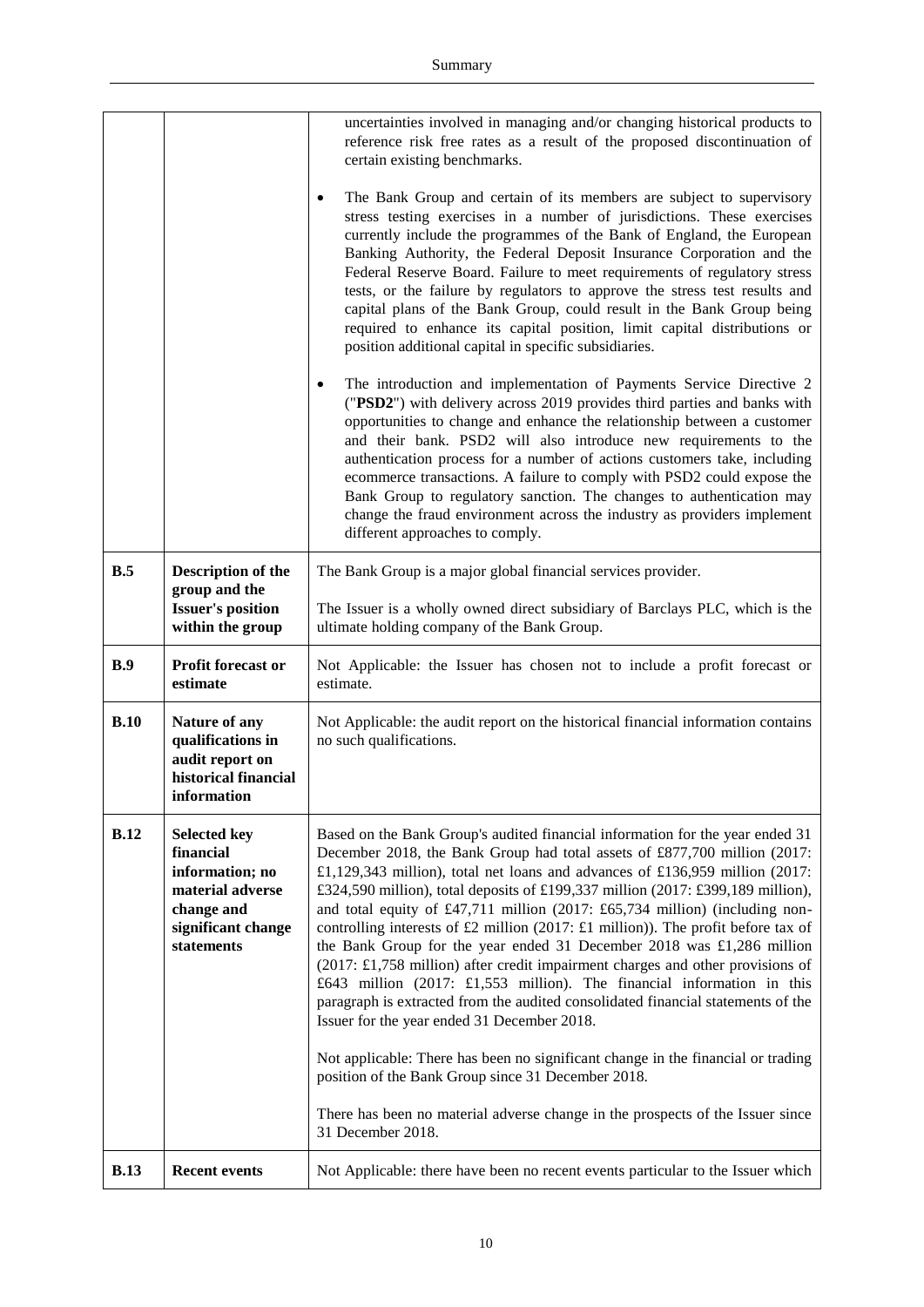|                                                                                            | particular to the<br><b>Issuer which are</b><br>materially relevant<br>to the evaluation of<br><b>Issuer's solvency</b>                            | are to a material extent relevant to the evaluation of the Issuer's solvency.                                                                                                                                                                                                                                                                                                                                                                                                                      |  |
|--------------------------------------------------------------------------------------------|----------------------------------------------------------------------------------------------------------------------------------------------------|----------------------------------------------------------------------------------------------------------------------------------------------------------------------------------------------------------------------------------------------------------------------------------------------------------------------------------------------------------------------------------------------------------------------------------------------------------------------------------------------------|--|
| <b>B.14</b><br>Dependency of the<br><b>Issuer on other</b><br>entities within the<br>group |                                                                                                                                                    | The whole of the issued ordinary share capital of the Issuer is beneficially<br>owned by Barclays PLC, which is the ultimate holding company of the Bank<br>Group.                                                                                                                                                                                                                                                                                                                                 |  |
|                                                                                            |                                                                                                                                                    | The financial position of the Issuer is dependent on the financial position of its<br>subsidiary undertakings.                                                                                                                                                                                                                                                                                                                                                                                     |  |
| <b>B.15</b><br><b>Description of the</b><br><b>Issuer's principal</b><br>activities        |                                                                                                                                                    | The Bank Group is a transatlantic consumer and wholesale bank with global<br>reach offering products and services across personal, corporate and investment<br>banking, credit cards and wealth management anchored in the Bank Group's<br>two home markets of the UK and the US.                                                                                                                                                                                                                  |  |
|                                                                                            |                                                                                                                                                    | The Issuer and the Bank Group offer products and services designed for the<br>Bank Group's larger corporate, wholesale and international banking clients.                                                                                                                                                                                                                                                                                                                                          |  |
| <b>B.16</b>                                                                                | <b>Description of</b><br>whether the Issuer<br>is directly or<br>indirectly owned<br>or controlled and<br>by whom and<br>nature of such<br>control | The whole of the issued ordinary share capital of the Issuer is beneficially<br>owned by Barclays PLC, which is the ultimate holding company of the Issuer<br>and its subsidiary undertakings.                                                                                                                                                                                                                                                                                                     |  |
| <b>B.17</b>                                                                                | <b>Credit ratings</b><br>assigned to the<br><b>Issuer or its debt</b><br>securities                                                                | The short-term unsecured obligations of the Issuer are rated A-1 by Standard $\&$<br>Poor's Credit Market Services Europe Limited, P-1 by Moody's Investors<br>Service Ltd. and F1 by Fitch Ratings Limited and the long-term unsecured<br>unsubordinated obligations of the Issuer are rated A by Standard & Poor's<br>Credit Market Services Europe Limited, A2 by Moody's Investors Service Ltd.<br>and A+ by Fitch Ratings Limited. A specific issue of Securities may be rated or<br>unrated. |  |
|                                                                                            |                                                                                                                                                    | Ratings: This issue of Securities will not be rated.                                                                                                                                                                                                                                                                                                                                                                                                                                               |  |
|                                                                                            |                                                                                                                                                    | <b>Section C – Securities</b>                                                                                                                                                                                                                                                                                                                                                                                                                                                                      |  |
| C.1                                                                                        | Type and class of<br><b>Securities being</b><br>offered and/or<br>admitted to                                                                      | Securities described in this Summary (the "Securities") may be debt securities<br>or, where the repayment terms are linked to an underlying asset, derivative<br>securities, in the form of notes.                                                                                                                                                                                                                                                                                                 |  |
|                                                                                            | trading                                                                                                                                            | Identification: Series number: NX000225039; Tranche number: 1                                                                                                                                                                                                                                                                                                                                                                                                                                      |  |
|                                                                                            |                                                                                                                                                    | Identification codes: ISIN: FR0013406519, Common Code: 195996695.                                                                                                                                                                                                                                                                                                                                                                                                                                  |  |
| C.2                                                                                        | <b>Currency</b>                                                                                                                                    | Subject to compliance with all applicable laws, regulations and directives,<br>Securities may be issued in any currency.                                                                                                                                                                                                                                                                                                                                                                           |  |
|                                                                                            |                                                                                                                                                    | This issue of Securities will be denominated in Euro ("EUR").                                                                                                                                                                                                                                                                                                                                                                                                                                      |  |
| C.5                                                                                        | <b>Description of</b><br>restrictions on free                                                                                                      | The Securities are offered and sold outside the United States to non-U.S.<br>persons in reliance on Regulation S under the Securities Act and must comply                                                                                                                                                                                                                                                                                                                                          |  |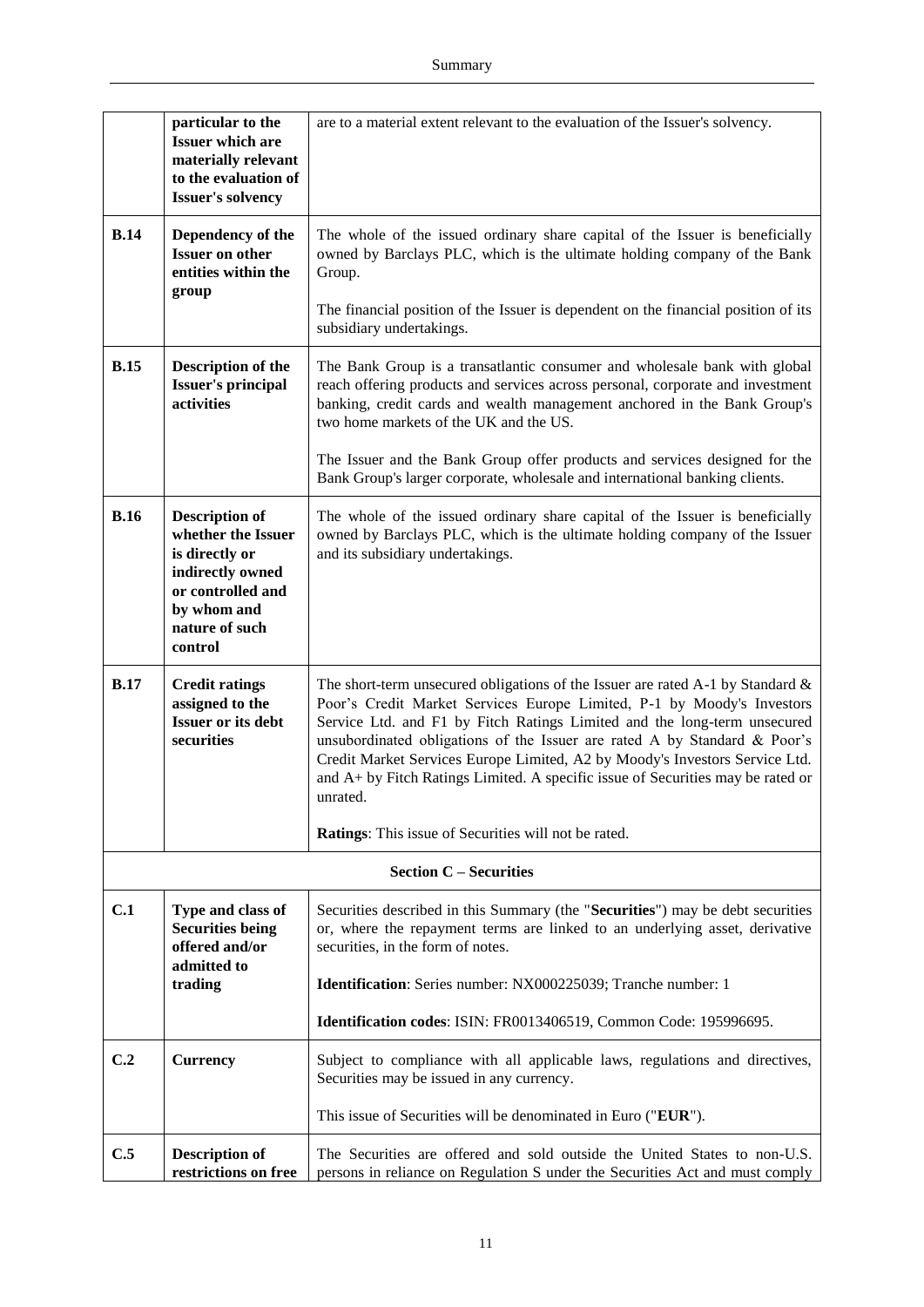|     | transferability of<br>the Securities                                                             | with transfer restrictions with respect to the United States.                                                                                                                                                                                                                                                                                                                                                                                                                                                                                                                                                                                                                             |
|-----|--------------------------------------------------------------------------------------------------|-------------------------------------------------------------------------------------------------------------------------------------------------------------------------------------------------------------------------------------------------------------------------------------------------------------------------------------------------------------------------------------------------------------------------------------------------------------------------------------------------------------------------------------------------------------------------------------------------------------------------------------------------------------------------------------------|
|     |                                                                                                  | No offers, sales, resales or deliveries of any Securities may be made in or from<br>any jurisdiction and/or to any individual or entity except in circumstances<br>which will result in compliance with any applicable laws and regulations and<br>which will not impose any obligation on the Issuer (the "Manager").                                                                                                                                                                                                                                                                                                                                                                    |
|     |                                                                                                  | Subject to the above, the Securities will be freely transferable.                                                                                                                                                                                                                                                                                                                                                                                                                                                                                                                                                                                                                         |
| C.8 | <b>Description of</b>                                                                            | <b>RIGHTS</b>                                                                                                                                                                                                                                                                                                                                                                                                                                                                                                                                                                                                                                                                             |
|     | rights attached to<br>the Securities,<br>including ranking<br>and limitations to<br>those rights | The Securities were issued on 29 April 2019 (the "Issue Date") at 100 per cent.<br>of par (the "Issue Price") and give each holder of Securities the right to receive<br>a potential return on the Securities, together with certain ancillary rights such<br>as the right to receive notice of certain determinations and events and the right<br>to vote on some (but not all) amendments to the terms and conditions of the<br>Securities.                                                                                                                                                                                                                                             |
|     |                                                                                                  | Interest: Whether or not interest is payable will depend on the performance of<br>the MSCI Europe Countries ESG Select 50 Points Decrement Index (the<br>"Underlying Asset"). In some cases, the interest amount could be zero.                                                                                                                                                                                                                                                                                                                                                                                                                                                           |
|     |                                                                                                  | Final redemption: If the Securities have not redeemed early (or have not<br>redeemed due to Automatic Redemption (Autocall)) they will redeem on the<br>Scheduled Redemption Date and the cash amount payable to investors will<br>depend on the performance of the Underlying Asset on the specified valuation<br>dates during the life of the Securities.                                                                                                                                                                                                                                                                                                                               |
|     |                                                                                                  | Taxation: All payments in respect of the Securities shall be made without<br>withholding or deduction for or on account of any UK taxes unless such<br>withholding or deduction is required by law. In the event that any such<br>withholding or deduction is required by law, the Issuer will, save in limited<br>circumstances, be required to pay additional amounts to cover the amounts so<br>withheld or deducted.                                                                                                                                                                                                                                                                  |
|     |                                                                                                  | Events of default: If the Issuer fails to make any payment due under the<br>Securities or breaches any other term and condition of the Securities in a way<br>that is materially prejudicial to the interests of the holders (and such failure is<br>not remedied within 30 days, or, in the case of interest, 14 days), or the Issuer<br>is subject to a winding-up order, then (subject, in the case of interest, to the<br>Issuer being prevented from payment for a mandatory provision of law) the<br>Securities will become immediately due and payable, upon notice being given<br>by the holder (or, in the case of French law Securities, the representative of the<br>holders). |
|     |                                                                                                  | The Securities will be governed by French law and the rights thereunder will be<br>construed accordingly.                                                                                                                                                                                                                                                                                                                                                                                                                                                                                                                                                                                 |
|     |                                                                                                  | <b>STATUS</b>                                                                                                                                                                                                                                                                                                                                                                                                                                                                                                                                                                                                                                                                             |
|     |                                                                                                  | The Securities are direct, unsubordinated and unsecured obligations of the<br>Issuer and rank equally among themselves.                                                                                                                                                                                                                                                                                                                                                                                                                                                                                                                                                                   |
|     |                                                                                                  | <b>LIMITATIONS ON RIGHTS</b>                                                                                                                                                                                                                                                                                                                                                                                                                                                                                                                                                                                                                                                              |
|     |                                                                                                  | <b>Certain limitations:</b>                                                                                                                                                                                                                                                                                                                                                                                                                                                                                                                                                                                                                                                               |
|     |                                                                                                  | Notwithstanding that the Securities are linked to the performance of the                                                                                                                                                                                                                                                                                                                                                                                                                                                                                                                                                                                                                  |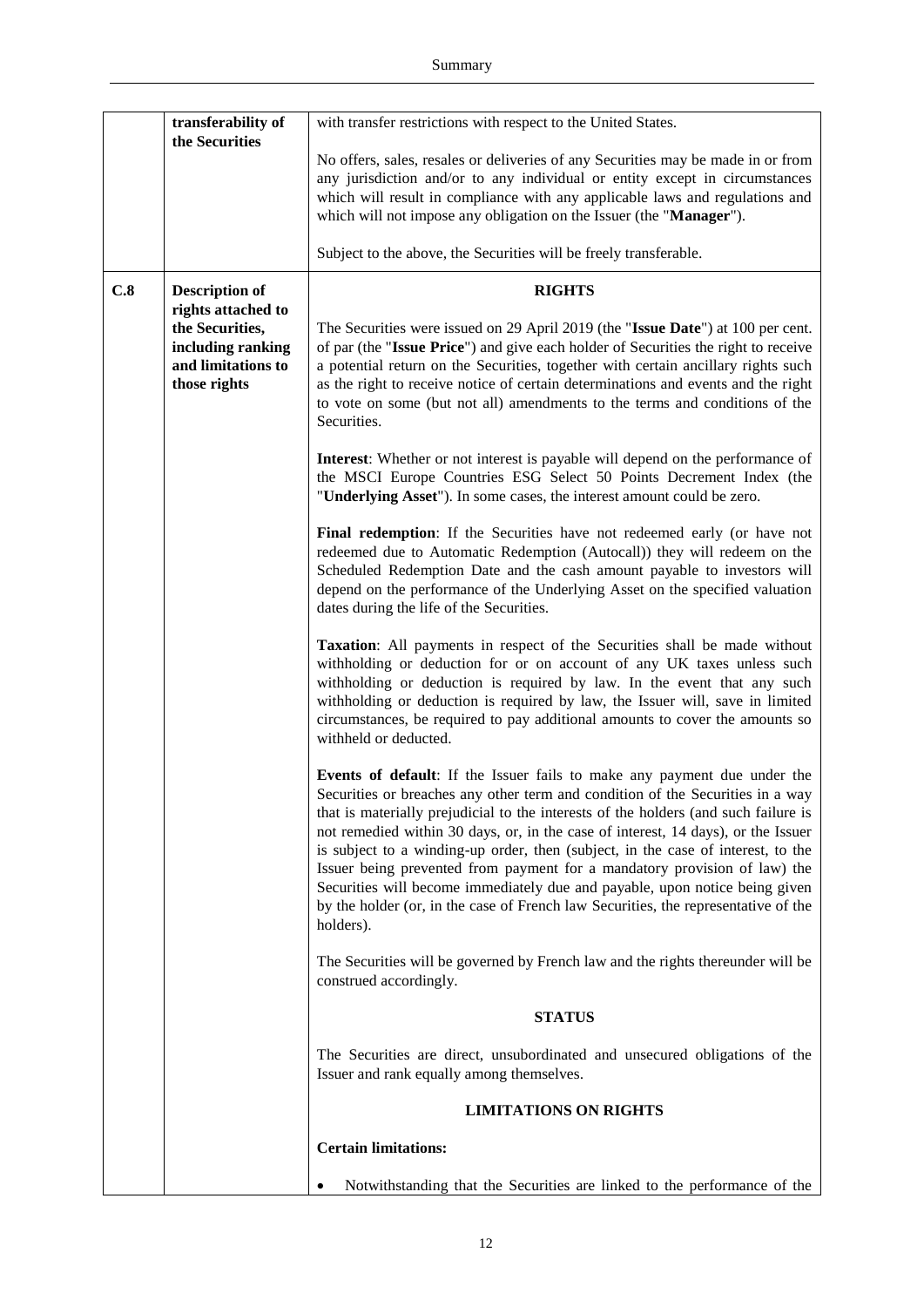|      |                                                                | underlying asset(s).                                                 |                                                                           | underlying asset(s), holders do not have any rights in respect of the                                                                                                                                                                                                                                                                                                                                                                                                                                                                                                                                                                                                                                                                                                                                                                                                                                                                                                                                                 |
|------|----------------------------------------------------------------|----------------------------------------------------------------------|---------------------------------------------------------------------------|-----------------------------------------------------------------------------------------------------------------------------------------------------------------------------------------------------------------------------------------------------------------------------------------------------------------------------------------------------------------------------------------------------------------------------------------------------------------------------------------------------------------------------------------------------------------------------------------------------------------------------------------------------------------------------------------------------------------------------------------------------------------------------------------------------------------------------------------------------------------------------------------------------------------------------------------------------------------------------------------------------------------------|
|      |                                                                | ٠<br>underlying asset(s) (if any).<br>٠<br>contrary to the majority. |                                                                           | The terms and conditions of the Securities permit the Issuer and the<br>Determination Agent (as the case may be), on the occurrence of certain<br>events and in certain circumstances, without the holders' consent, to make<br>adjustments to the terms and conditions of the Securities, to redeem the<br>Securities prior to maturity, (where applicable) to postpone valuation of<br>the underlying asset(s) or scheduled payments under the Securities, to<br>change the currency in which the Securities are denominated, to substitute<br>the Issuer with another permitted entity subject to certain conditions, and<br>to take certain other actions with regard to the Securities and the<br>The Securities contain provisions for calling meetings of holders to<br>consider matters affecting their interests generally and these provisions<br>permit defined majorities to bind all holders, including holders who did not<br>attend and vote at the relevant meeting and holders who voted in a manner |
| C.11 | <b>Admission to</b>                                            |                                                                      |                                                                           | Securities may be admitted to trading on a regulated market in Belgium,                                                                                                                                                                                                                                                                                                                                                                                                                                                                                                                                                                                                                                                                                                                                                                                                                                                                                                                                               |
|      | trading                                                        |                                                                      | market for the purposes of the Prospectus Directive.                      | Denmark, Finland, France, Ireland, Italy, Luxembourg, Malta, the Netherlands,<br>Norway, Portugal, Spain, Sweden or the United Kingdom. Securities may be<br>admitted to trading on a market in Switzerland or Italy that is not a regulated                                                                                                                                                                                                                                                                                                                                                                                                                                                                                                                                                                                                                                                                                                                                                                          |
|      |                                                                |                                                                      | Stock Exchange with effect from on or around the date of this Prospectus. | Application is expected to be made by the Issuer (or on its behalf) for the<br>Securities to be admitted to trading on the regulated market of the Luxembourg                                                                                                                                                                                                                                                                                                                                                                                                                                                                                                                                                                                                                                                                                                                                                                                                                                                         |
| C.15 | <b>Description of how</b><br>the value of the<br>investment is | Decrement Index.                                                     |                                                                           | The return on and value of the Securities is dependent on the performance the<br>Underlying Asset which is the MSCI Europe Countries ESG Select 50 Points                                                                                                                                                                                                                                                                                                                                                                                                                                                                                                                                                                                                                                                                                                                                                                                                                                                             |
|      | affected by the<br>value of the<br>underlying<br>instrument    | reference to a "Calculation Amount", being EUR 100.                  |                                                                           | Calculations in respect of amounts payable under the Securities are made by                                                                                                                                                                                                                                                                                                                                                                                                                                                                                                                                                                                                                                                                                                                                                                                                                                                                                                                                           |
|      |                                                                | calculations and determinations with respect to the Securities.      |                                                                           | Determination Agent: Barclays Bank PLC will be appointed to make                                                                                                                                                                                                                                                                                                                                                                                                                                                                                                                                                                                                                                                                                                                                                                                                                                                                                                                                                      |
|      |                                                                |                                                                      | A - Interest                                                              |                                                                                                                                                                                                                                                                                                                                                                                                                                                                                                                                                                                                                                                                                                                                                                                                                                                                                                                                                                                                                       |
|      |                                                                | <b>Interest Valuation Date</b>                                       | <b>Interest Payment Date</b>                                              | Barrier<br>Interest<br>Percentage                                                                                                                                                                                                                                                                                                                                                                                                                                                                                                                                                                                                                                                                                                                                                                                                                                                                                                                                                                                     |
|      |                                                                | 10 August 2020                                                       | N/A                                                                       | N/A                                                                                                                                                                                                                                                                                                                                                                                                                                                                                                                                                                                                                                                                                                                                                                                                                                                                                                                                                                                                                   |
|      |                                                                | 9 August 2021                                                        | N/A                                                                       | N/A                                                                                                                                                                                                                                                                                                                                                                                                                                                                                                                                                                                                                                                                                                                                                                                                                                                                                                                                                                                                                   |
|      |                                                                | 9 August 2022                                                        | N/A                                                                       | N/A                                                                                                                                                                                                                                                                                                                                                                                                                                                                                                                                                                                                                                                                                                                                                                                                                                                                                                                                                                                                                   |
|      |                                                                | 9 August 2023                                                        | N/A                                                                       | N/A                                                                                                                                                                                                                                                                                                                                                                                                                                                                                                                                                                                                                                                                                                                                                                                                                                                                                                                                                                                                                   |
|      |                                                                | 9 August 2024                                                        | N/A                                                                       | N/A                                                                                                                                                                                                                                                                                                                                                                                                                                                                                                                                                                                                                                                                                                                                                                                                                                                                                                                                                                                                                   |
|      |                                                                | 11 August 2025                                                       | 25 August 2025                                                            | 80.00%                                                                                                                                                                                                                                                                                                                                                                                                                                                                                                                                                                                                                                                                                                                                                                                                                                                                                                                                                                                                                |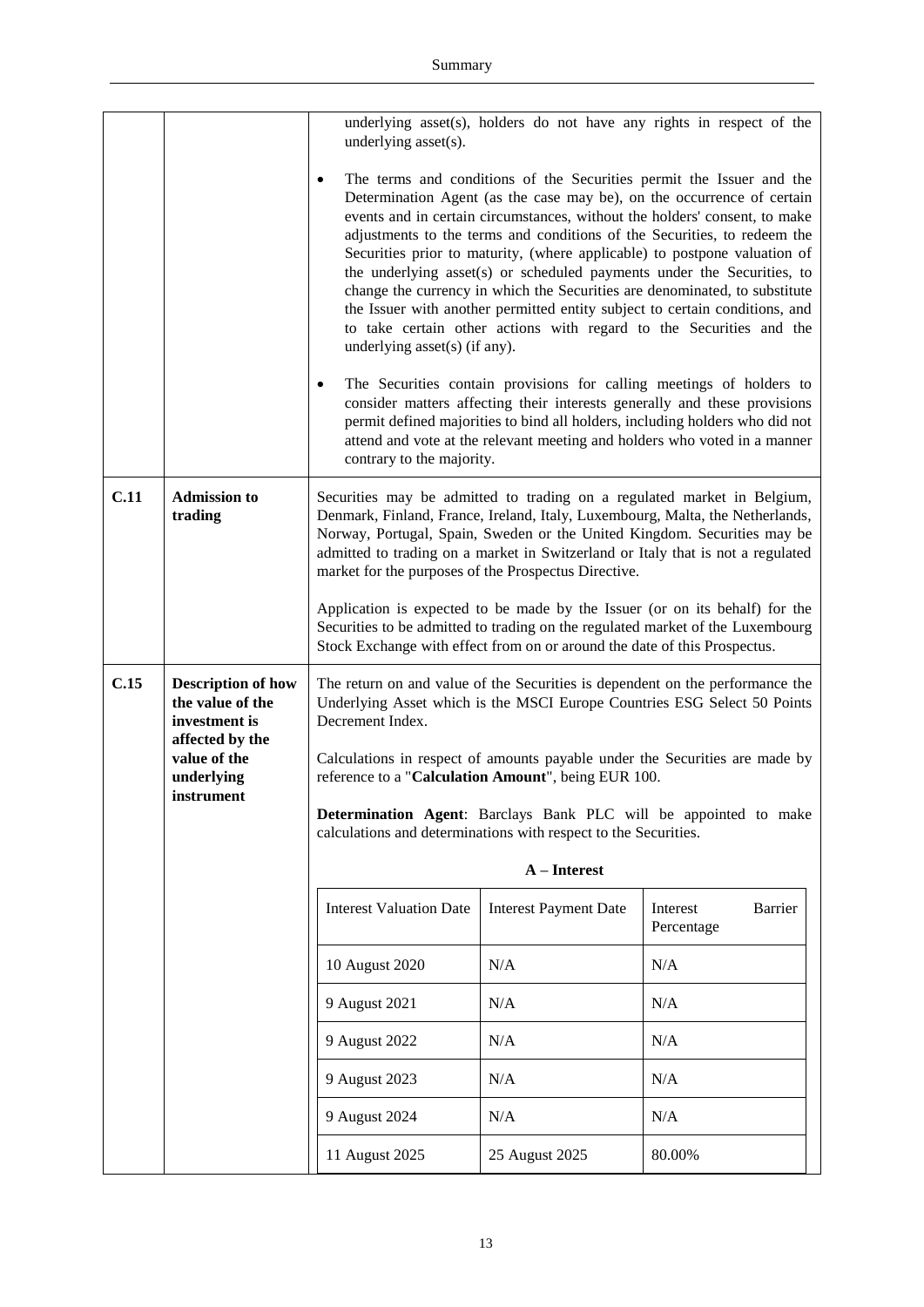| 10 August 2026                                 | 24 August 2026                                                       | 80.00%                                                                                                                                                                                                                                                                                                                                                                                                                                                                                                                                                                |
|------------------------------------------------|----------------------------------------------------------------------|-----------------------------------------------------------------------------------------------------------------------------------------------------------------------------------------------------------------------------------------------------------------------------------------------------------------------------------------------------------------------------------------------------------------------------------------------------------------------------------------------------------------------------------------------------------------------|
| 9 August 2027                                  | 23 August 2027                                                       | 70.00%                                                                                                                                                                                                                                                                                                                                                                                                                                                                                                                                                                |
|                                                |                                                                      |                                                                                                                                                                                                                                                                                                                                                                                                                                                                                                                                                                       |
|                                                | each Interest Valuation Date and is calculated as follows:           | The interest amount payable on each Security on each Interest Payment Date<br>for which the Interest Type in respect of the corresponding Interest Valuation<br>Date is specified as Digital (Bullish with memory feature) will be calculated on                                                                                                                                                                                                                                                                                                                      |
| (i)<br>Calculation Amount; or                  |                                                                      | If the Modified Performance is greater than or equal to the<br>corresponding Interest Barrier Percentage, the interest amount is<br>calculated as the sum of (a) the Fixed Interest Rate (being 6.00%)<br>multiplied by the Calculation Amount, and (b) the number of previous<br>Interest Valuation Dates in respect of which no interest was payable<br>(after which interest shall be considered to have been payable in<br>respect of such previous Interest Valuation Date(s)) multiplied by the<br>Fixed Interest Rate (being 6.00%) and then multiplied by the |
| (ii)                                           | Otherwise, the interest amount is zero.                              |                                                                                                                                                                                                                                                                                                                                                                                                                                                                                                                                                                       |
|                                                |                                                                      |                                                                                                                                                                                                                                                                                                                                                                                                                                                                                                                                                                       |
| Initial Valuation Date.                        |                                                                      | "Initial Price(Interest)" means the closing level of the Underlying Asset on the                                                                                                                                                                                                                                                                                                                                                                                                                                                                                      |
|                                                | "Initial Valuation Date" means 9 August 2019, subject to adjustment. |                                                                                                                                                                                                                                                                                                                                                                                                                                                                                                                                                                       |
| <b>Interest Valuation Date.</b>                |                                                                      | "Interest Valuation Price" means, in respect of an Interest Valuation Date and<br>an Underlying Asset, the closing price of such Underlying Asset on such                                                                                                                                                                                                                                                                                                                                                                                                             |
| Date.                                          |                                                                      | "Modified Performance" means, in respect of an Interest Valuation Date, the<br>Interest Valuation Price on such day divided by the Initial Price(Interest), each<br>in respect of the Underlying Asset as calculated on such Interest Valuation                                                                                                                                                                                                                                                                                                                       |
|                                                |                                                                      |                                                                                                                                                                                                                                                                                                                                                                                                                                                                                                                                                                       |
|                                                | <b>B</b> - Automatic Redemption (Autocall)                           |                                                                                                                                                                                                                                                                                                                                                                                                                                                                                                                                                                       |
| corresponding to such Autocall Valuation Date. |                                                                      | The Securities will automatically redeem if the value of performance calculated<br>in respect of the closing price or level of the Underlying Asset is at or above its<br>corresponding Autocall Barrier Percentage on any Autocall Valuation Date. If<br>this occurs, you will receive a cash payment equal to the nominal amount of<br>your securities multiplied by 100% payable on the Autocall Redemption Date                                                                                                                                                   |
| Valuation<br>Autocall<br>Date                  | Autocall Redemption<br>Date                                          | Autocall<br><b>Barrier</b><br>Percentage                                                                                                                                                                                                                                                                                                                                                                                                                                                                                                                              |
| 11 August 2025                                 | 25 August 2025                                                       | 80.00%                                                                                                                                                                                                                                                                                                                                                                                                                                                                                                                                                                |
| 10 August 2026                                 | 24 August 2026                                                       | 80.00%                                                                                                                                                                                                                                                                                                                                                                                                                                                                                                                                                                |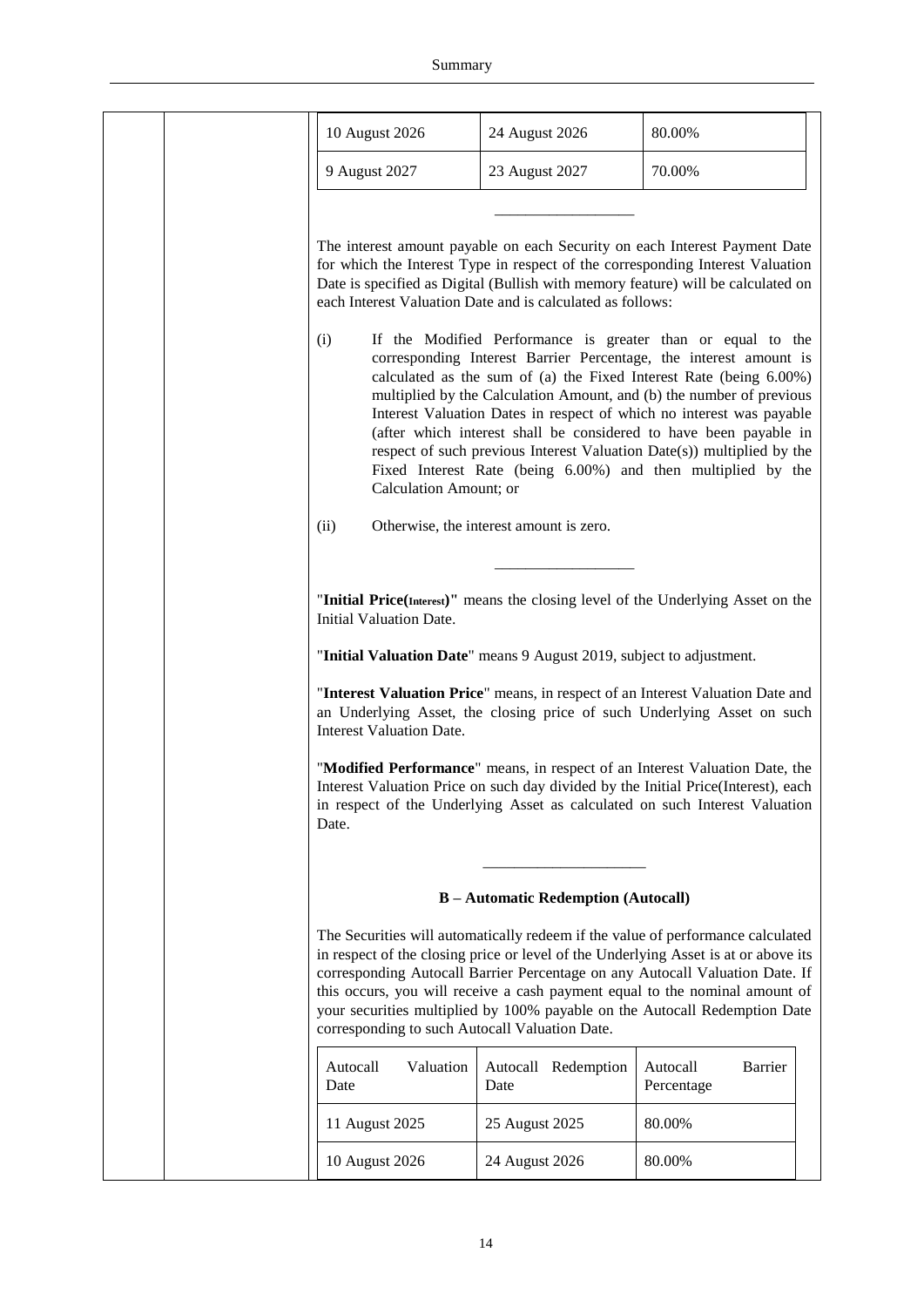|      |                                                                   | C - Issuer Optional Early Redemption<br>Not Applicable                                                                                                                                                                                                          |
|------|-------------------------------------------------------------------|-----------------------------------------------------------------------------------------------------------------------------------------------------------------------------------------------------------------------------------------------------------------|
|      |                                                                   | <b>D</b> – Final Redemption                                                                                                                                                                                                                                     |
|      |                                                                   | If the Securities have not otherwise redeemed (or have not redeemed due to<br>Automatic Redemption (Autocall)), each Security will be redeemed on 23<br>August 2027 (the "Scheduled Redemption Date") by payment of the Final<br>Cash Settlement Amount.        |
|      |                                                                   | The Final Cash Settlement Amount is calculated as follows:                                                                                                                                                                                                      |
|      |                                                                   | if the Final Performance is greater than or equal to Strike Price<br>(i)<br>Percentage ("SPP") (being 100%), or the Final Performance is greater<br>than or equal to the Knock-in Barrier Percentage (being 50%), 100%<br>multiplied by the Calculation Amount; |
|      |                                                                   | otherwise, the Final Performance divided by SPP multiplied by the<br>(ii)<br><b>Calculation Amount.</b>                                                                                                                                                         |
|      |                                                                   | "Final Performance" means the Final Valuation Price divided by the Initial<br>Price (Redemption).                                                                                                                                                               |
|      |                                                                   | "Final Valuation Date" means 9 August 2027, subject to adjustment.                                                                                                                                                                                              |
|      |                                                                   | "Final Valuation Price" means, in respect of the Underlying Asset, the closing<br>level of the Underlying Asset on the Final Valuation Date.                                                                                                                    |
|      |                                                                   | "Initial Price (Redemption)" means the closing level of the Underlying Asset on<br>the Initial Valuation Date.                                                                                                                                                  |
|      |                                                                   | Representation                                                                                                                                                                                                                                                  |
|      |                                                                   | Holders of the Securities will be grouped automatically for the defence of their<br>common interests in a 'Masse' pursuant to the French Code de commerce.                                                                                                      |
| C.16 | <b>Expiration or</b><br>maturity date of<br>the Securities        | The Securities are scheduled to redeem on the scheduled redemption date. This<br>day may be postponed following the postponement of a valuation date due to a<br>disruption event.                                                                              |
|      |                                                                   | The scheduled redemption date of the Securities is 23 August 2027.                                                                                                                                                                                              |
| C.17 | <b>Settlement</b><br>procedure of the<br>derivative<br>securities | The Securities will be cleared and settled through Euroclear France S.A.                                                                                                                                                                                        |
| C.18 | <b>Description of how</b><br>the return on<br>derivative          | The performance of the Underlying Asset to which the Securities are linked<br>may affect: (i) the interest paid on the Securities (if any); and (ii) if the<br>Securities have not redeemed early (or have not redeemed due to Automatic                        |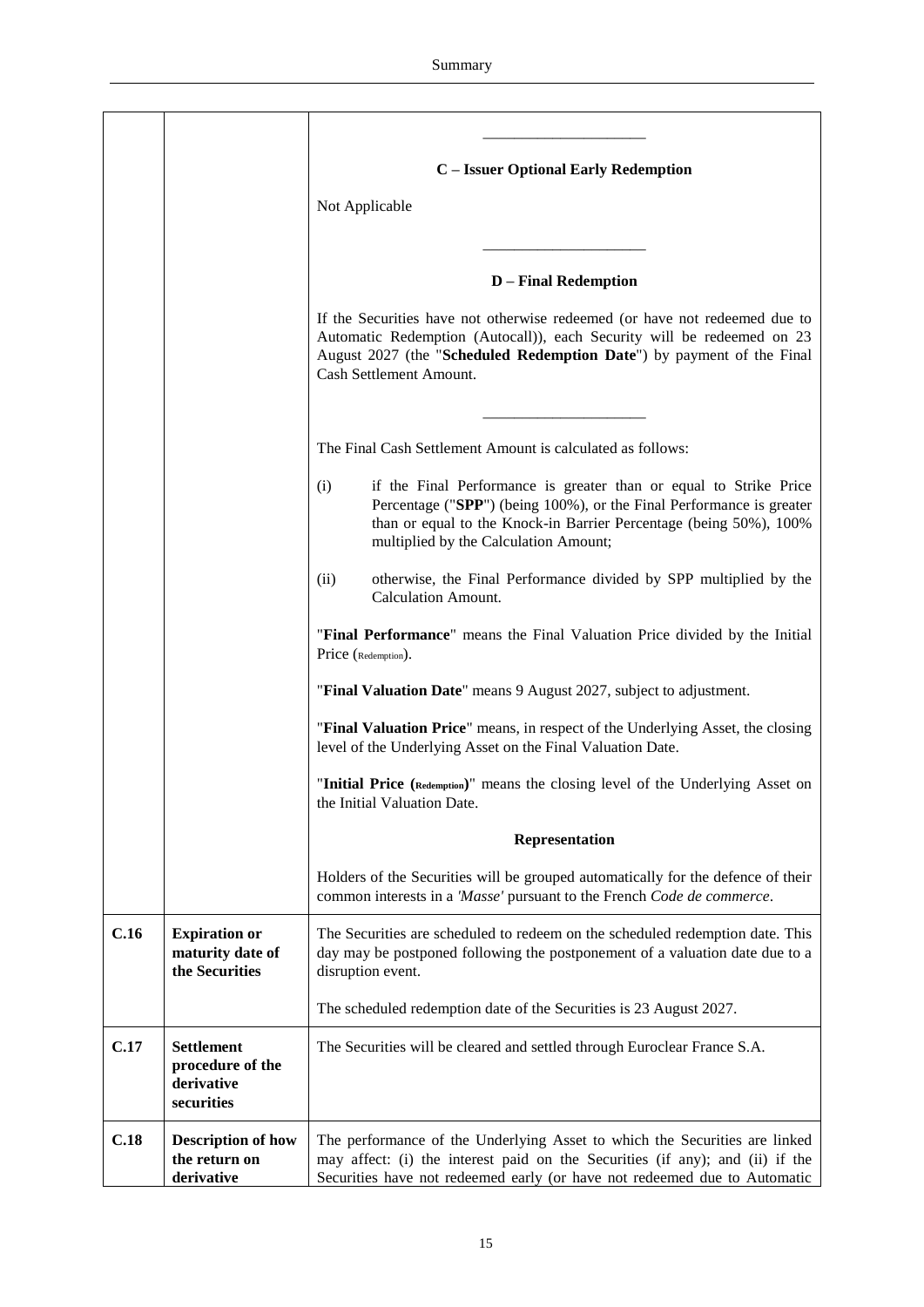|      | securities takes                                                  | Redemption (Autocall)), the amount paid on the Scheduled Redemption Date.                                                                                                                                                                                                                                                                                                                                                 |  |
|------|-------------------------------------------------------------------|---------------------------------------------------------------------------------------------------------------------------------------------------------------------------------------------------------------------------------------------------------------------------------------------------------------------------------------------------------------------------------------------------------------------------|--|
|      | place                                                             | Interest and any amount payable if the Securities redeem before the Scheduled<br>Redemption Date will be paid in cash.                                                                                                                                                                                                                                                                                                    |  |
|      |                                                                   | On the Scheduled Redemption Date, if the Securities have not redeemed early<br>(or have not redeemed due to Automatic Redemption (Autocall)), the<br>settlement amount will be paid in cash.                                                                                                                                                                                                                              |  |
| C.19 | <b>Final reference</b><br>price of the<br><b>Underlying Asset</b> | The final reference level of any equity index, share, depository receipt, fund or<br>foreign exchange rate to which Securities are linked, will be determined by the<br>Determination Agent by reference to a publicly available source on a specified<br>date or dates and, if applicable, at a specified time.                                                                                                          |  |
|      |                                                                   | The final valuation price of the Underlying Asset is the closing price or level of<br>the Underlying Asset on 9 August 2027, as determined by the Determination<br>Agent.                                                                                                                                                                                                                                                 |  |
| C.20 | <b>Type of</b><br><b>Underlying Asset</b>                         | Securities are linked to the performance of the MSCI Europe Countries ESG<br>Select 50 Points Decrement Index.                                                                                                                                                                                                                                                                                                            |  |
|      |                                                                   | Information about the Underlying Asset is available at: Bloomberg screen:<br>M8CXESG <index>; Reuters screen page: .MIEU00069GEU.</index>                                                                                                                                                                                                                                                                                 |  |
| C.21 | <b>Market</b><br>where<br><b>Securities</b><br>are<br>traded      | Application is expected to be made by the Issuer (or on its behalf) to list the<br>Securities on the Luxembourg Stock Exchange and admit the Securities to<br>trading on the regulated market of the Luxembourg Stock Exchange with effect<br>from on or around the date of this Prospectus.                                                                                                                              |  |
|      |                                                                   |                                                                                                                                                                                                                                                                                                                                                                                                                           |  |
|      |                                                                   | <b>Section D - Risks</b>                                                                                                                                                                                                                                                                                                                                                                                                  |  |
| D.2  | Key information<br>on the key risks                               | The risks described below are material existing and emerging risks which<br>senior management has identified with respect to the Bank Group.                                                                                                                                                                                                                                                                              |  |
|      | that are specific to<br>the Issuer                                | (i)<br>Material existing and emerging risks potentially impacting more<br>than one principal risk                                                                                                                                                                                                                                                                                                                         |  |
|      |                                                                   | Business conditions, general economy and geopolitical issues                                                                                                                                                                                                                                                                                                                                                              |  |
|      |                                                                   | The Bank Group's business mix spreads across multiple geographies and client<br>types. The breadth of these operations means that deterioration in the economic<br>environment, or an increase in political instability in countries where the Bank<br>Group is active, or in any systemically important economy, could adversely<br>affect the Bank Group's operating performance, financial condition and<br>prospects. |  |
|      |                                                                   | Process of UK withdrawal from the European Union                                                                                                                                                                                                                                                                                                                                                                          |  |
|      |                                                                   | The uncertainty around Brexit spanned the whole of 2018, and intensified in<br>the second half of the year. The full impact of the withdrawal may only be<br>realised in years to come, as the economy adjusts to the new regime, but the<br>Bank Group continues to monitor the most relevant risks, including those that<br>may have a more immediate impact, for its business:                                         |  |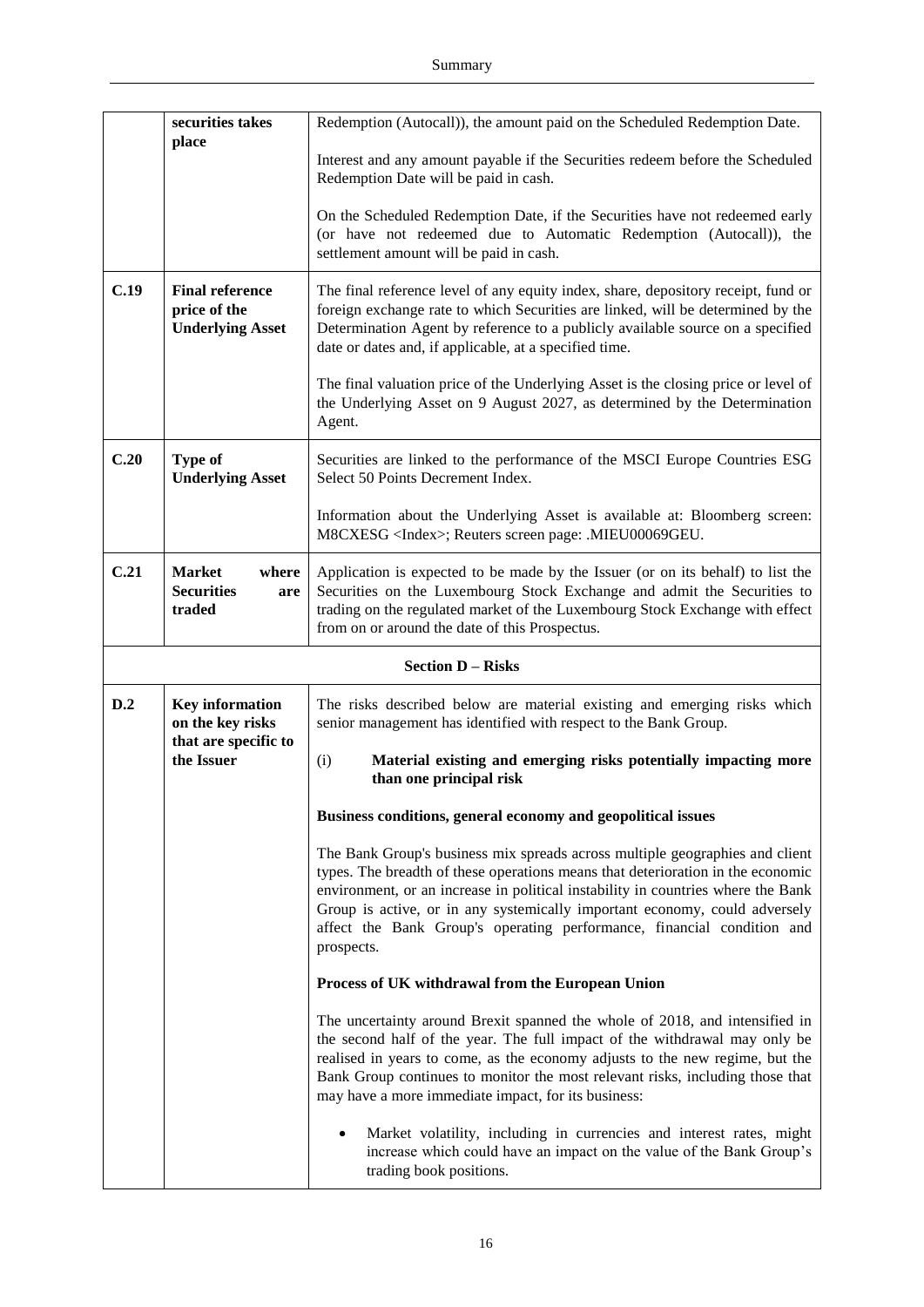|  | Potential UK financial institutions credit spread widening could lead to<br>reduced investor appetite for the Bank Group's debt securities; this<br>could negatively impact the cost of, and/or access to, funding.                                                                                                                                                                                                                                                                                  |
|--|------------------------------------------------------------------------------------------------------------------------------------------------------------------------------------------------------------------------------------------------------------------------------------------------------------------------------------------------------------------------------------------------------------------------------------------------------------------------------------------------------|
|  | A credit rating agency downgrade applied directly to the Bank Group,<br>or indirectly as a result of a credit rating agency downgrade to the UK<br>Government, could significantly increase the Bank Group's borrowing<br>costs, credit spreads and materially adversely affect the Bank Group's<br>interest margins and liquidity position.                                                                                                                                                         |
|  | Changes in the long-term outlook for UK interest rates may adversely<br>affect pension liabilities and the market value of investments funding<br>those liabilities.                                                                                                                                                                                                                                                                                                                                 |
|  | Increased risk of a UK recession with lower growth, higher<br>unemployment and falling UK house prices. This would negatively<br>impact a number of the Bank Group's portfolios.                                                                                                                                                                                                                                                                                                                     |
|  | The implementation of trade and customs barriers between the UK and<br>EU could lead to delays and increased costs in the passage of goods for<br>corporate banking customers. This could negatively impact the levels<br>of customer defaults and business volumes which may result in an<br>increase in the Bank Group's impairment charges and a reduction in<br>revenues.                                                                                                                        |
|  | Changes to current EU "Passporting" rights may require further<br>adjustment to the current model for the Bank Group's cross-border<br>banking operation which could increase operational complexity and/or<br>costs.                                                                                                                                                                                                                                                                                |
|  | The ability to attract, or prevent the departure of, qualified and skilled<br>employees may be impacted by the UK's and the EU's future approach<br>to the EU freedom of movement and immigration from the EU<br>countries and this may impact the Bank's access to the EU talent pool.                                                                                                                                                                                                              |
|  | The legal framework within which the Bank Group operates could<br>change and become more uncertain if the UK takes steps to replace or<br>repeal certain laws currently in force, which are based on EU<br>legislation and regulation following its withdrawal from the EU.                                                                                                                                                                                                                          |
|  | Should the UK lose automatic qualification to be part of Single Euro<br>$\bullet$<br>Payments Area there could be a resultant impact on the efficiency of,<br>and access to, European payment systems. In addition, loss of<br>automatic qualification to the European Economic Area (EEA) or<br>access to financial markets infrastructure could impact service<br>provision for clients, likely resulting in reduced market share and<br>revenue and increased operating costs for the Bank Group. |
|  | There are certain execution risks relating to the transfer of the Bank<br>$\bullet$<br>Group's European businesses to Barclays Bank Ireland PLC.                                                                                                                                                                                                                                                                                                                                                     |
|  | Interest rate rises adversely impacting credit conditions                                                                                                                                                                                                                                                                                                                                                                                                                                            |
|  | To the extent that central banks increase interest rates particularly in the Bank<br>Group's main markets, in the UK and the US, there could be an impact on<br>consumer debt affordability and corporate profitability. While interest rate rises<br>could positively impact the Bank Group's profitability, as retail and corporate                                                                                                                                                                |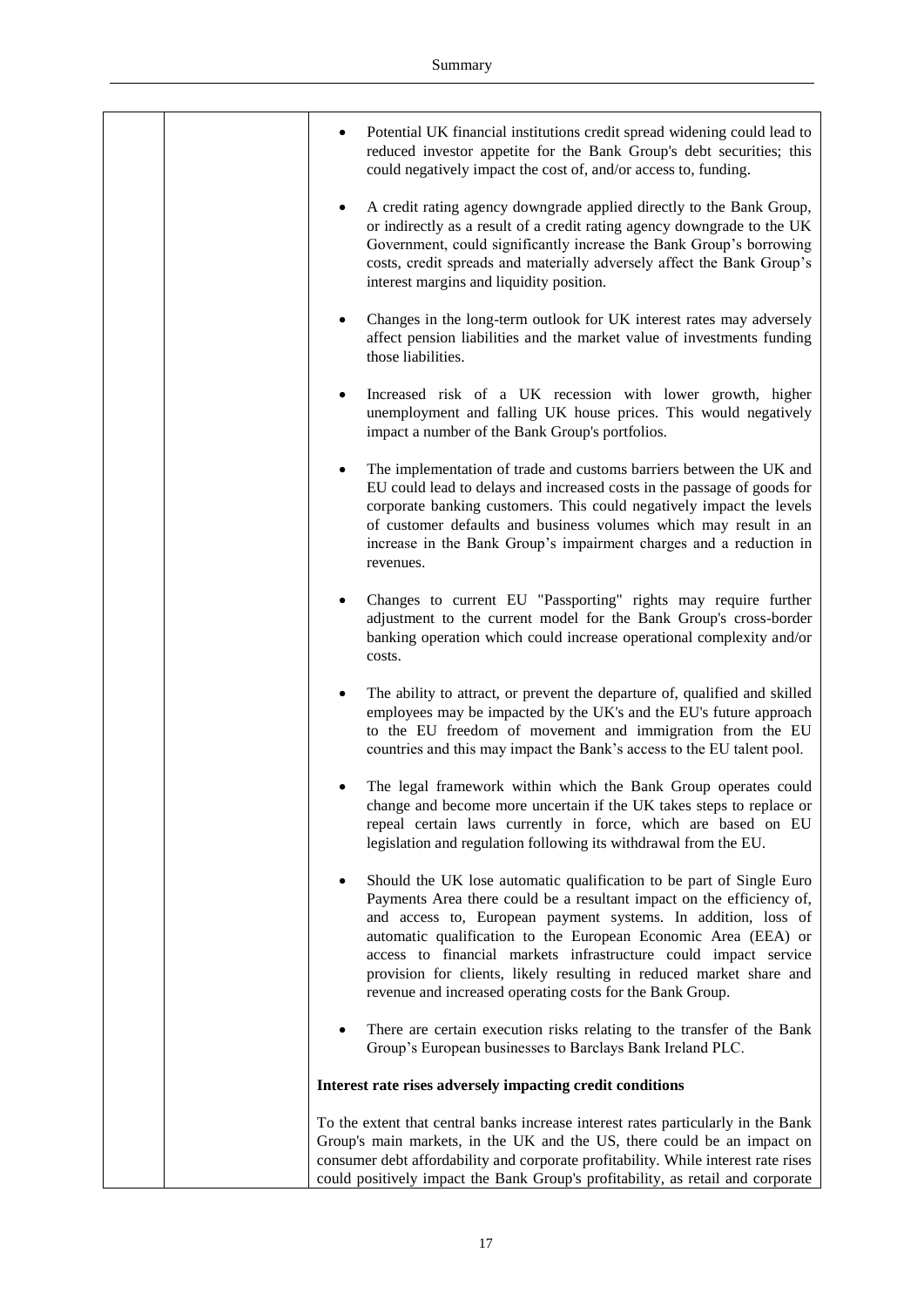| business income may increase due to margin de-compression, future interest<br>rate increases, if larger or more frequent than expectations, could cause stress<br>in the loan portfolio and underwriting activity of the Bank Group. Higher credit<br>losses driving an increased impairment allowance would most notably impact<br>retail unsecured portfolios and wholesale non- investment grade lending.<br>Changes in interest rates could also have an adverse impact on the value of<br>high-quality liquid assets which are part of the Bank Group Treasury function's<br>investment activity. Consequently, this could create more volatility than<br>expected through the Bank Group's FVOCI reserves.                                                                                                                                              |
|---------------------------------------------------------------------------------------------------------------------------------------------------------------------------------------------------------------------------------------------------------------------------------------------------------------------------------------------------------------------------------------------------------------------------------------------------------------------------------------------------------------------------------------------------------------------------------------------------------------------------------------------------------------------------------------------------------------------------------------------------------------------------------------------------------------------------------------------------------------|
| Regulatory change agenda and impact on business model                                                                                                                                                                                                                                                                                                                                                                                                                                                                                                                                                                                                                                                                                                                                                                                                         |
| The Bank Group remains subject to ongoing significant levels of regulatory<br>change and scrutiny in many of the countries in which it operates (including, in<br>particular, the UK and the US). A more intensive regulatory approach and<br>enhanced requirements together with the uncertainty (particularly in light of the<br>UK's withdrawal from the EU) and potential lack of international regulatory<br>co-ordination as enhanced supervisory standards are developed and<br>implemented may adversely affect the Bank Group's business, capital and risk<br>management strategies and/or may result in the Bank Group deciding to modify<br>its legal entity structure, capital and funding structures and business mix, or to<br>exit certain business activities altogether or not to expand in areas despite<br>otherwise attractive potential. |
| Material existing and emerging risks impacting individual<br>(ii)<br>principal risks                                                                                                                                                                                                                                                                                                                                                                                                                                                                                                                                                                                                                                                                                                                                                                          |
| <b>Credit risk:</b>                                                                                                                                                                                                                                                                                                                                                                                                                                                                                                                                                                                                                                                                                                                                                                                                                                           |
| 1.<br>Impairment: The introduction of the impairment requirements of<br>IFRS Financial Instruments, implemented on 1 January 2018, results<br>in impairment loss allowances that are recognised earlier, on a more<br>forward looking basis and on a broader scope of financial<br>instruments than has been the case under IAS 39 and has had, and<br>may continue to have, a material impact on the Bank Group's<br>financial condition.                                                                                                                                                                                                                                                                                                                                                                                                                    |
| 2.<br>Specific sectors and concentrations: The Bank Group is subject to<br>risks arising from changes in credit quality and recovery rate of<br>loans and advances due from borrowers and counterparties in a<br>specific portfolio. Any deterioration in credit quality could lead to<br>lower recoverability and higher impairment in a specific sector.                                                                                                                                                                                                                                                                                                                                                                                                                                                                                                    |
| 3.<br>Environmental risk: The Bank Group is exposed to credit risks<br>arising from energy and climate change. Indirect risks may be<br>incurred as a result of environmental issues impacting the credit<br>worthiness of the borrower resulting in higher impairment.                                                                                                                                                                                                                                                                                                                                                                                                                                                                                                                                                                                       |
| Market risk: An uncertain outlook for the direction of monetary policy, the<br>US-China trade conflict, slowing global growth and political concerns in the<br>US and Europe (including Brexit), are some of the factors that could heighten<br>market risks for the Bank Group's portfolios.                                                                                                                                                                                                                                                                                                                                                                                                                                                                                                                                                                 |
| In addition, the Bank Group's trading business is generally exposed to a<br>prolonged period of elevated asset price volatility, particularly if it negatively<br>affects the depth of marketplace liquidity. Such a scenario could impact the<br>Bank Group's ability to execute client trades and may also result in lower client<br>flow-driven income and/or market-based losses on its existing portfolio of                                                                                                                                                                                                                                                                                                                                                                                                                                             |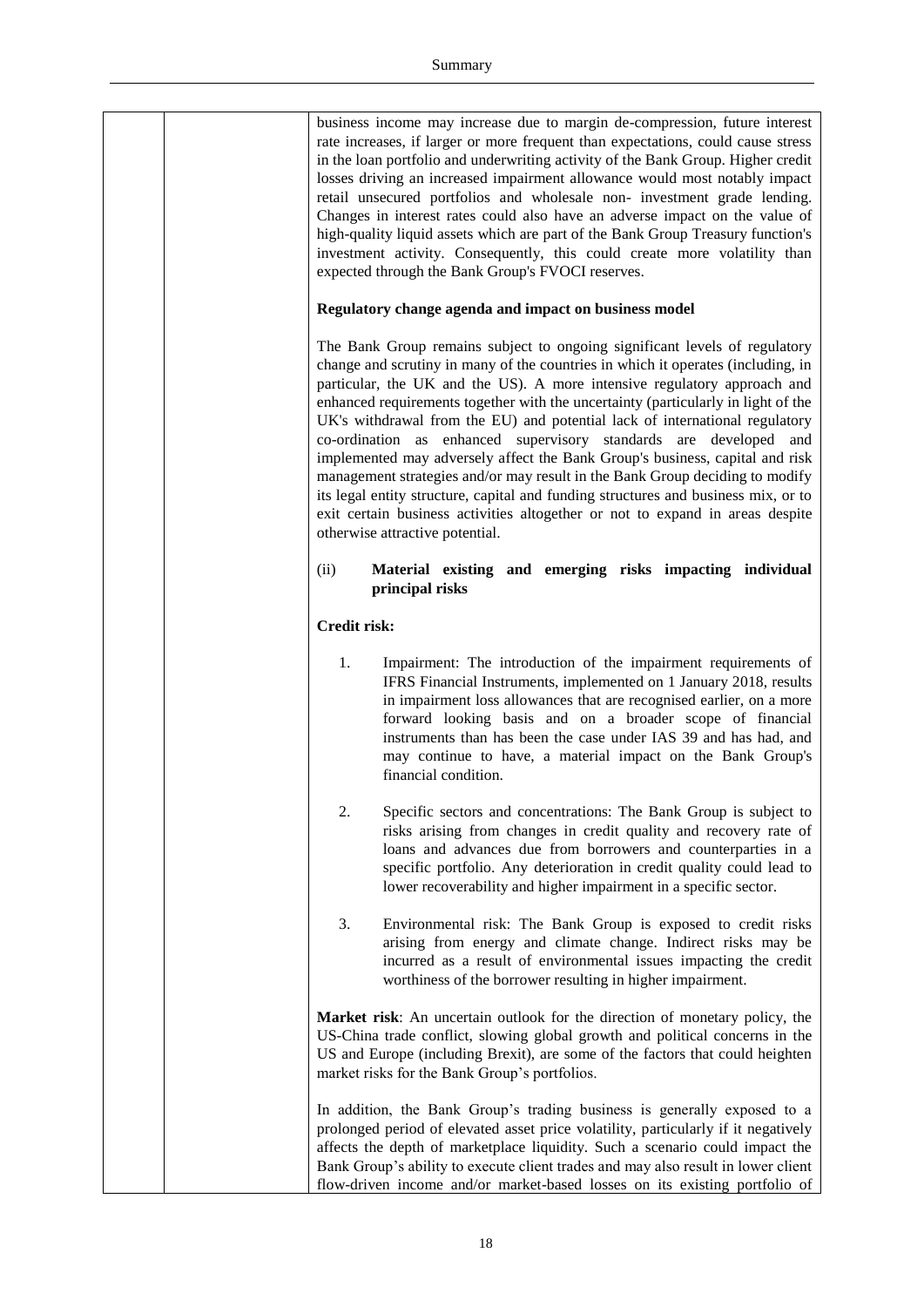|  | market risks. These can include having to absorb higher hedging costs from<br>rebalancing risks that need to be managed dynamically as market levels and<br>their associated volatilities change.                                                                                                                                                                                                                                                                                                                                                                                                                                                                                                     |
|--|-------------------------------------------------------------------------------------------------------------------------------------------------------------------------------------------------------------------------------------------------------------------------------------------------------------------------------------------------------------------------------------------------------------------------------------------------------------------------------------------------------------------------------------------------------------------------------------------------------------------------------------------------------------------------------------------------------|
|  | Treasury and capital risk: The Bank Group may not be able to achieve its<br>business plans due to: a) inability to maintain appropriate capital ratios; b)<br>inability to meet its obligations as they fall due; c) rating agency downgrades;<br>d) adverse changes in foreign exchange rates on capital ratios; e) adverse<br>movements in the pension fund; f) non-traded market risk/interest rate risk in<br>the banking book.                                                                                                                                                                                                                                                                   |
|  | <b>Operational risk:</b>                                                                                                                                                                                                                                                                                                                                                                                                                                                                                                                                                                                                                                                                              |
|  | Cyber threat: The financial sector remains a primary target for cyber<br>criminals. There is an increasing level of sophistication in both<br>criminal and nation state hacking for the purpose of stealing money,<br>stealing, destroying or manipulating data, and/or disrupting operations.<br>Other events have a compounding impact on services and customers.<br>Failure to adequately manage this threat could result in increased fraud<br>losses, inability to perform critical economic functions, customer<br>detriment, potential regulatory censure or penalties, legal liability,<br>reduction in shareholder value and reputational damage.                                            |
|  | Fraud: Criminals continue to adapt their techniques and are<br>increasingly focused on targeting customers and clients through ever<br>more sophisticated methods of social engineering. External data<br>breaches also provide criminals with the opportunity to exploit the<br>growing levels of compromised data. These threats could lead to<br>customer detriment, loss of business, regulatory censure, missed<br>business opportunity and reputational damage.                                                                                                                                                                                                                                 |
|  | Operational resilience: The loss of or disruption to the Bank Group's<br>business processing is a material inherent risk theme within the Bank<br>Group and across the financial services industry, whether arising<br>through impacts on technology systems, real estate services, personnel<br>availability or the support of major suppliers. Failure to build resilience<br>into business processes or into the services of technology, real estate or<br>suppliers on which the Bank Group business processes depend may<br>result in significant customer detriment, costs to reimburse losses<br>incurred by customers, potential regulatory censure or penalties, and<br>reputational damage. |
|  | Supplier exposure: The Bank Group depends on suppliers for the<br>٠<br>provision of many of its services and the development of technology.<br>Failure to monitor and control the Bank Group's suppliers could<br>potentially lead to client information or critical infrastructures not<br>being adequately protected or available when required. Failure to<br>adequately manage outsourcing risk could result in increased losses,<br>inability to perform critical economic functions, customer detriment,<br>potential regulatory censure, legal liability and reputational damages.                                                                                                             |
|  | Processing error: Material operational or payment errors could<br>disadvantage the Bank Group's customers, clients or counterparties and<br>could result in regulatory censure, legal liability, reputational damage<br>and financial loss for the Bank Group.                                                                                                                                                                                                                                                                                                                                                                                                                                        |
|  | New and emerging technology: Introducing new forms of technology,                                                                                                                                                                                                                                                                                                                                                                                                                                                                                                                                                                                                                                     |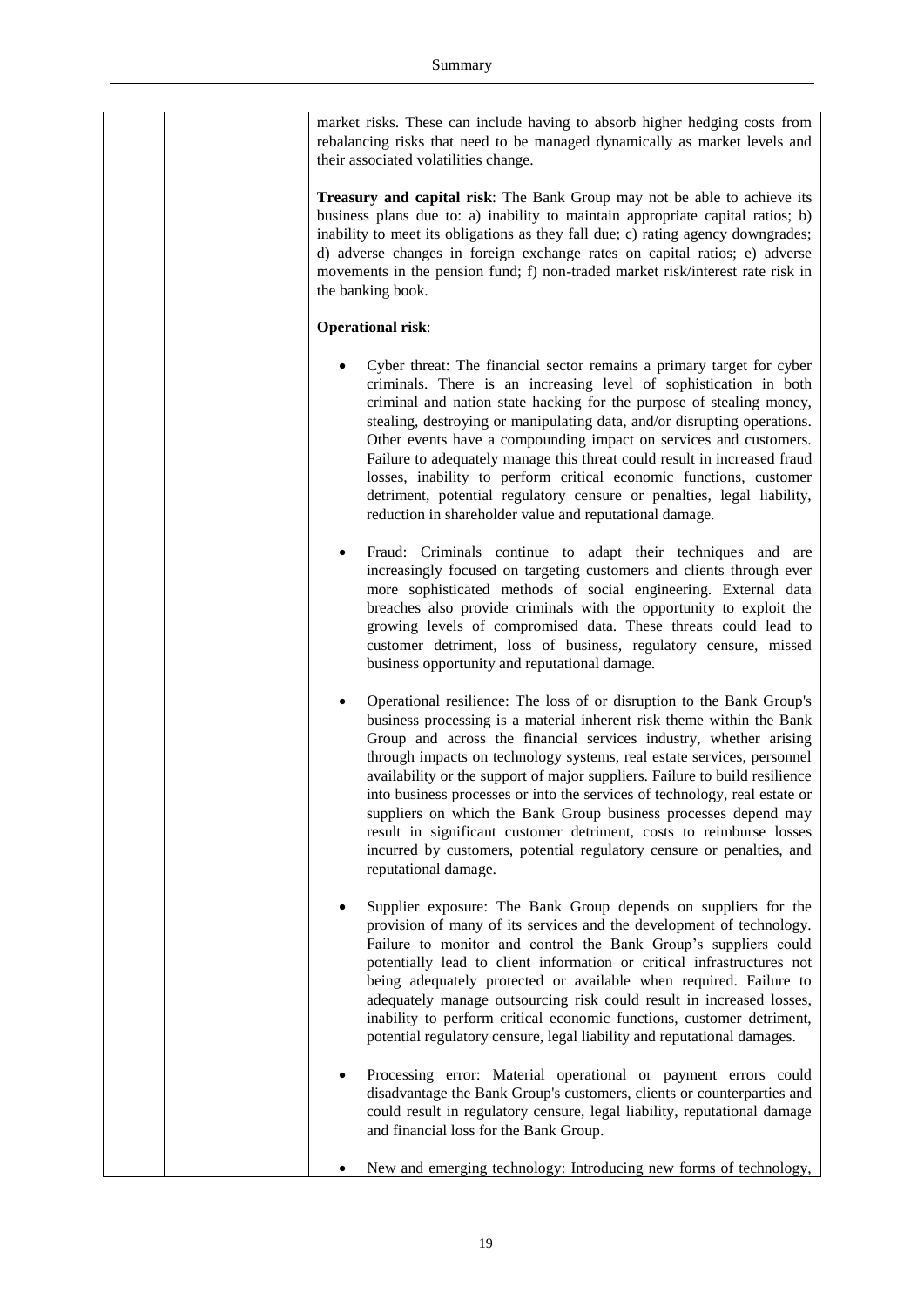| however, also has the potential to increase inherent risk. Failure to<br>evaluate, actively manage and closely monitor risk exposure during all<br>phases of business development could lead to customer detriment, loss<br>of business, regulatory censure, missed business opportunity and<br>reputational damage.                                                                                                                                                                                                                                                                                                                                                                                                                                                                                     |
|----------------------------------------------------------------------------------------------------------------------------------------------------------------------------------------------------------------------------------------------------------------------------------------------------------------------------------------------------------------------------------------------------------------------------------------------------------------------------------------------------------------------------------------------------------------------------------------------------------------------------------------------------------------------------------------------------------------------------------------------------------------------------------------------------------|
| Ability to hire and retain appropriately qualified employees: Failure to<br>attract or prevent the departure of appropriately qualified employees<br>could negatively impact the Bank Group's financial performance,<br>control environment and level of employee engagement. Additionally,<br>this may result in disruption to service which could in turn lead to<br>disenfranchising certain customer groups, customer detriment and<br>reputational damage.                                                                                                                                                                                                                                                                                                                                          |
| Tax risk: There is a risk that the Bank Group could suffer losses due to<br>additional tax charges, other financial costs or reputational damage as a<br>result of failing to comply with such laws and practice, or by failing to<br>manage its tax affairs in an appropriate manner, with much of this risk<br>attributable to the international structure of the Bank Group.                                                                                                                                                                                                                                                                                                                                                                                                                          |
| Critical accounting estimates and judgements: The preparation of<br>٠<br>financial statements in accordance with IFRS requires the use of<br>estimates. It also requires management to exercise judgement in<br>applying relevant accounting policies. There is a risk that if the<br>judgement exercised, or the estimates or assumptions used,<br>subsequently turn out to be incorrect, this could result in significant<br>loss to the Bank Group, beyond what was anticipated or provided for.                                                                                                                                                                                                                                                                                                      |
| Data management and information protection: The Bank Group holds<br>and processes large volumes of data, including personally identifiable<br>information, intellectual property, and financial data. Failure to<br>accurately collect and maintain this data, protect it from breaches of<br>confidentiality and interference with its availability exposes the Bank<br>Group to the risk of loss or unavailability of data or data integrity<br>issues. This could result in regulatory censure, legal liability and<br>reputational damage, including the risk of substantial fines under the<br>General Data Protection Regulation (the "GDPR"), which strengthens<br>the data protection rights for customers and increases the accountability<br>of the Bank Group in its management of that data. |
| Unauthorised or rogue trading: Unauthorised trading, such as a large<br>٠<br>unhedged position, which arises through a failure of preventative<br>controls or deliberate actions of the trader, may result in large financial<br>losses for the Bank Group, loss of business, damage to investor<br>confidence and reputational damage.                                                                                                                                                                                                                                                                                                                                                                                                                                                                  |
| Algorithmic trading: In some areas of the investment banking business,<br>trading algorithms are used to price and risk manage client and<br>principal transactions. An algorithmic error could result in increased<br>market exposure and subsequent financial losses for the Bank Group<br>and potential loss of business, damage to investor confidence and<br>reputational damage.                                                                                                                                                                                                                                                                                                                                                                                                                   |
| Model risk: The Bank Group relies on models to support a broad range of<br>business and risk management activities, including informing business<br>decisions and strategies, measuring and limiting risk, valuing exposures,<br>conducting stress testing, assessing capital adequacy, supporting new business                                                                                                                                                                                                                                                                                                                                                                                                                                                                                          |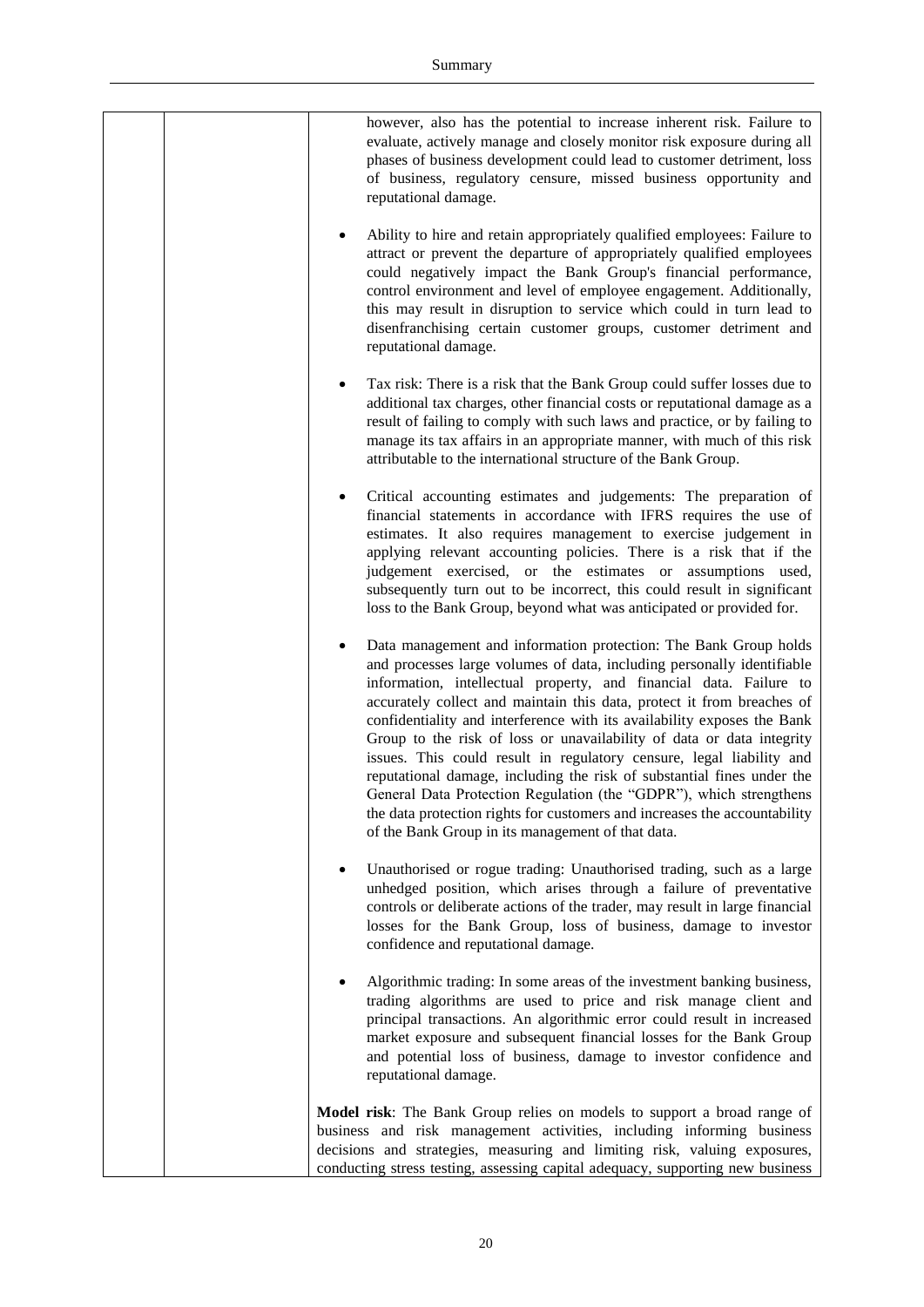|  |             | acceptance and risk and reward evaluation, managing client assets, and meeting<br>reporting requirements. Models are, by their nature, imperfect and incomplete<br>representations of reality. Models may also be misused. Model errors or misuse<br>may result in the Bank Group making inappropriate business decisions and<br>being subject to financial loss, regulatory risk, reputational risk and/or<br>inadequate capital reporting.                                                                                                                                              |
|--|-------------|-------------------------------------------------------------------------------------------------------------------------------------------------------------------------------------------------------------------------------------------------------------------------------------------------------------------------------------------------------------------------------------------------------------------------------------------------------------------------------------------------------------------------------------------------------------------------------------------|
|  | misconduct. | <b>Conduct risk:</b> There is the risk of detriment to customers, clients, market<br>integrity, effective competition or the Bank Group from the inappropriate<br>supply of financial services, including instances of wilful or negligent                                                                                                                                                                                                                                                                                                                                                |
|  | 1.          | Ineffective product governance could lead to poor customer<br>outcomes, regulatory sanctions, financial loss and reputational<br>damage.                                                                                                                                                                                                                                                                                                                                                                                                                                                  |
|  | 2.          | The Bank Group may be adversely affected if it fails to effectively<br>mitigate the risk that third parties or its employees facilitate, or that<br>its products and services are used to facilitate financial crime.<br>Failure to comply may lead to enforcement action by the Bank<br>Group's regulators together with severe penalties, affecting the Bank<br>Group's reputation and financial results.                                                                                                                                                                               |
|  | 3.          | Failure to protect personal data can lead to potential detriment to the<br>Bank Group's customers and clients, reputational damage, regulatory<br>sanctions and financial loss, which under the GDPR may be<br>substantial.                                                                                                                                                                                                                                                                                                                                                               |
|  | 4.          | Failure to meet the requirements and expectations of the UK Senior<br>Managers Regime, Certification Regime and Conduct Rules may<br>lead to regulatory sanctions, both for the individuals and the Bank<br>Group.                                                                                                                                                                                                                                                                                                                                                                        |
|  |             | <b>Reputation risk:</b> A risk arising in one business area can have an adverse effect<br>upon the Bank Group's overall reputation; any one transaction, investment or<br>event that, in the perception of key stakeholders reduces their trust in the Bank<br>Group's integrity and competence.                                                                                                                                                                                                                                                                                          |
|  |             | The Bank Group's associations with sensitive topics and sectors have the<br>potential to give rise to reputation risk for the Bank Group and may result in<br>loss of business, regulatory censure and missed business opportunity.                                                                                                                                                                                                                                                                                                                                                       |
|  |             | In addition, reputation risk has the potential to arise from operational issues or<br>conduct matters which cause detriment to customers, clients, market integrity,<br>effective competition or the Bank Group.                                                                                                                                                                                                                                                                                                                                                                          |
|  |             | Legal risk and legal, competition and regulatory matters: Legal disputes,<br>regulatory investigations, fines and other sanctions relating to conduct of<br>business and breaches of legislation and/or regulations may negatively affect<br>the Bank Group's results, reputation and ability to conduct its business.                                                                                                                                                                                                                                                                    |
|  |             | The Bank Group conducts diverse activities in a highly regulated global market<br>and therefore is exposed to the risk of fines and other sanctions. Authorities<br>have continued to investigate past practices, pursued alleged breaches and<br>imposed heavy penalties on financial services firms. A breach of applicable<br>legislation and/or regulations could result in the Bank Group or its staff being<br>subject to criminal prosecution, regulatory censure, fines and other sanctions in<br>the jurisdictions in which it operates. Where clients, customers or other third |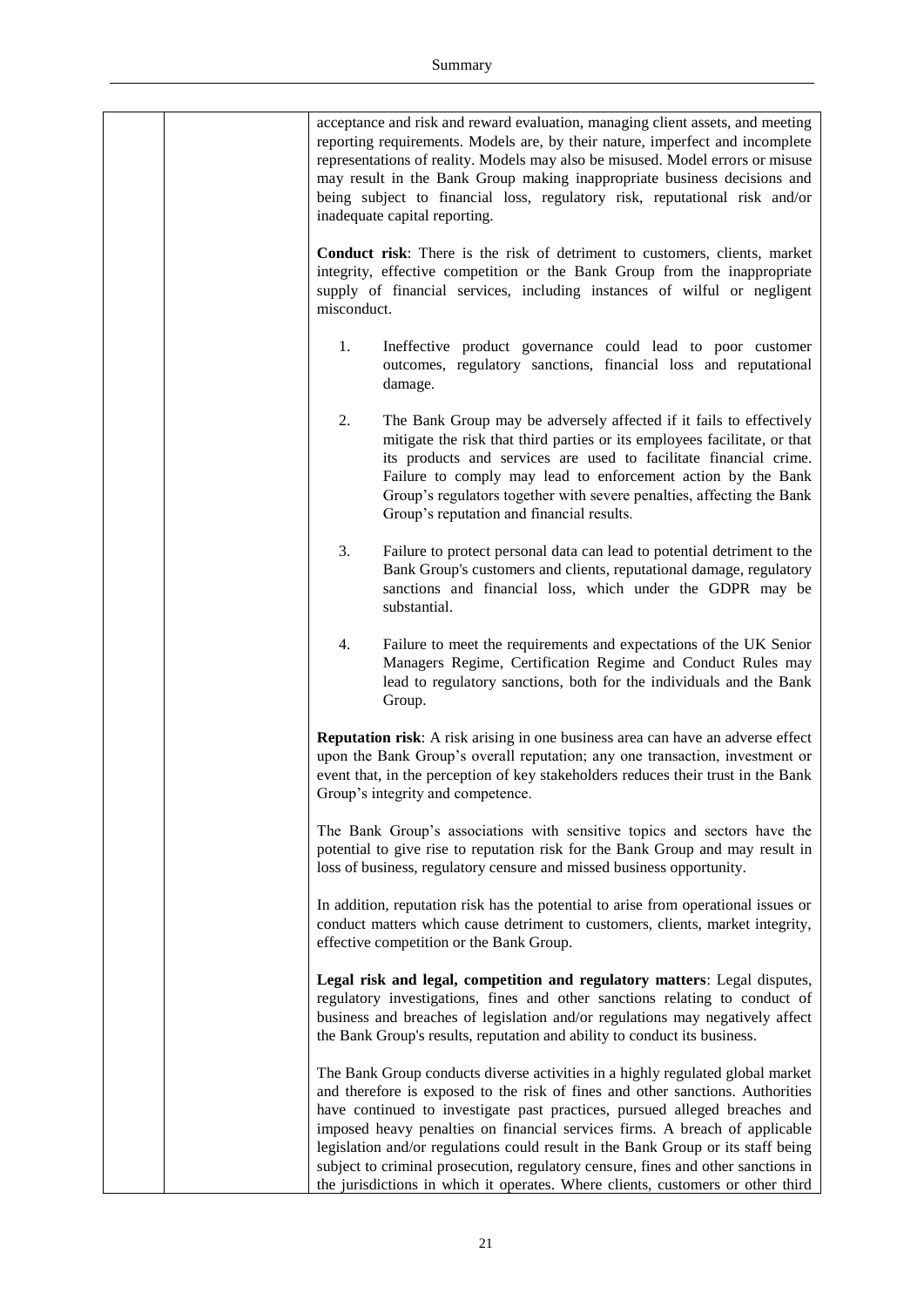|     |                                                | parties are harmed by the Bank Group's conduct, this may also give rise to<br>legal proceedings, including class actions. Other legal disputes may also arise<br>between the Bank Group and third parties relating to matters such as breaches,<br>enforcement of legal rights or obligations arising under contracts, statutes or<br>common law. Adverse findings in any such matters may result in the Bank<br>Group being liable to third parties or may result in the Bank Group's rights not<br>being enforced as intended. |
|-----|------------------------------------------------|----------------------------------------------------------------------------------------------------------------------------------------------------------------------------------------------------------------------------------------------------------------------------------------------------------------------------------------------------------------------------------------------------------------------------------------------------------------------------------------------------------------------------------|
| D.6 | <b>Risk warning that</b><br>investors may lose | You may lose some or all of your investment in the Securities:                                                                                                                                                                                                                                                                                                                                                                                                                                                                   |
|     | value of entire<br>investment or part<br>of it | Even if the relevant Securities are stated to be repayable at an amount that is<br>equal to or greater than their initial purchase price, you will lose up to the<br>entire value of your investment if the Issuer fails or is otherwise unable to meet<br>its payment obligations.                                                                                                                                                                                                                                              |
|     |                                                | You may also lose some or all of your entire investment, or part of it, if:                                                                                                                                                                                                                                                                                                                                                                                                                                                      |
|     |                                                | the Underlying Asset performs in such a manner that the redemption<br>amount payable or deliverable to you (whether at maturity or following<br>any early redemption and including after deduction of any applicable taxes<br>and expenses) is less than the initial purchase price;                                                                                                                                                                                                                                             |
|     |                                                | you sell your Securities prior to maturity in the secondary market (if any)<br>$\bullet$<br>at an amount that is less than the initial purchase price;                                                                                                                                                                                                                                                                                                                                                                           |
|     |                                                | the Securities are redeemed early following the occurrence of an<br>$\bullet$<br>extraordinary event in relation to the Underlying Asset(s), the Issuer, the<br>Issuer's hedging arrangement, the relevant currencies or taxation (such as<br>following an additional disruption event) and the amount you receive on<br>such redemption is less than the initial purchase price; and/or                                                                                                                                         |
|     |                                                | the terms and conditions of the Securities are adjusted (in accordance with<br>the terms and conditions of the Securities) with the result that the<br>redemption amount payable to you and/or the value of the Securities is<br>reduced.                                                                                                                                                                                                                                                                                        |
|     |                                                | Reinvestment risk/loss of yield: Following an early redemption of the<br>Securities for any reason, holders may be unable to reinvest the redemption<br>proceeds at a rate of return as high as the return on the Securities being<br>redeemed.                                                                                                                                                                                                                                                                                  |
|     |                                                | Issuer optional early redemption: The ability of the Issuer to early redeem<br>the Securities will mean an investor is no longer able to participate in the<br>performance of any Underlying Asset. This feature may limit the market value<br>of the Securities.                                                                                                                                                                                                                                                                |
|     |                                                | Settlement expenses: Payments, deliveries and settlement under the Securities<br>may be subject to deduction of taxes and settlement expenses, if applicable.                                                                                                                                                                                                                                                                                                                                                                    |
|     |                                                | <b>Conditions to settlement:</b> Settlement is subject to satisfaction of all conditions<br>to settlement by the investor.                                                                                                                                                                                                                                                                                                                                                                                                       |
|     |                                                | Volatile market prices: The market value of the Securities is unpredictable<br>and may be highly volatile, as it can be affected by many unpredictable factors,<br>including: market interest and yield rates; fluctuations in foreign exchange<br>rates; exchange controls; the time remaining until the Securities mature;<br>economic, financial, regulatory, political, terrorist, military or other events in                                                                                                               |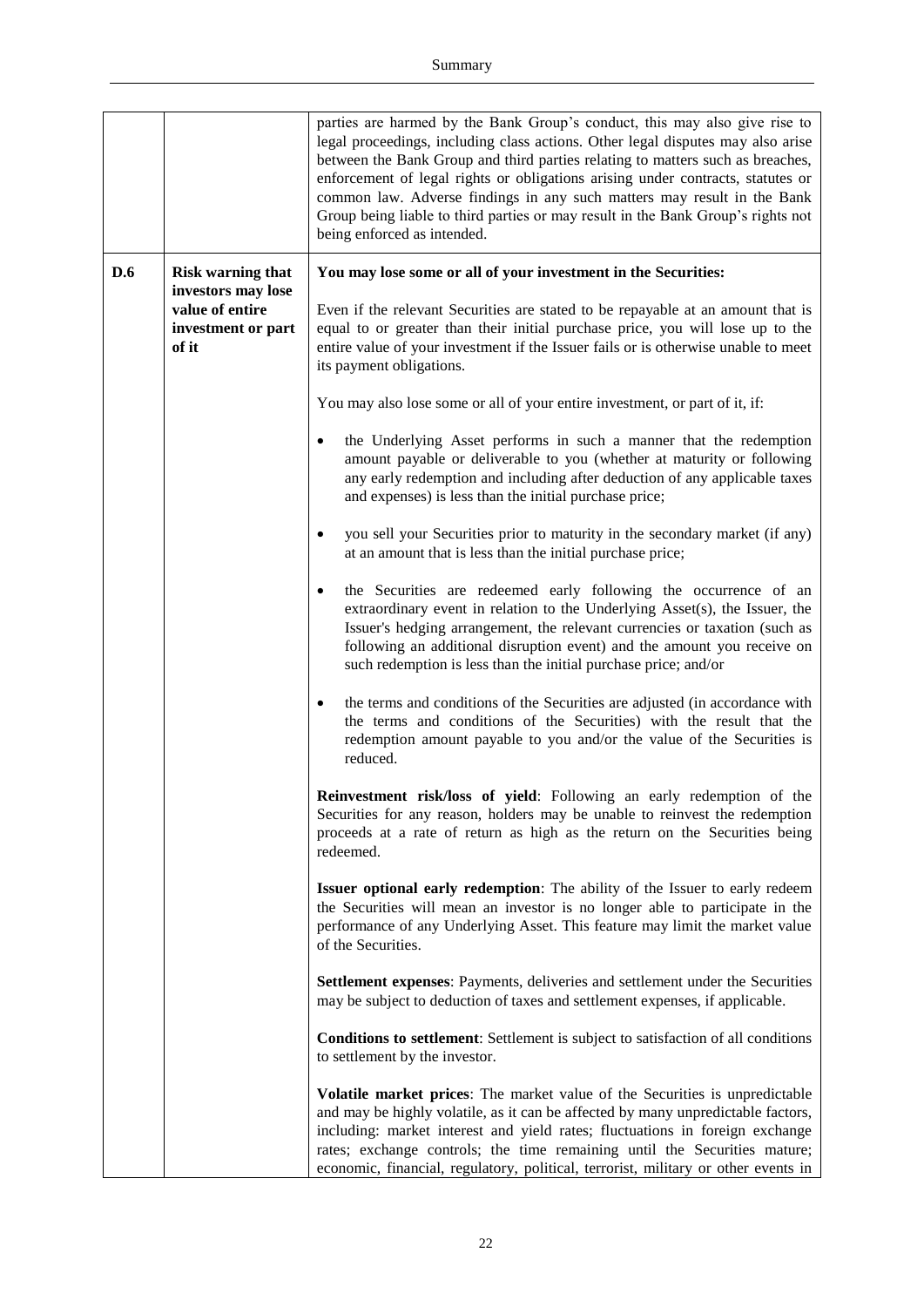|  | one or more jurisdictions; changes in laws or regulations; and the Issuer's<br>creditworthiness or perceived creditworthiness.                                                                                                                                                                                                                                                                                                                                                                                                                                          |
|--|-------------------------------------------------------------------------------------------------------------------------------------------------------------------------------------------------------------------------------------------------------------------------------------------------------------------------------------------------------------------------------------------------------------------------------------------------------------------------------------------------------------------------------------------------------------------------|
|  | <b>Return linked to performance of an Underlying Asset:</b> The return payable<br>on the Securities is linked to the change in value of the Underlying Asset over<br>the life of the Securities. Any information about the past performance of any<br>Underlying Asset should not be taken as an indication of how prices will<br>change in the future. You will not have any rights of ownership, including,<br>without limitation, any voting rights or rights to receive dividends, in respect of<br>any Underlying Asset.                                           |
|  | US withholding on dividend equivalent amounts: Certain actual or deemed<br>payments on the securities held by non-US investors generally may be subject<br>to a US withholding tax of 30 per cent. No additional amounts will be payable<br>in respect of such withholding taxes.                                                                                                                                                                                                                                                                                       |
|  | Equity index risks: Securities linked to the performance of equity indices<br>provide investment diversification opportunities, but will be subject to the risk<br>of fluctuations in both equity prices and the value and volatility of the relevant<br>equity index. Securities linked to equity indices may not participate in<br>dividends or any other distributions paid on the shares which make up such<br>indices, accordingly, you may receive a lower return on the Securities than you<br>would have received if you had invested directly in those shares. |
|  | The Index Sponsor can add, delete or substitute the components of an equity<br>index at its discretion, and may also alter the methodology used to calculate the<br>level of such index. These events may have a detrimental impact on the level of<br>that index, which in turn could have a negative impact on the value of and<br>return on the Securities.                                                                                                                                                                                                          |
|  | <b>Capped return:</b> As the redemption amount is subject to a cap, the value of or<br>return on your Securities may be significantly less than if you had purchased<br>the Underlying Asset(s) directly.                                                                                                                                                                                                                                                                                                                                                               |
|  | Capped return: As the redemption amount is subject to a cap, the return<br>holders may receive is limited.                                                                                                                                                                                                                                                                                                                                                                                                                                                              |
|  | Underlying foreign exchange rates: Securities will be exposed to the<br>performance of one or more underlying foreign exchange rates. Foreign<br>exchange rates are highly volatile and are determined by a wide range of<br>factors including supply and demand for currencies, inflation, interest rates;<br>economic forecasts, political issues, the convertibility of currencies and<br>speculation.                                                                                                                                                               |
|  | <b>Memory interest:</b> the interest amount is conditional on the performance of<br>Underlying Asset(s) and may be zero where the performance criteria are not<br>met. In such case the interest amount may be deferred to the next interest<br>payment that may be made, but you will not be paid any amount to compensate<br>for such deferral and it is possible that you will not receive any interest at all<br>over the lifetime of the Securities.                                                                                                               |
|  | <b>Digital interest</b> : the interest amount is either a higher pre-determined interest<br>amount or zero, depending on whether the performance criteria are met. It is<br>possible that you will not receive any interest at all over the lifetime of the<br>Securities.                                                                                                                                                                                                                                                                                              |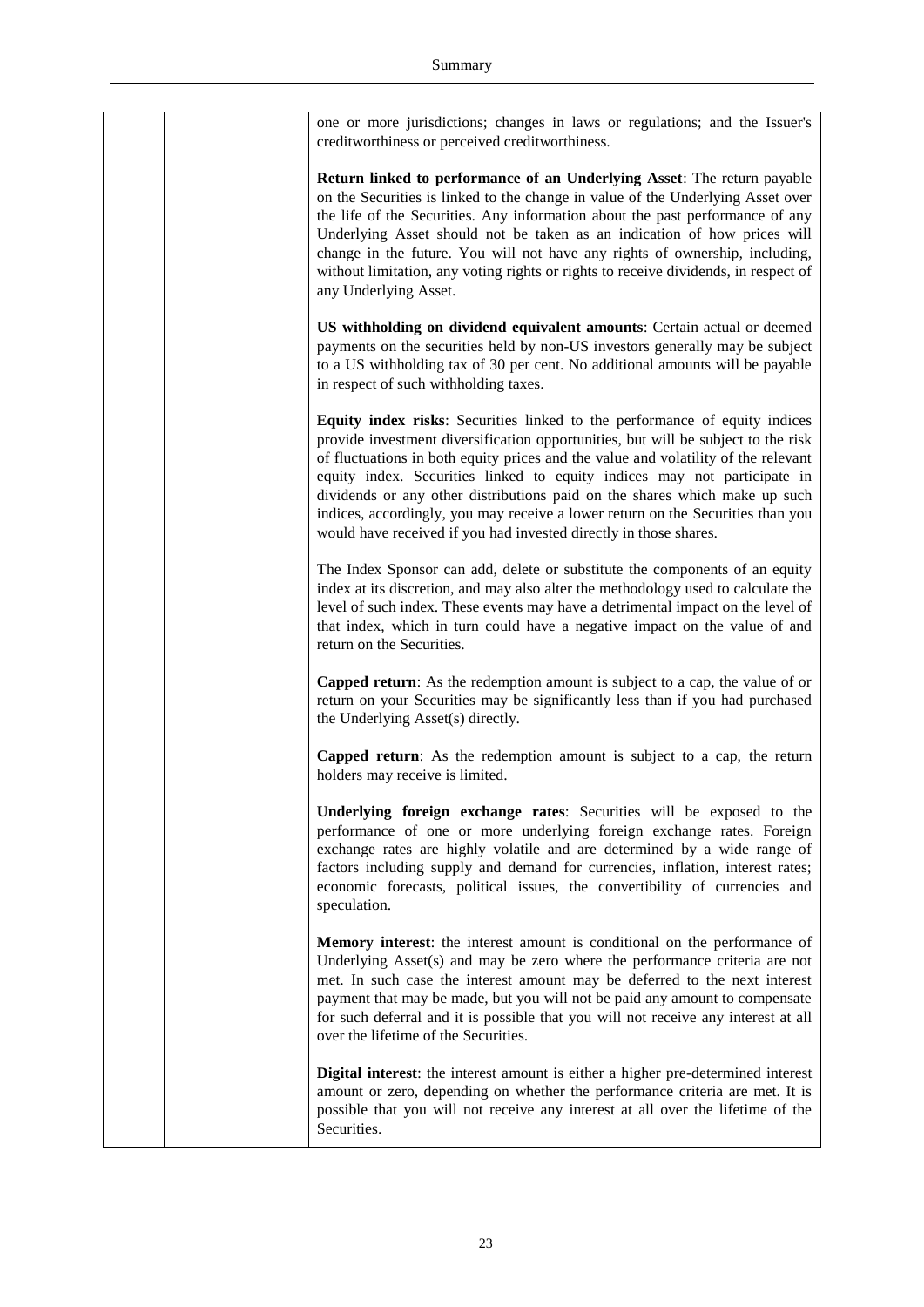|      | <b>Section E - Offer</b>                                                                                                   |                                                                                                                                                                                                                                                                                                                                                                                                                                                                                                                                                                                                                                                                        |  |
|------|----------------------------------------------------------------------------------------------------------------------------|------------------------------------------------------------------------------------------------------------------------------------------------------------------------------------------------------------------------------------------------------------------------------------------------------------------------------------------------------------------------------------------------------------------------------------------------------------------------------------------------------------------------------------------------------------------------------------------------------------------------------------------------------------------------|--|
| E.2b | <b>Reasons for offer</b><br>and use of proceeds<br>when different from<br>making profit<br>and/or hedging<br>certain risks | Not Applicable: the net proceeds will be applied by the Issuer for making profit<br>and/or hedging certain risks.                                                                                                                                                                                                                                                                                                                                                                                                                                                                                                                                                      |  |
| E.3  | Description of the<br>terms and<br>conditions of the<br>offer                                                              | The Securities have been offered to the dealer or Manager at the Issue Price.<br>The Securities have not been offered to the public.                                                                                                                                                                                                                                                                                                                                                                                                                                                                                                                                   |  |
| E.4  | <b>Description of any</b><br>interest material to<br>the issue/offer,<br>including conflicting<br>interests                | The relevant Manager or authorised offeror(s) may be paid fees in relation to<br>any issue or offer of Securities. Potential conflicts of interest may exist<br>between the Issuer, Determination Agent, relevant Manager or authorised<br>offeror(s) or their affiliates (who may have interests in transactions in<br>derivatives related to the Underlying Asset(s) which may, but are not intended<br>to, adversely affect the market price, liquidity or value of the Securities) and<br>holders.<br>Not Applicable: no person involved in the issue or offer has any interest, or<br>conflicting interest, that is material to the issue or offer of Securities. |  |
| E.7  | <b>Estimated expenses</b><br>charged to investor<br>by issuer/offeror                                                      | The Issuer will not charge any expenses to holders in connection with any issue<br>of Securities.                                                                                                                                                                                                                                                                                                                                                                                                                                                                                                                                                                      |  |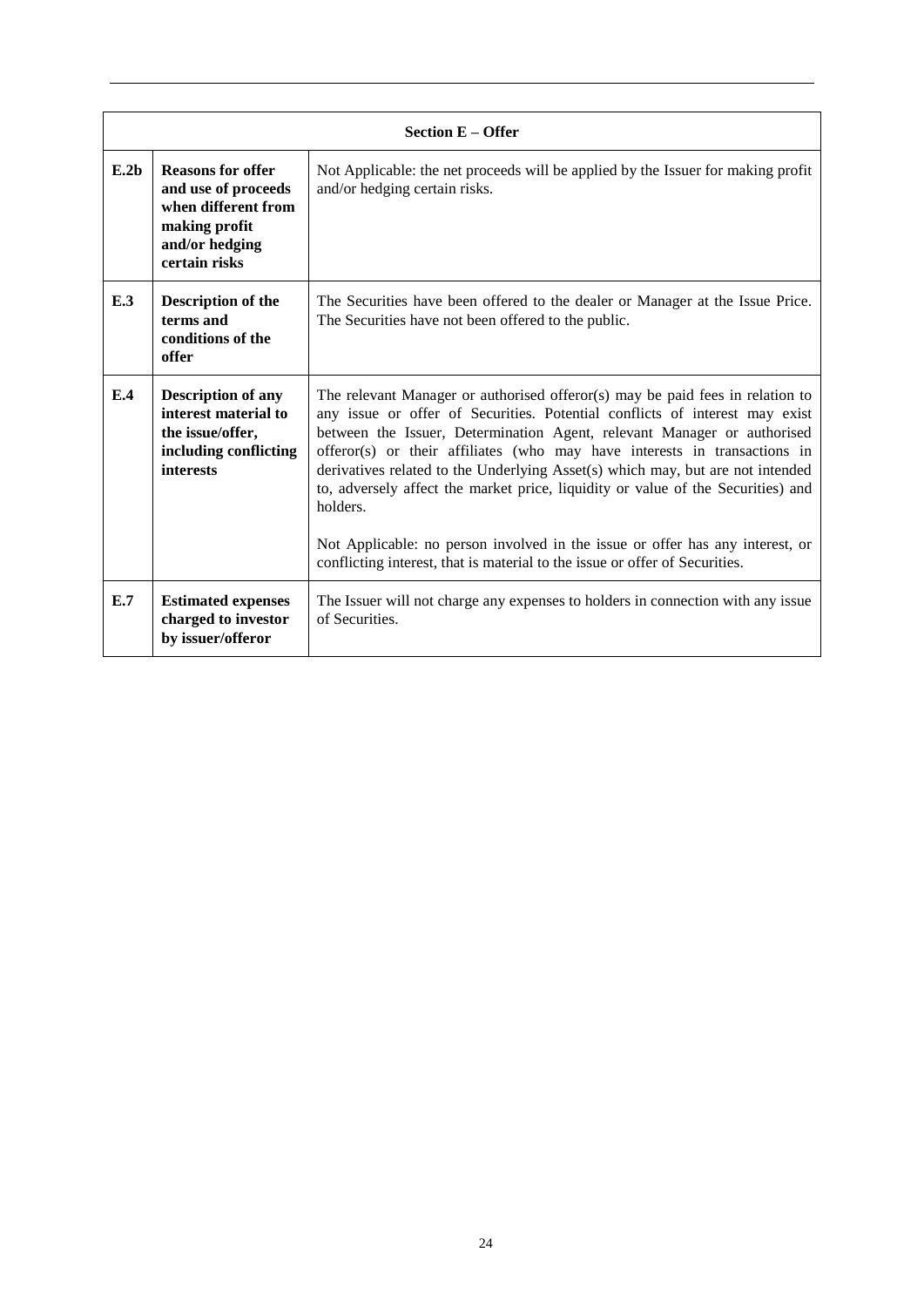## <span id="page-24-1"></span>**RISK FACTORS**

<span id="page-24-0"></span>*You should only invest in the Securities after assessing these principal risks, including the risks applicable to the Underlying Asset. The risks described in this section can be cumulative and apply simultaneously which may unpredictably affect the Securities. Specifically, no assurance can be given as to the effect that any combination of risk factors may have on the value of and return on the Securities. The effect of any one factor may be offset or magnified by the effect of another factor. There may be additional risks and uncertainties that are not presently known to the Issuer or that the Issuer currently believes to be immaterial but that could have a material impact on the business, operations, financial condition or prospects of the Issuer or the value of and return on the Securities.*

*You should consider carefully the following discussion of risks, together with the risks described in the section headed 'Risk Factors' at pages 1 to 16 of the Registration Document (which is incorporated by reference into this Prospectus), to help you decide whether or not the Securities are suitable for you.*

#### **RISK WARNING**

**There are a number of circumstances in which you may lose some or all of your investment in the Securities.**

**The terms of the Securities may not provide for scheduled minimum payment of the face value or issue price of the Securities at maturity: depending on the performance of the Underlying Asset(s), you may lose some or all of your investment.**

**The payment of any amount or delivery of any property due under the Securities is dependent upon the Issuer's ability to fulfil its obligations when they fall due. The Securities are unsecured obligations. They are not deposits and they are not protected under the UK's Financial Services Compensation Scheme or any other deposit protection insurance scheme. Therefore, if the Issuer fails or is otherwise unable to meet its payment or delivery obligations under the Securities, you will lose some or all of your investment.**

**You may also lose some or all of your investment in the following circumstances:**

- The market price of your Securities prior to maturity may be significantly lower than the purchase price you paid for them. Consequently, if you sell your Securities before their scheduled maturity, you may receive far less than your original invested amount.
- Your Securities may be redeemed in certain extraordinary circumstances prior to their scheduled maturity and, in such case, the early redemption amount paid to you may be less than what you paid for the Securities.
- The terms and conditions of your Securities may be adjusted by the Issuer or Determination Agent in certain circumstances with the effect that the amount payable or property deliverable to you is less than your initial investment.

# **FACTORS THAT MAY AFFECT THE ISSUER'S ABILITY TO FULFIL ITS OBLIGATIONS UNDER THE SECURITIES**

# 1. **Risks associated with the Issuer's ability to fulfil its obligations under the Securities and status of the Securities**

The Issuer is a major, global financial services company and, as such, faces a variety of risks that are substantial and inherent in its businesses, and which may affect its ability to fulfil its payment, delivery or other obligations under the relevant Securities as they fall due. These risks include liquidity risk, market risk, credit risk, operational risk, reputational risk, legal, regulatory and compliance risks, litigation and other contingent liabilities, competition risks, the financial condition of clients, customers and counterparties, adverse economic, monetary, political or legal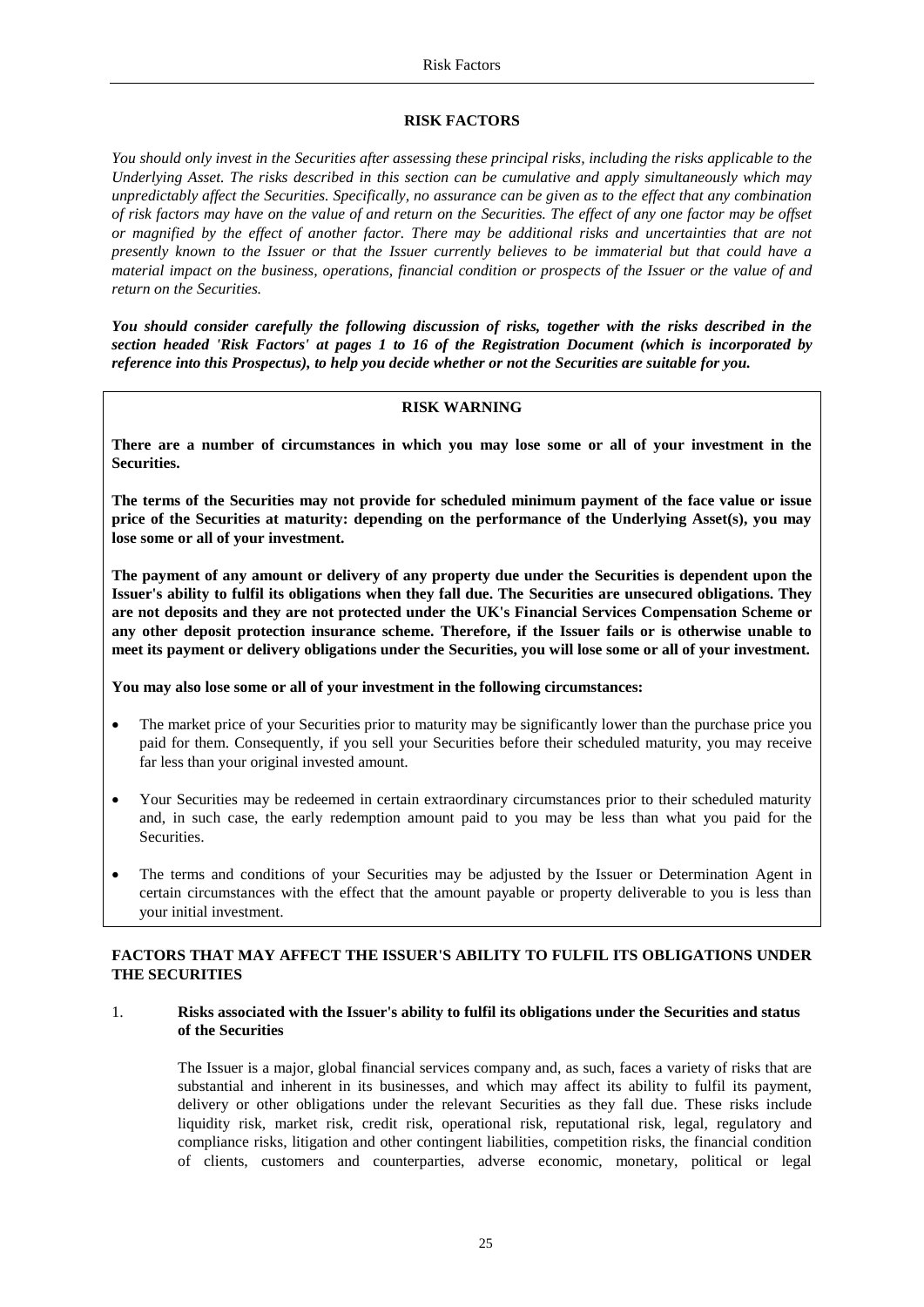developments, cross-border and foreign exchange risk, catastrophic events, risks from estimates and valuations and risks relating to strategy.

The Securities are direct, unsecured and unsubordinated obligations of the Issuer and will rank equally among themselves. The Securities are unsecured obligations, are not deposits and are not protected under the UK's Financial Services Compensation Scheme or any other deposit protection insurance scheme. You are therefore exposed to the creditworthiness of the Issuer and any deterioration in the Issuer's creditworthiness or perceived creditworthiness (whether measured by actual or anticipated changes in the credit ratings of the Issuer) may adversely affect the value of the Securities.

#### 2. **Regulatory bank resolution framework**

The Banking Act provides for a regime to allow the Bank of England (or, in certain circumstances, HM Treasury) to resolve failing banks in the UK – see *'Regulatory action in the event a bank or investment firm in the Group (such as the Issuer) is failing or likely to fail could materially adversely affect the value of the Securities*' below.

## 3. **Regulatory action in the event a bank or investment firm in the Group (such as the Issuer) is failing or likely to fail could materially adversely affect the value of the Securities**

The majority of the requirements of the European Union Directive 2014/59/EU of the European Parliament and of the Council establishing a framework for the recovery and resolution of credit institutions and investment firms of 15 May 2014, as amended ("**BRRD**") (including the bailin tool) were implemented in the UK by way of amendments to the United Kingdom Banking Act 2009 (the "**Banking Act**"). For more information on the bail-in tool, see *'The relevant UK resolution authority may exercise the bail-in tool in respect of the Issuer and the Securities, which may result in holders of the Securities losing some or all of their investment'* below.

On 23 November 2016, the European Commission published, among other proposals, proposals to amend the BRRD. Adoption of the proposals and publication in the Official Journal is anticipated by mid-2019 but there are still a number of outstanding issues and the technical and legal translation revision process still has to take place on all the issues agreed. Therefore, it is unclear what the effect of such proposals may be on the Group, the Issuer or the Securities.

*The Banking Act confers substantial powers on a number of UK authorities designed to enable them to take a range of actions in relation to UK banks or investment firms and certain of their affiliates (currently including the Issuer) in the event a bank or investment firm in the same* group is considered to be failing or likely to fail. The exercise of any of these actions in relation to *the Issuer could materially adversely affect the value of the Securities.*

Under the Banking Act, substantial powers are granted to the Bank of England (or, in certain circumstances, HM Treasury), in consultation with the PRA, the FCA and HM Treasury, as appropriate as part of a special resolution regime (the "**SRR**"). These powers enable the relevant UK resolution authority to implement resolution measures with respect to a UK bank or investment firm and certain of its affiliates (currently including the Issuer) (each a "**relevant entity**") in circumstances in which the relevant UK resolution authority is satisfied that the resolution conditions are met. Such conditions include that a UK bank or investment firm is failing or is likely to fail to satisfy the Financial Services and Markets Act 2000 ("**FSMA**") threshold conditions for authorisation to carry on certain regulated activities (within the meaning of section 55B of the FSMA) or, in the case of a UK banking group company that is an EEA or third country institution or investment firm, that the relevant EEA or third country relevant authority is satisfied that the resolution conditions are met in respect of such entity.

The SRR consists of five stabilisation options: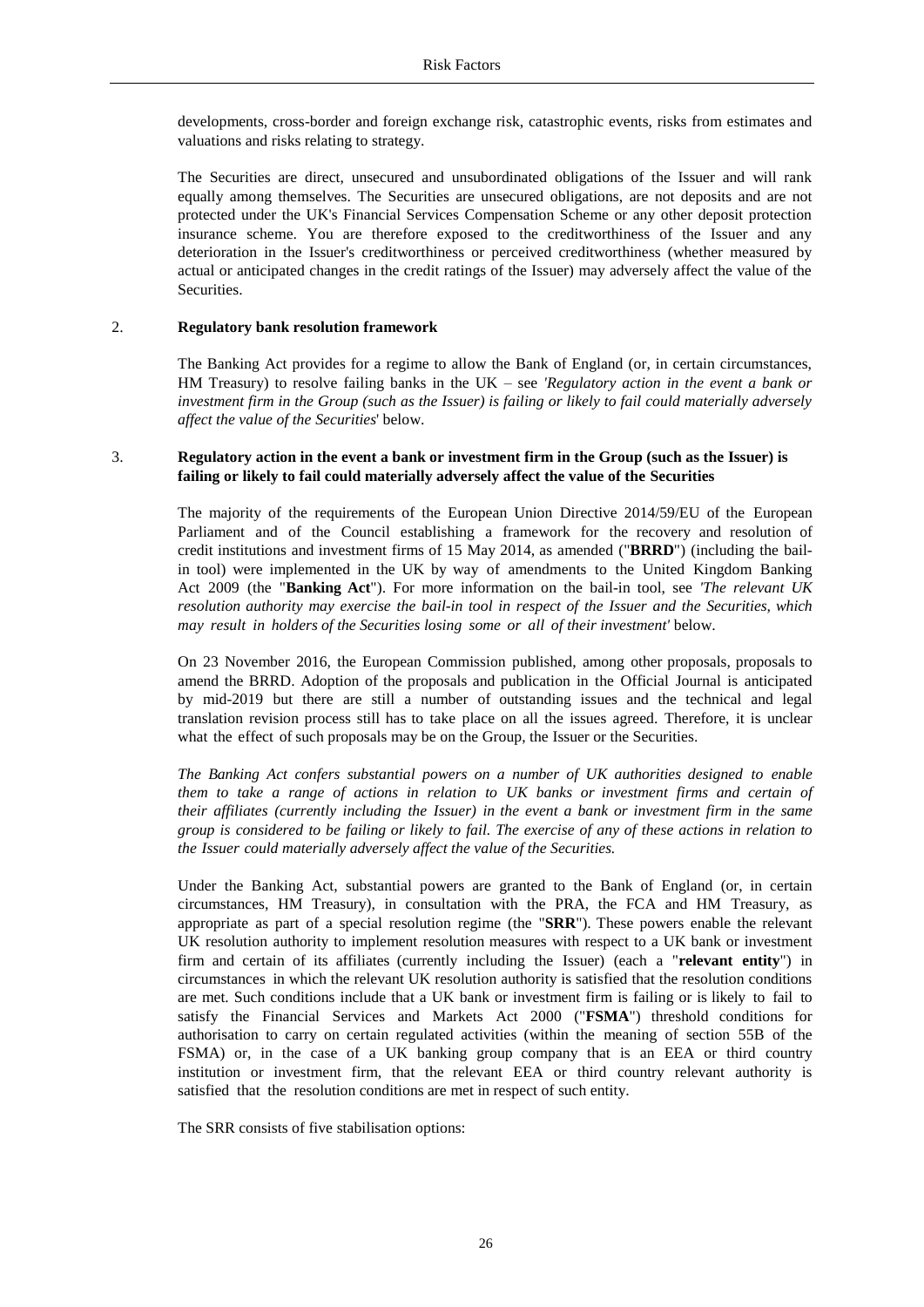- (i) private sector transfer of all or part of the business or shares of the relevant entity;
- (ii) transfer of all or part of the business of the relevant entity to a 'bridge bank' established by the Bank of England;
- (iii) transfer to an asset management vehicle wholly or partly owned by HM Treasury or the Bank of England;
- (iv) the bail-in tool (as described below); and
- (v) temporary public ownership (nationalisation).

The Banking Act also provides for two new insolvency and administration procedures for relevant entities. Certain ancillary powers include the power to modify contractual arrangements in certain circumstances (which could include a variation of the terms of the Securities), powers to impose temporary suspension of payments, powers to suspend enforcement or termination rights that might be invoked as a result of the exercise of the resolution powers and powers for the relevant UK resolution authority to disapply or modify laws in the UK (with possible retrospective effect) to enable the powers under the Banking Act to be used effectively.

Holders of the Securities should assume that, in a resolution situation, financial public support will only be available to a relevant entity as a last resort after the relevant UK resolution authorities have assessed and used, to the maximum extent practicable, the resolution tools, including the bail-in tool (as described below).

The exercise of any resolution power or any suggestion of any such exercise could materially adversely affect the value of any Securities and could lead to holders of the Securities losing some or all of the value of their investment in the Securities.

*The SRR is designed to be triggered prior to insolvency of the Issuer, and holders of the Securities may not be able to anticipate the exercise of any resolution power (including the bail-in tool) by the relevant UK resolution authority.*

The stabilisation options are intended to be used prior to the point at which any insolvency proceedings with respect to the relevant entity could have been initiated. The purpose of the stabilisation options is to address the situation where all or part of a business of a relevant entity has encountered, or is likely to encounter, financial difficulties, giving rise to wider public interest concerns.

Although the Banking Act provides specific conditions to the exercise of any resolution powers and, furthermore, the European Banking Authority's guidelines published in May 2015 set out the objective elements for the resolution authorities to apply in determining whether an institution is failing or likely to fail, it is uncertain how the relevant UK resolution authority would assess such conditions in any particular pre-insolvency scenario affecting the Issuer and/or other members of the Group and in deciding whether to exercise a resolution power.

The relevant UK resolution authority is also not required to provide any advance notice to holders of the Securities of its decision to exercise any resolution power. Therefore, holders of the Securities may not be able to anticipate a potential exercise of any such powers nor the potential effect of any exercise of such powers on the Issuer, the Group and the Securities.

*Holders of the Securities may have only very limited rights to challenge the exercise of any resolution powers (including the UK bail-in tool) by the relevant UK resolution authority.*

Holders of the Securities may have only very limited rights to challenge and/or seek a suspension of any decision of the relevant UK resolution authority to exercise its resolution powers (*including the UK bail-in tool*) or to have that decision reviewed by a judicial or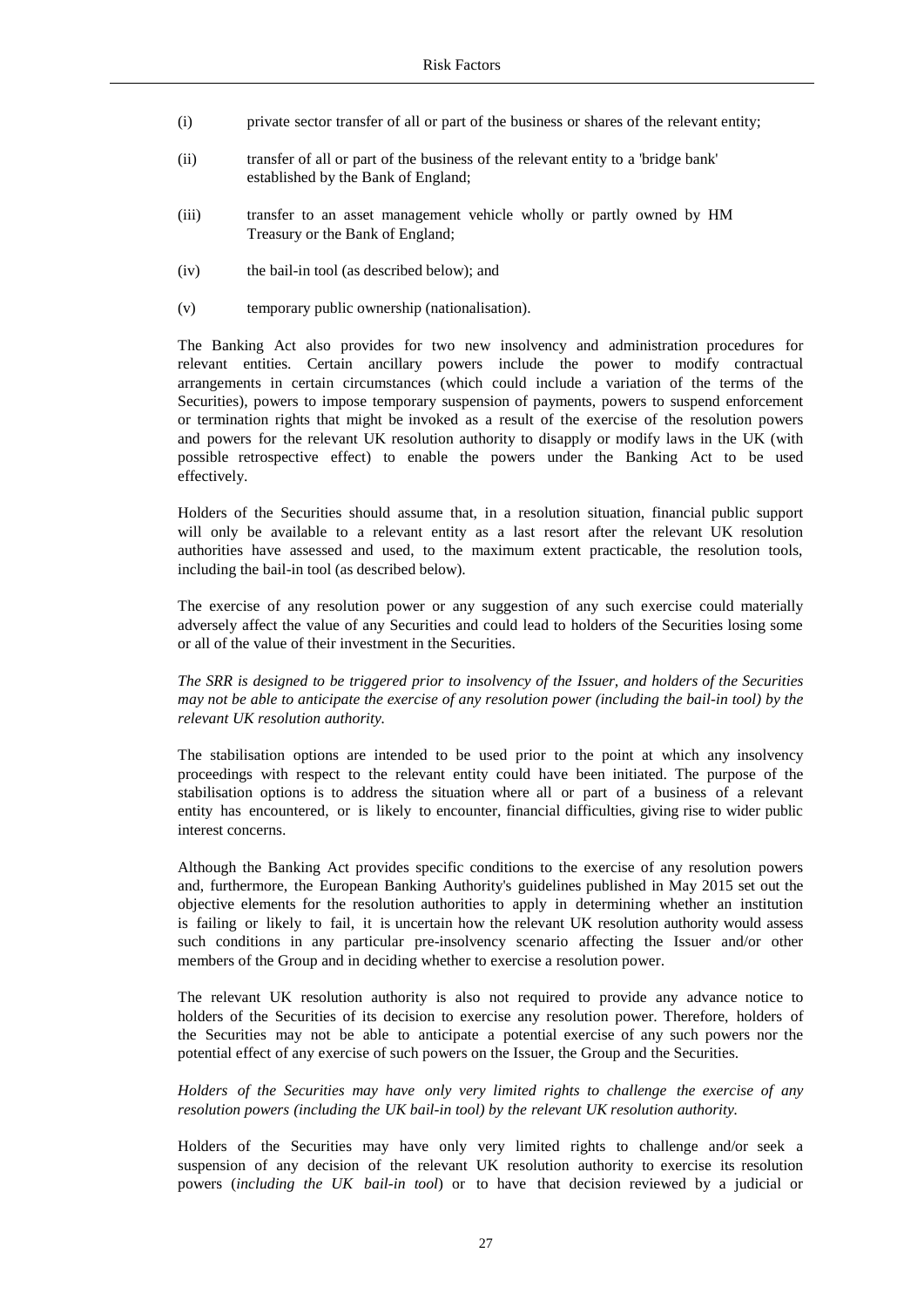administrative process or otherwise.

*The relevant UK resolution authority may exercise the bail-in tool in respect of the Issuer and the Securities, which may result in holders of the Securities losing some or all of their investment.*

Where the relevant statutory conditions for use of the bail-in tool have been met, the relevant UK resolution authority would be expected to exercise these powers without the consent of the holders of the Securities. Subject to certain exemptions set out in the BRRD (including secured liabilities, bank deposits guaranteed under an EU member state's deposit guarantee scheme, liabilities arising by virtue of the holding of client money, liabilities to other non-group banks or investment firms that have an original maturity of fewer than seven days and certain other exceptions), it is intended that all liabilities of institutions and/or their EEA parent holding companies should potentially be within scope of the bail-in tool. Accordingly, any such exercise of the bail-in tool in respect of the Issuer and the Securities may result in the cancellation of all, or a portion, of the principal amount of, interest on, or any other amounts payable on, the Securities and/or the conversion of the Securities into shares or other Securities or other obligations of the Issuer or another person, or any other modification or variation to the terms of the Securities.

The Banking Act specifies the order in which the bail-in tool should be applied, reflecting the hierarchy of capital instruments under the Capital Requirements Directive ("**CRD IV**") and otherwise respecting the hierarchy of claims in an ordinary insolvency. In addition, the bail-in tool contains an express safeguard (known as 'no creditor worse off') with the aim that shareholders and creditors do not receive a less favourable treatment than they would have received in ordinary insolvency proceedings of the relevant entity. Among other proposals, the amendments to BRRD and CRD IV Regulation proposed by the European Commission on 23 November 2016 relate to the ranking of unsecured debt instruments on insolvency hierarchy which resulted in the adoption of EU directive 2017/2399 on 12 December 2017 (the "**Amendment Directive**"). The Amendment Directive introduces a new layer in insolvency for ordinary, longterm, unsecured debt-instruments issued by credit institutions and financial institutions within their consolidation perimeter that are established within the EU. In the UK, the 2018 Order referred to above was published on 19 December 2018 and sets out the new insolvency hierarchy. Further, MREL, which is being implemented in the EU and the UK, will apply to EU and UK financial institutions and cover capital and debt instruments that are capable of being written-down or converted to equity in order to prevent a financial institution from failing in a crisis. The Bank of England has set interim MREL compliance dates of 1 January 2019 and 1 January 2020, and a final MREL compliance date of 1 January 2022. The other amendments to BRRD and CRD IV Regulation are still in draft form and subject to the EU legislative process, therefore it is unclear what the effect of such amendments may be on the Group, the Issuer or the Securities.

The exercise of the bail-in tool in respect of the Issuer and the Securities or any suggestion of any such exercise could materially adversely affect the rights of the holders of the Securities, the price or value of their investment in the Securities and/or the ability of the Issuer to satisfy its obligations under the Securities and could lead to holders of the Securities losing some or all of the value of their investment in such Securities. In addition, even in circumstances where a claim for compensation is established under the 'no creditor worse off' safeguard in accordance with a valuation performed after the resolution action has been taken, it is unlikely that such compensation would be equivalent to the full losses incurred by the holders of the Securities in the resolution and there can be no assurance that holders of the Securities would recover such compensation promptly.

*As insured deposits are excluded from the scope of the bail-in tool and other preferred deposits (and insured deposits) rank ahead of any Securities issued by the Issuer, such Securities would be more likely to be bailed-in than certain other unsubordinated liabilities of the Issuer (such as other preferred deposits).*

As part of the reforms required by the BRRD, amendments have been made to relevant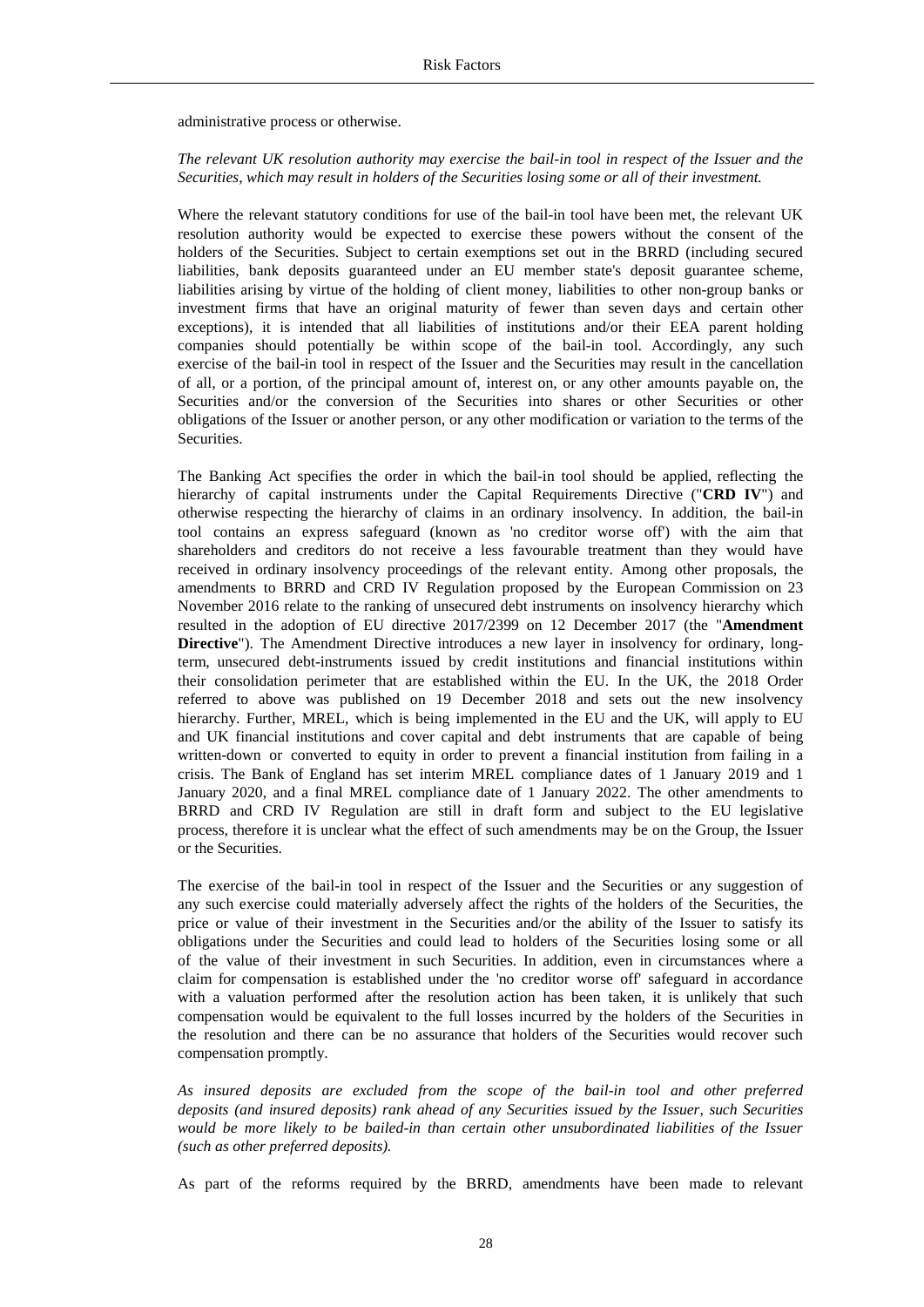legislation in the UK (including the UK Insolvency Act 1986) to establish in the insolvency hierarchy a statutory preference (i) firstly, for deposits that are insured under the UK Financial Services Compensation Scheme ("**insured deposits**") to rank with existing preferred claims as 'ordinary' preferred claims and (ii) secondly, for all other deposits of individuals and micro, small and medium sized enterprises held in EEA or non-EEA branches of an EEA bank ("**other preferred deposits**"), to rank as 'secondary' preferred claims only after the 'ordinary' preferred claims. In addition, the UK implementation of the EU Deposit Guarantee Scheme Directive increased, from July 2015, the nature and quantum of insured deposits to cover a wide range of deposits, including corporate deposits (unless the depositor is a public sector body or financial institution) and some temporary high value deposits. The effect of these changes is to increase the size of the class of preferred creditors. All such preferred deposits will rank in the insolvency hierarchy ahead of all other unsecured senior creditors of the Issuer, including the holders of the Securities. Furthermore, insured deposits are excluded from the scope of the bail-in tool. As a result, if the bail-in tool were exercised by the relevant UK resolution authority, the Securities would be more likely to be bailed-in than certain other unsubordinated liabilities of the Issuer such as other preferred deposits.

# 4. **A downgrade of the credit rating assigned by any credit rating agency to the Issuer could adversely affect the liquidity or market value of the Securities. Credit ratings downgrades could occur as a result of, among other causes, changes in the ratings methodologies used by credit rating agencies**

Any rating assigned to the Issuer and/or, if applicable, the Securities may be withdrawn entirely by a credit rating agency, may be suspended or may be lowered, if, in that credit rating agency's judgment, circumstances relating to the basis of the rating so warrant. Ratings may be impacted by a number of factors which can change over time, including the credit rating agency's assessment of: the Issuer's strategy and management's capability; the Issuer's financial condition including in respect of capital, funding and liquidity; competitive and economic conditions in the Issuer's key markets; the level of political support for the industries in which the Issuer operates; and legal and regulatory frameworks affecting the Issuer's legal structure, business activities and the rights of its creditors. The credit rating agencies may also revise the ratings methodologies applicable to issuers within a particular industry, or political or economic region. If credit rating agencies perceive there to be adverse changes in the factors affecting an issuer's credit rating, including by virtue of changes to applicable ratings methodologies, the credit rating agencies may downgrade, suspend or withdraw the ratings assigned to an issuer and/or its securities. Revisions to ratings methodologies and actions on the Issuer's ratings by the credit rating agencies may occur in the future.

# **FACTORS WHICH ARE MATERIAL FOR THE PURPOSES OF ASSESSING THE MARKET RISKS IN RELATION TO THE SECURITIES**

#### 5. **Risks associated with the valuation of Securities**

#### 5.1 **The initial market value of the Securities is likely to be lower, and may be significantly lower, than the issue or initial purchase price of the Securities**

The market value of the Securities is likely to be lower, and may be significantly lower, than the issue price of the Securities. In particular, the difference between the issue price and the initial market value may be a result of:

- (a) where permitted by applicable law, amounts with respect to commissions relating to the issue and sale of the Securities;
- (b) the estimated profit that the Bank Group expects to earn in connection with structuring the Securities;
- (c) the estimated cost which Barclays may incur in hedging its obligations under the Securities; and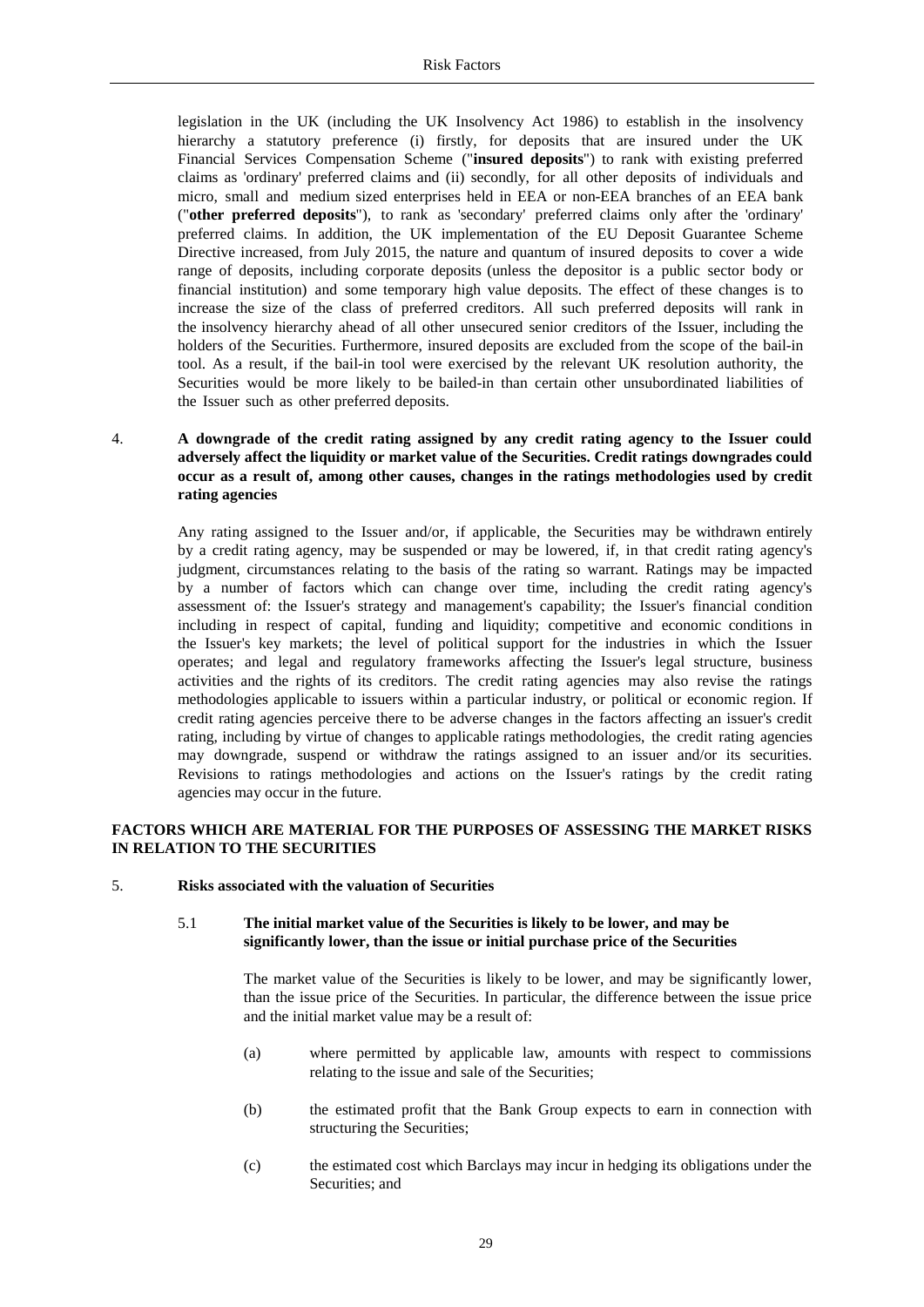(d) development and other costs which Barclays may incur in connection with the Securities.

In relation to (a) above, if not already disclosed, information with respect to the amount of any such inducements, commissions and fees may be obtained from the Issuer or distributor upon request.

#### 5.2 **The secondary market value of the Securities will likely be lower than the original issue price of the Securities**

Any secondary market prices of the Securities will likely be lower than the original issue price of the Securities because, among other things, secondary market prices (as described in risk factor 5.1 above) will likely be reduced by selling commissions, profits and hedging and other costs that are accounted for in the original issue price of the Securities. As a result, the price, if any, at which the Manager or any other person would be willing to buy Securities from you in secondary market transactions, if at all, is likely to be lower than the original issue price. Any sale by you prior to the scheduled redemption date could result in a substantial loss to you. See the immediately following risk factor for information about additional factors that may impact any secondary market prices of the Securities.

# 5.3 **The Securities are designed to be buy-to-hold instruments and the value and quoted price of your Securities (if any) at any time prior to redemption will reflect many factors and cannot be predicted**

Generally, the market value of your Securities will be affected by the volatility, level, value or price of the Underlying Asset(s) at the time, changes in interest rates, the financial condition of the Issuer (whether such changes are actual or perceived) and credit ratings, the supply of and demand for the Securities, the time remaining until the maturity of the Securities and a number of other factors. Some of these factors are interrelated in complex ways; as a result, the effect of any one factor may be offset or magnified by the effect of another factor.

The Securities are designed to be buy-to-hold investments. The price, if any, at which you will be able to sell your Securities prior to maturity, may be substantially less than the amount you originally invested. The following paragraphs describe the manner in which the market value of the Securities may be affected in the event of a change in a specific factor, assuming all other conditions remain constant.

Performance of the Underlying Asset(s). The market value of the Securities prior to maturity will likely depend substantially on the current level of the Underlying Asset(s) relative to its initial level, value or price. If you decide to sell your Securities prior to maturity, when the current level, price or value of the Underlying Asset(s) at the time of sale is favourable relative to its initial level, value or price, you may nonetheless receive substantially less than the amount that would be payable at maturity based on that level, value or price because of expectations that the level, value or price will continue to fluctuate until the final level, value or price is determined.

The value of and return on your Securities will depend on the performance of the Underlying Asset(s). The performance of the Underlying Asset(s) may be subject to unpredictable change over time, which may depend on many factors, including financial, political, military or economic events, government actions and the actions of market participants. Any of these events could have a negative effect on the value of the Underlying Asset(s) which in turn could adversely affect the value of and return on your Securities.

See also risk factor 8 (*Risk Factors relating to Securities linked to one or more Underlying Asset*).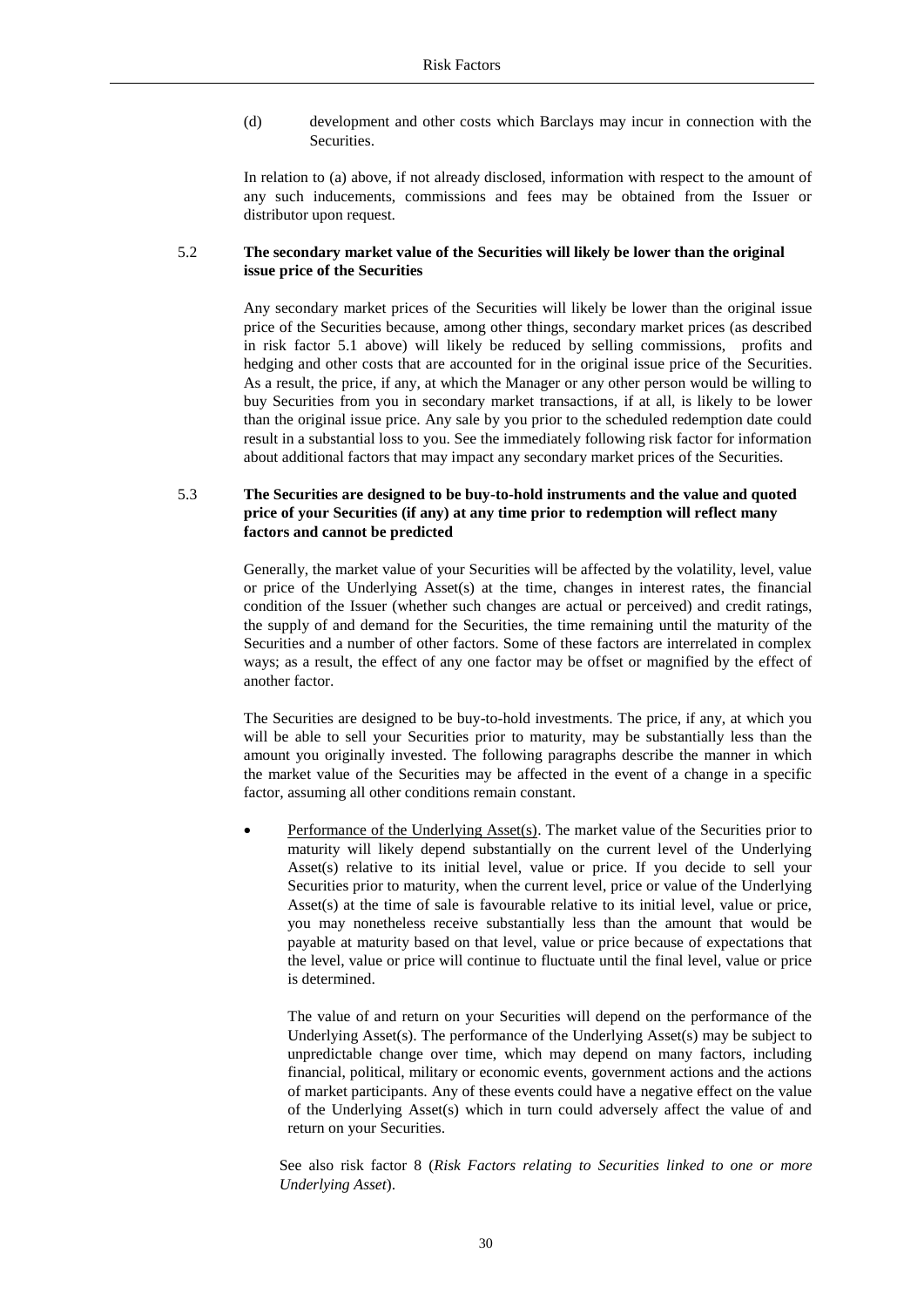- Volatility of the Underlying  $\text{Asset}(s)$ . Volatility is the term used to describe the size and frequency of market fluctuations. If the volatility or the expectation of volatility of the Underlying Asset(s) or its or their components changes, the market value of the Securities may be adversely affected. A higher potential coupon rate or yield may be associated with a higher expected volatility in the Underlying Asset(s) which may also be associated with a greater risk of losing some or all of your investment.
- Interest rates. The market value of the Securities will likely be affected by changes in interest rates. Interest rates also may affect the economy and, in turn, the value of the Underlying Asset(s) (if any) (or its components, if any), which would affect the market value of the Securities.
- Supply and demand for the Securities. In general, if the supply of the Securities increases and/or the demand for the Securities decreases, the market value of the Securities may be adversely affected. The supply of the Securities, and therefore the market value of the Securities, may be affected by inventory positions held by Barclays.
- The Issuer's or the Bank Group's financial condition, credit ratings and results of operations. Actual or anticipated changes in the financial condition of the Issuer or the Bank Group, current credit ratings or results of operations may significantly affect the market value of the Securities. The significant difficulties experienced in the global financial system in recent periods and resulting lack of credit, lack of confidence in the financial sector, increased volatility in the financial markets and reduced business activity could materially and adversely affect Barclays' business, financial condition, credit ratings and results of operations. However, because the return on the Securities is dependent upon factors in addition to the Issuer's ability to pay or settle its obligations under the Securities (such as the final level, value or price of the Underlying Asset(s)), an improvement in the Issuer's financial condition, credit ratings or results of operations is not expected to have a positive effect on the proceeds paid under the Securities. These credit ratings relate only to the Issuer's creditworthiness, do not affect or enhance amounts payable under the terms of the Securities and are not indicative of the risks associated with the Securities or an investment in the Underlying Asset(s). A rating is not a recommendation to buy, sell or hold Securities and may be subject to suspension, change or withdrawal at any time by the assigning rating agency.
- Time remaining to maturity. A 'time premium' results from uncertainty concerning the future level, value or price of the Underlying Asset(s) during the period prior to the maturity of the Securities. As the time remaining to the maturity of the Securities decreases, this time premium will likely decrease, potentially adversely affecting the market value of the Securities. As the time remaining to maturity decreases, the market value of the Securities may be less sensitive to the expected volatility in the Underlying Asset(s) – see risk factor 6.2 (*Conditions of a secondary market and pricing implications associated with terminating a buy-to-hold investment early*).
- Events affecting or involving the Underlying Asset. Economic, financial, regulatory, geographic, judicial, political and other developments that affect the level, value or price of the Underlying Asset(s), and real or anticipated changes in those factors, also may affect the market value of the Securities. For example, for Underlying Asset(s) composed of equity securities, the financial condition and earnings results of the share issuer, and real or anticipated changes in those conditions or results, may affect the market value of the Securities. In addition, speculative trading by third parties in the Underlying Asset(s) could significantly increase or decrease the level, value or price of the Underlying Asset(s), thereby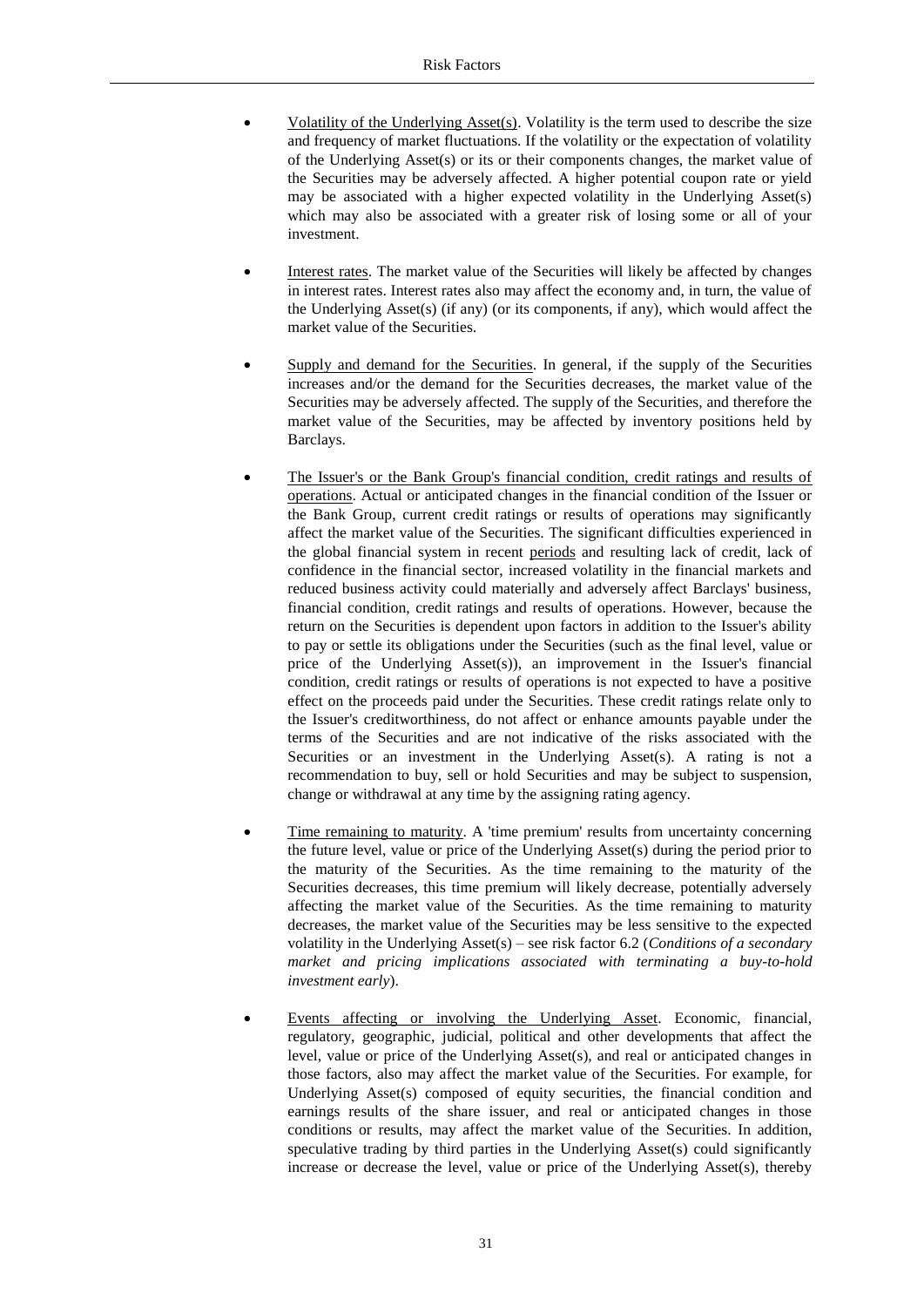exposing the Underlying Asset(s) to additional volatility which could affect the market value of the Securities.

These factors may affect the market price of the Securities, including any market price which you receive in any secondary market transaction, and may be: (i) different from the value of the Securities as determined by reference to Barclays' pricing models; and (ii) less than the issue price. As a result, if you sell your Securities prior to scheduled maturity, you may receive back less than your initial investment or even zero.

#### 6. **Risks associated with the liquidity of Securities**

6.1 Your Securities may not have an active trading market and the Issuer may not be under any obligation to make a market or repurchase the Securities prior to redemption

You must be prepared to hold the Securities until their scheduled maturity.

The Securities may have no established trading market when issued, and one may never develop. If a market does develop, it may not be very liquid, and you may not be able to find a buyer. Therefore, you may not be able to sell your Securities or, if you can, you may only be able to sell them at a price which is substantially less than the original purchase price.

The Issuer is under no obligation to make a market or to repurchase the Securities (subject to the next paragraph). The Issuer and any Manager may, but are not obliged to, at any time purchase Securities at any price in the open market or by tender or private agreement. Any Securities so purchased may be held or resold or surrendered for cancellation. If any Securities are redeemed in part, then the number of Securities outstanding will decrease. Any of these activities may have an adverse effect on the liquidity and/or price of the outstanding Securities in the secondary market.

Any of the Issuer or a Manager or other party may, as part of its activities as a broker and dealer in fixed income and equity securities and related products or pursuant to stock exchange listing requirements, make a secondary market in relation to any Securities and may provide an indicative bid price on a daily basis. Any indicative prices so provided shall be determined by the relevant party in its sole discretion taking into account prevailing market conditions and shall not be a representation by such party that any Securities can be purchased or sold at such prices (or at all).

However, any of these parties may suspend or terminate making a market and providing indicative prices without notice, at any time and for any reason. Consequently, there may be no market for the Securities, and you should not assume that such a market will exist.

#### 6.2 **Conditions of a secondary market and pricing implications associated with terminating a buy-to-hold investment early**

Where the Issuer does quote an indicative bid price for the Securities, the Issuer may determine the price in a significantly different manner than other market participants. Any price will depend on an assortment of factors including, but not limited to, (i) the creditworthiness of the Issuer, (ii) the time to maturity of the Securities, (iii) the then current funding levels of the Issuer taking into account market conditions, including the cost to replace a funding amount represented by the Securities being repurchased for a term equivalent to the time to maturity, and (iv) the value of the Underlying Asset( $s$ ) – see risk factor 5.2 (*The secondary market value of the Securities will likely be lower than the original issue price of the Securities*).

The higher the current funding levels for the Issuer as compared to funding levels for a comparable term on the Issue Date, the more likely the secondary market price of the Securities would be negatively affected (without taking into consideration changes to other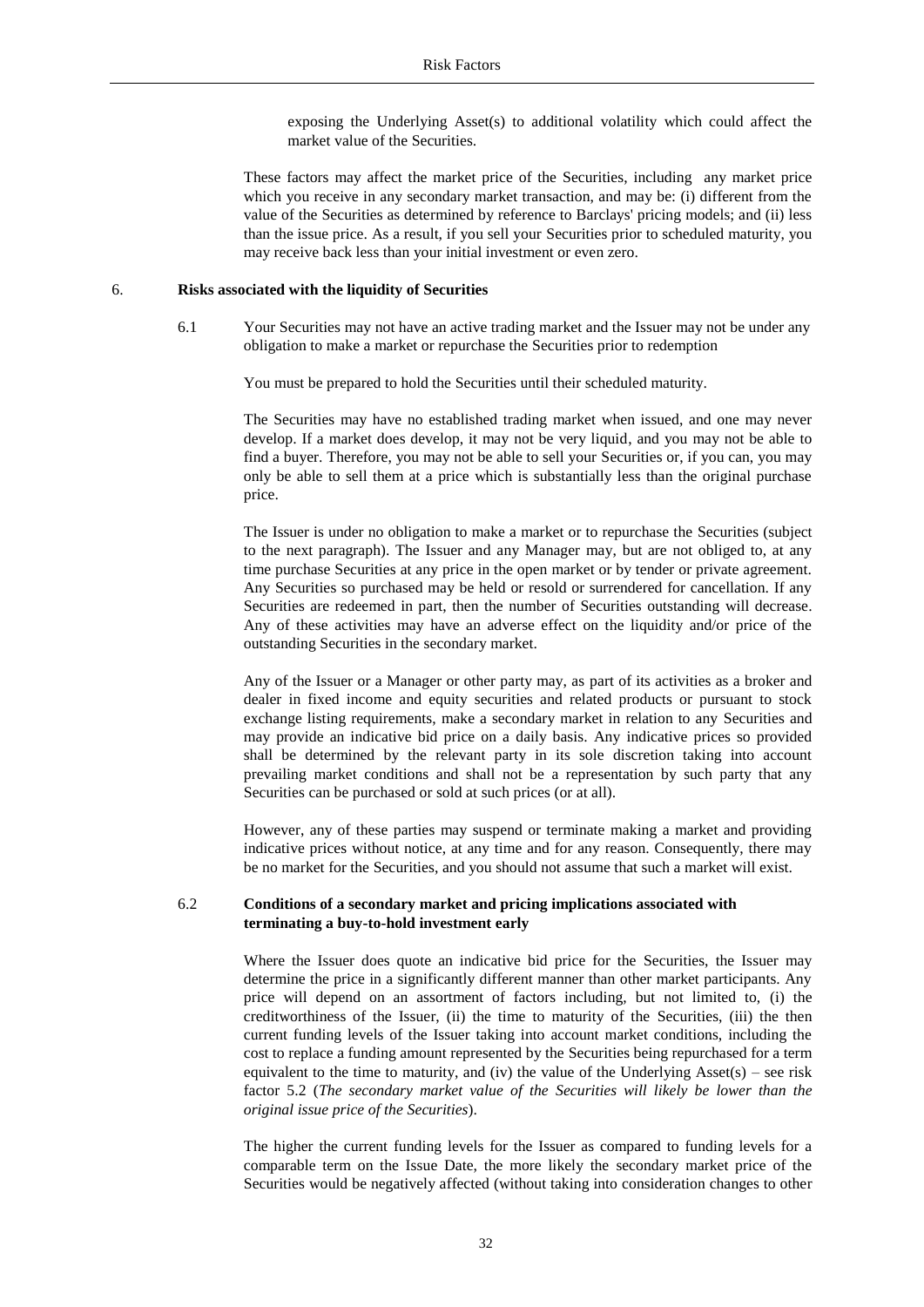factors that impact the price). The lower the current funding levels for the Issuer as compared to funding levels for a similar term on the Issue Date, the more likely the secondary market price of the Securities would be positively affected (without taking into consideration changes to other factors that impact the price).

If the Issuer or Manager elects to make a secondary market, it may suspend or terminate such market at any time and impose other conditions and quote prices that may vary substantially from other market participants. For these reasons, you should not assume that a secondary market will exist, and you should be prepared to hold your Securities until their scheduled maturity. Where the Issuer or Manager elects to offer such secondary market, conditions imposed may include, but are not limited to:

- (i) providing a bid/offer spread determined by the Issuer in its commercially reasonable discretion;
- (ii) providing the timing that any secondary market quotation will remain open, or in any event, not longer than what the Issuer considers a reasonable time;
- (iii) requiring that normal market and funding conditions prevail at such date; and
- (iv) limiting the number of Securities in respect of which it is prepared to offer such secondary market.

Any of these conditions may severely limit the availability of any such secondary market and may result in you receiving significantly less than you would otherwise receive by holding the Securities to their scheduled maturity.

#### 6.3 **Over-issuance**

As part of its issuing, market-making and/or trading arrangements, the Issuer may issue more Securities than those which are to be initially subscribed or purchased by third party investors. The Issuer (or the Issuer's Affiliates) may hold such Securities for the purpose of meeting any future investor interest or to satisfy market-making requirements. You should therefore not regard the issue size of any Securities as indicative of the depth or liquidity of the market for such Securities, or of the demand for such Securities

# 7. **Risks associated with certain features in relation to the calculation of the interest or principal amount**

## 7.1 **There are risks relating to interest linked to one or more Underlying Asset(s)**

The Securities may bear interest at a rate that is contingent upon the performance of one or more Underlying Asset(s) and may vary from one interest payment date to the next. The interest rate reflected by any given interest payment may be less than the rate that the Issuer (or any other bank or deposit-taking institution) may pay in respect of fixed rate Securities for an equivalent period and the relevant interest payment may be as low as zero. If interest payments are contingent upon the performance of one or more Underlying Asset(s), you should be aware of the risk that you may not receive any interest payments if the Underlying Asset(s) do not meet the performance criteria. See also risk factor 5.3 (*The Securities are designed to be buy-to-hold instruments and the value and quoted price of your Securities (if any) at any time prior to redemption will reflect many factors and cannot be predicted*).

#### 7.2 **There are risks where your Securities have a 'memory' interest feature**

The payment of interest will be conditional on the value or performance of the Underlying Asset. The interest amount payable will be zero on an interest payment date if the Underlying Asset does not perform in accordance with the terms of the Securities. If the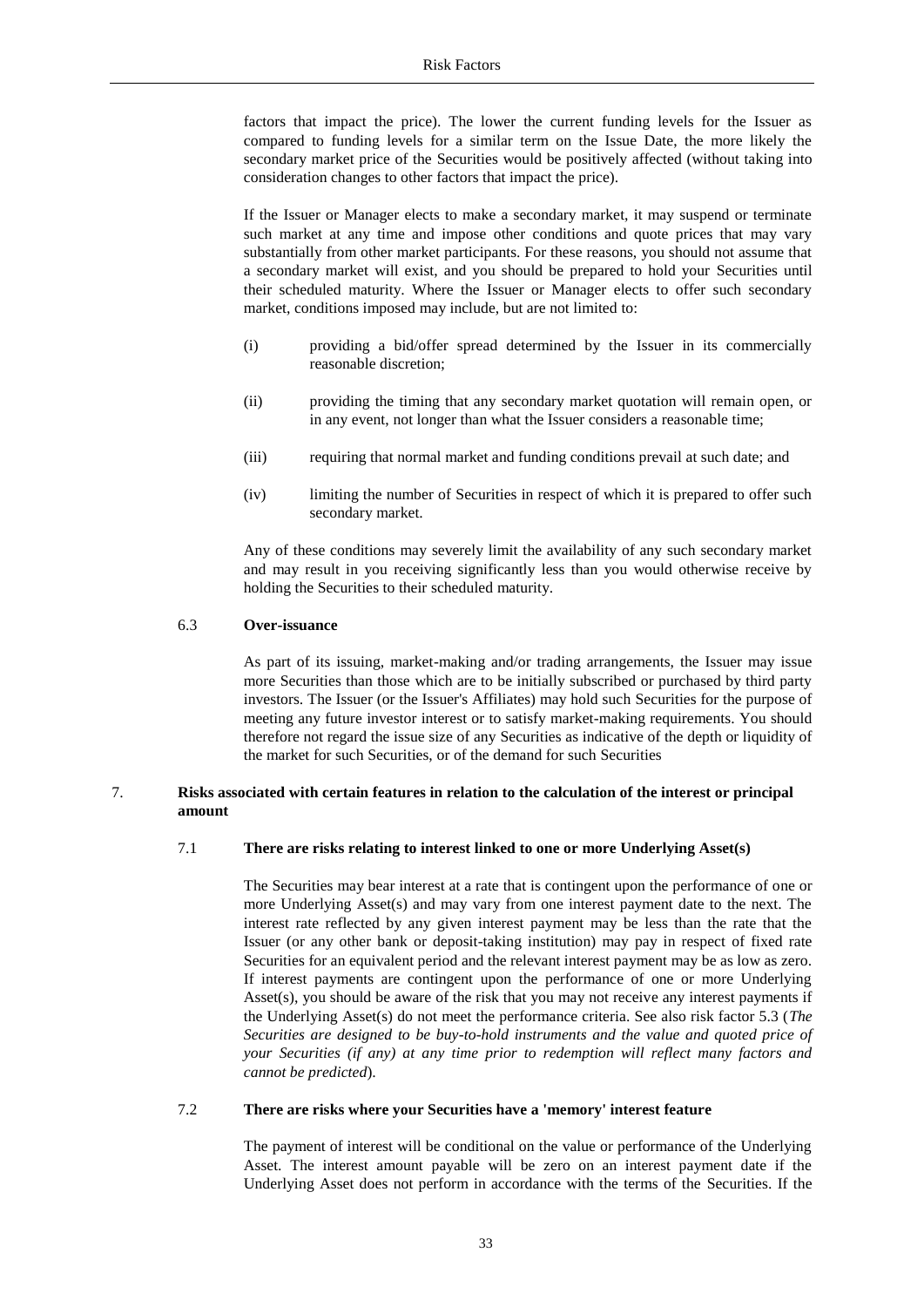Underlying Asset meets the performance criteria on a future date, the interest payable will be an amount for the current interest payment date plus any amounts from previous interest payment dates where interest was not paid. You will not be paid any interest or other allowance for the deferred payments of interest and it is possible that the Underlying Asset never meets the performance criteria, meaning that you will not receive any interest at all for the lifetime of the Securities.

#### 7.3 **There are risks where your Securities have a 'digital' interest feature**

If the Securities include a 'digital' feature, the higher pre-determined interest amount is only paid if the level, price or other applicable value of the Underlying Asset(s) on the relevant valuation date(s) meets the performance criteria; otherwise the lower predetermined interest amount (which may be zero) will be paid. It may be possible that you will not receive any interest at all for the lifetime of the Securities.

#### 7.4 **There are risks in relation to the effective 'cap' feature**

Your ability to participate in any positive change in the value of the Underlying Asset will be limited, no matter how much the level of the Underlying Asset rises above the respective Initial Prices over the life of the Securities. Accordingly, the value of or return on your Securities may be significantly less than if you had purchased the Underlying Asset (or invested in instruments which pay an uncapped return) directly.

#### 7.5 **There are risks where your Securities have a 'barrier' feature**

If the calculation of interest or the calculation of any redemption amount depends on the level, value or price of the Underlying Asset(s) reaching or crossing a 'barrier' during a specified period or specified dates during the term of the Securities, such interest or redemption amount may alter dramatically depending on whether the barrier is reached or crossed (as applicable). This means you may receive less (or, in certain cases, more) if the level, value or price of the Underlying Asset(s) crosses or reaches (as applicable) a barrier, than if it comes close to the barrier but does not reach or cross it (as applicable), and in certain cases you might receive no interest payments and/or could lose some or all of your investment.

## 7.6 **There are risks where the redemption of your Securities depends only on the final performance**

If your Securities determine the redemption amount based on the performance of the Underlying Asset(s) as at the final valuation date only (rather than in respect of multiple periods throughout the term of the Securities) then you may not benefit from any movement in level, value or price of the Underlying Asset(s) during the term of the Securities that is not maintained in the final performance.

#### 7.7 **There are risks where your Securities have high coupons which may indicate a higher risk of capital loss**

A higher coupon rate indicates a higher likelihood of capital risk. This means there is a greater likelihood that the barrier (if any) will be breached and/or the final price of the Underlying Asset(s) will be below a specified level which would mean the amount you receive at maturity is worth considerably less than the full return of principal.

### 8. **Risk Factors relating to Securities linked to one or more Underlying Asset**

Securities linked to one or more Underlying Asset(s) have a different risk profile to other unsecured debt securities and a particular issue of Securities may have features which contain particular risks. This section describes the most common features and related additional factors which you should take into account when considering an investment in such Securities.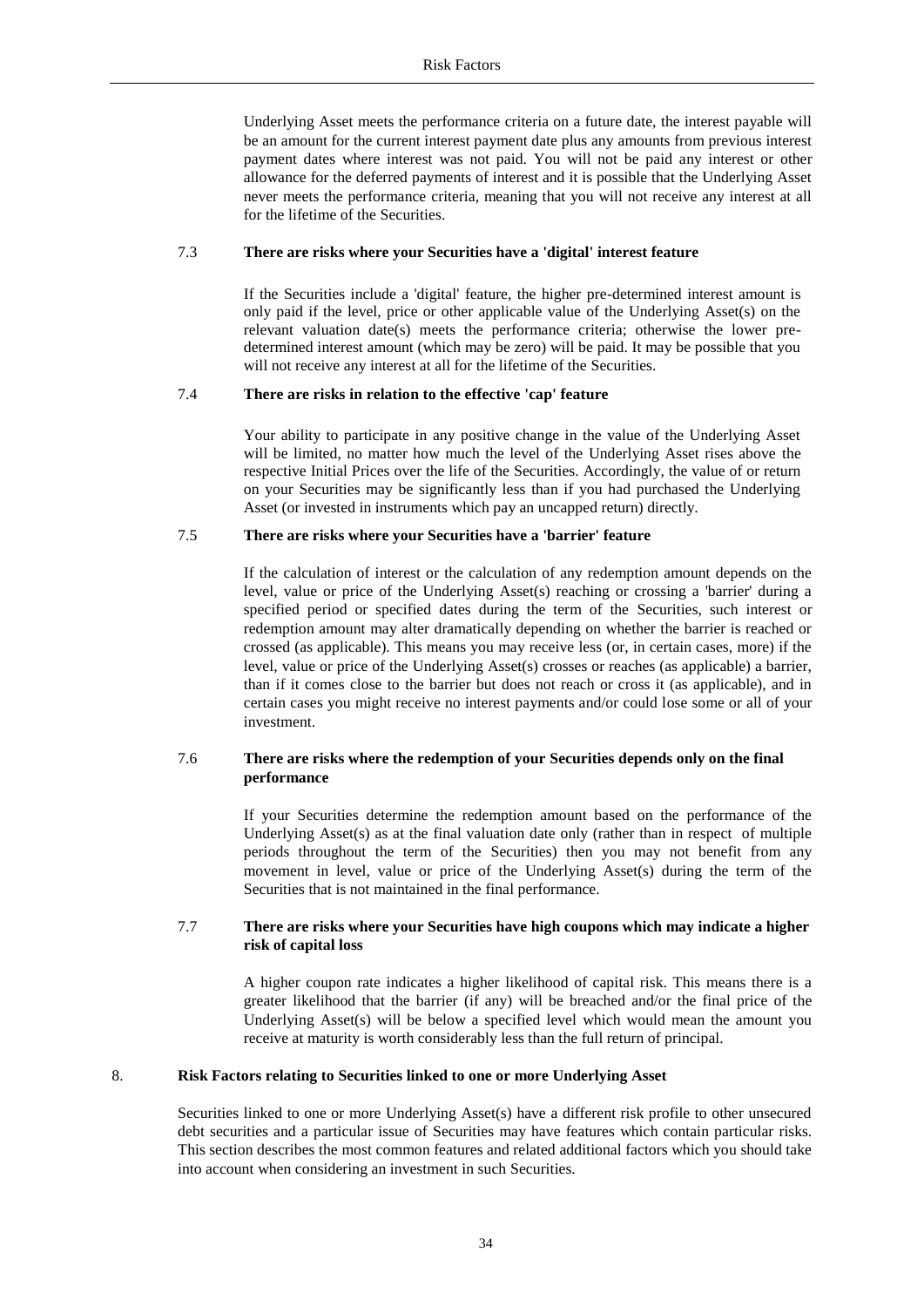# 8.1 **Past performance of an Underlying Asset(s) is not indicative of future performance**

Any information about the past performance of an Underlying Asset(s) should not be regarded as indicative of any future performance of such Underlying Asset, or as an indication of the range of, or trends or fluctuations in, the price or value of such Underlying Asset(s) that may occur in the future. It is not possible to predict the future value of the Securities based on such past performance. Actual results will be different, and such differences may be material.

## 8.2 **You will have no claim against or interest in any Underlying Asset(s)**

The Securities are unsecured, and the Issuer has no obligation to hold the Underlying Asset(s). You will not have any legal or beneficial rights of ownership in the Underlying Asset(s). For example, where the Underlying Asset(s) is a share, you will have no voting rights, no rights to receive dividends or other distributions or any other rights with respect to the Underlying Asset(s). In addition, you will have no claim against any share issuer, index sponsor, fund issuer, fund sponsor or any other third party in relation to an Underlying Asset(s); such parties have no obligation to act in your interests. Accordingly, you may receive a lower return on the Securities than you would have received had you invested directly in the Underlying Asset(s).

## 8.3 **There are certain risks if you are purchasing Securities for hedging purposes**

If you are intending to purchase Securities as a hedge instrument, you should recognise the complexities of utilising Securities in this manner. Due to fluctuating supply and demand for the Securities and various other factors, there is a risk that the value of the Securities may not correlate with movements of the Underlying Asset(s), and the Securities may not be a perfect hedge for the Underlying Asset(s) or a portfolio containing the Underlying Asset(s). In addition, it may not be possible to liquidate the Securities at a level reflective of the prevailing price, level or value of the Underlying Asset(s).

# 8.4 **Non-trading days or market disruption events may adversely affect the value of and return on your Securities**

If the Determination Agent determines that a scheduled valuation date falls on a day which is not a scheduled trading day or any other day which is subject to adjustment in accordance with the terms and conditions of the Securities, then the relevant valuation date may be postponed until the next scheduled trading day.

The Determination Agent may determine that the markets have been affected in a manner that prevents it from properly determining the value of an Underlying Asset(s) on a scheduled valuation date. These events may include disruptions or suspensions of trading in the markets as a whole. In such case, the valuation date will be postponed and the value of and return on the Securities could be adversely affected.

If any valuation date is postponed to the last possible day and the market disruption event is still occurring on that day or such day is not a trading day, the Determination Agent will nevertheless determine the value of that Underlying Asset(s) on such last possible day. Any such determination may negatively impact the value of and return on the Securities.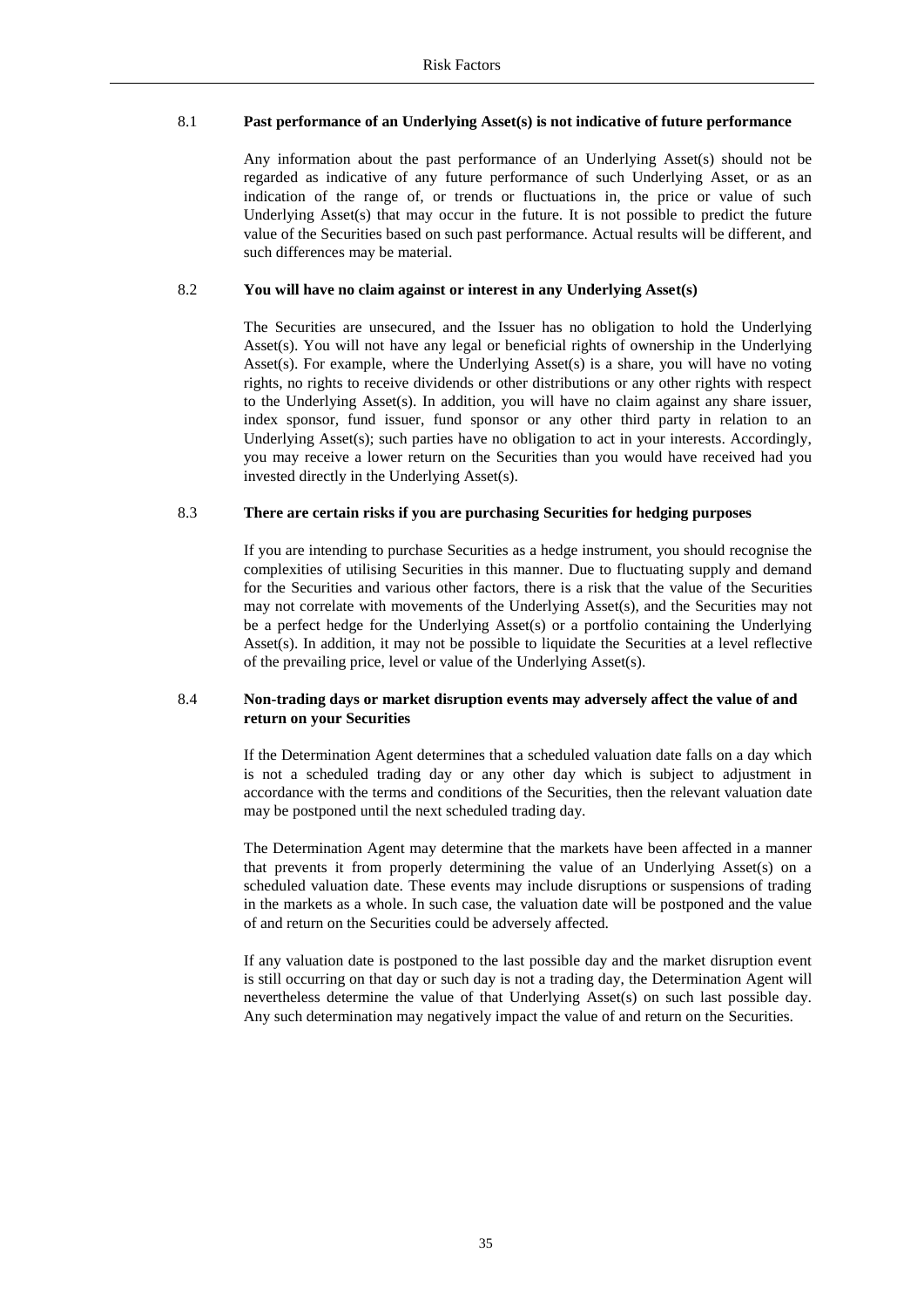## 9. **Risks associated with early redemption (including autocall features) or adjustment of the Securities**

## 9.1 **If your Securities are redeemed early, you may suffer potential loss of some or all of your investment, loss of opportunity and reinvestment risk**

The Securities may be redeemed prior to their scheduled redemption date, and you are therefore subject to the following risks:

- risk of loss of investment: depending on the circumstance in which your Securities are redeemed prior to their scheduled redemption date, the amount of redemption proceeds you receive may be less than your original investment;
- risk of loss of opportunity: in the event that your Securities are redeemed prior to their scheduled redemption date, you will lose the opportunity to participate in any subsequent (theoretical) positive performance of the Securities; and
- reinvestment risk: following such early redemption, you may not be able to reinvest the proceeds from an investment at a comparable return and/or with a comparable interest rate for a similar level of risk. You should consider such reinvestment risk in light of other available investments before you purchase the Securities.

The circumstances in which your Securities may be redeemed prior to their scheduled redemption date and the amount you can expect to receive in such cases are described below.

Also, in certain circumstances, the terms of your Securities may be adjusted by the Issuer or the Determination Agent. Such adjustment could have an adverse effect on the value of and return on your Securities. These circumstances include, but are not limited to, following an Additional Disruption Event (as described below), a redenomination, an index correction, a manifest error in index calculation, an FX Disruption Event, and a potential adjustment event in relation to shares.

## 9.2 **Your Securities may redeem early following an 'automatic redemption (autocall) event'**

The terms of your Securities may provide that they will be automatically redeemed prior to the scheduled redemption date if an automatic redemption (autocall) event occurs. An automatic redemption (autocall) event will occur if the level, price, value or performance of the Underlying Asset(s) breaches one or more specified thresholds on one or more specified dates. In the event that such an automatic redemption (autocall) event occurs, you will be paid an early redemption amount equal to the Calculation Amount or such other amount specified in the terms and conditions. In such case, you may not be able to reinvest the proceeds from an investment at a comparable return and/or with a comparable interest rate for a similar level of risk. You should consider such reinvestment risk in light of other available investments before you purchase the Securities. In the event that an automatic redemption (autocall) event does not occur during the term of your Securities, you may lose some or all of your investment at maturity, depending on the performance of the Underlying Asset(s) and the specific terms and conditions of your Securities.

## 9.3 **Your Securities may redeem early or may be adjusted by the Determination Agent following an Additional Disruption Event, or early redemption for unlawfulness or impracticability**

There are certain events – relating to the Issuer, its hedging arrangements, the Underlying Asset(s), taxation or the relevant currency – the occurrence of which may cause the Securities to be redeemed prior to their scheduled redemption date: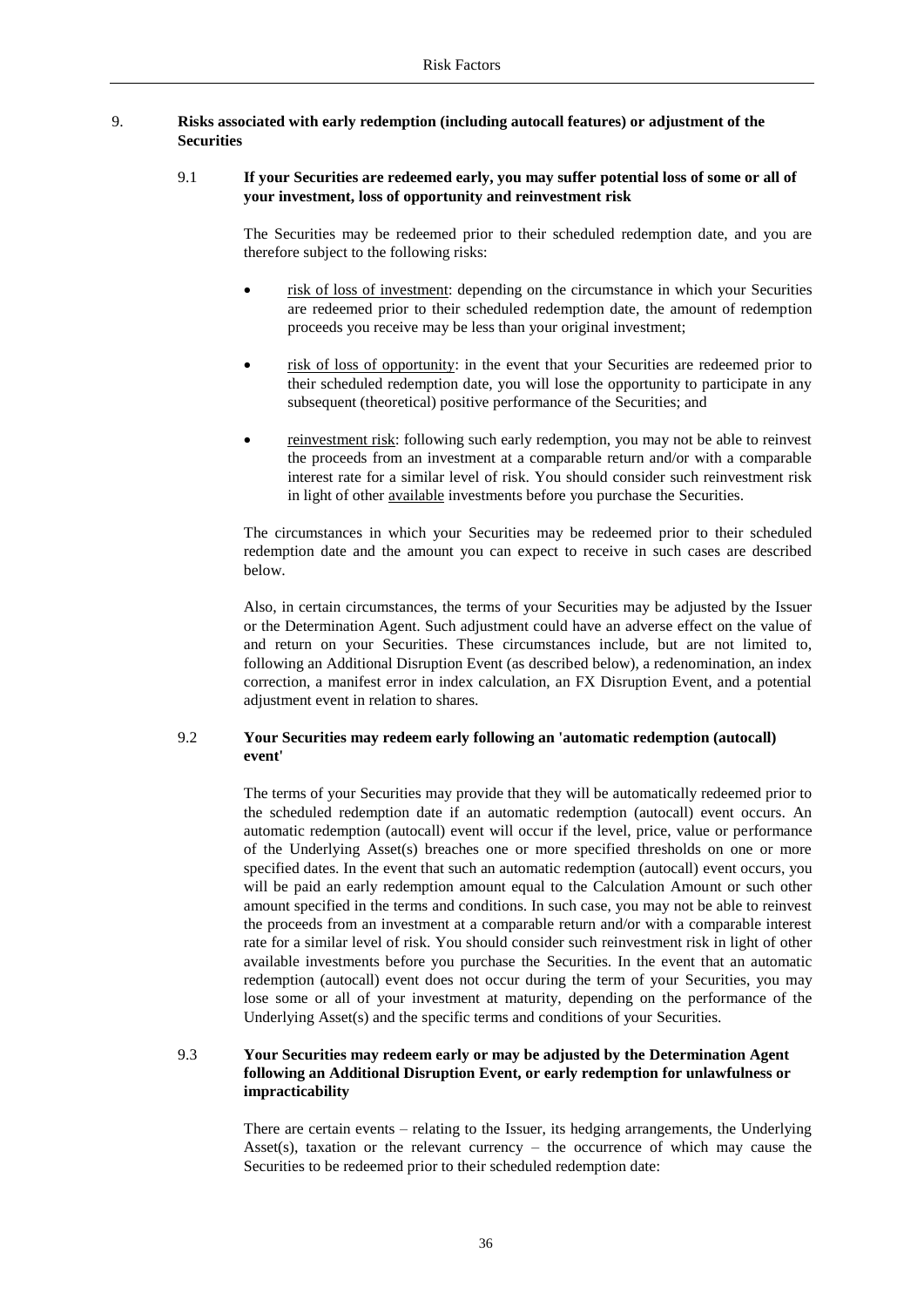### (a) **Additional Disruption Events**

Additional Disruption Events include:

- an extraordinary market disruption event preventing the Issuer's performance of its obligations under the Securities;
- an event impacting one or more currencies that the Issuer determines would materially disrupt or impair its ability to meet its obligations or otherwise settle, clear or hedge the Securities; and
- a change in law that means it has become, or is likely to become, illegal for the Issuer to hold Hedge Positions or it will incur a materially increased cost in dealing with Hedge Positions.

If any of these events occurs, the Issuer may:

- adjust the terms and conditions of the Securities (without the consent of Holders); or
- if the Determination Agent determines that no adjustment that could be made would produce a commercially reasonable result and preserve substantially the economic effect to the holders of a holding of the relevant Security, redeem the Securities prior to their scheduled redemption date.

Any adjustment made to the terms and conditions of the Securities (which may include a reduction in the amount otherwise payable or deliverable under the Securities in order to reflect increased costs or otherwise to the Issuer) may have a negative effect on the value of and return on the Securities.

In the event of early redemption of your Securities due to the occurrence of any of the above events, the early redemption amount you will receive will be equal to the fair market value of your Securities following the event triggering the early redemption. The market value may include allowances for costs associated with the early redemption, such as those incurred by the Issuer in unwinding any related transactions which were put in place to provide the returns on the Securities. The early redemption amount you will receive may be less than your original investment and you could lose some or all of your investment.

See also risk factor 9.1 (*If your Securities are redeemed early, you may suffer potential loss of some or all of your investment, loss of opportunity and reinvestment risk*) above.

#### (b) **Unlawfulness or impracticability**

If the Issuer determines that the performance of any of its absolute or contingent obligations under the Securities has become unlawful or, a physical impracticability, in whole or in part, the Issuer may redeem the Securities prior to their scheduled redemption date.

In the event of early redemption of your Securities due to the occurrence of any of the above events, the early redemption amount you will receive will be equal to the fair market value of your Securities prior to redemption. The market value may include allowances for costs associated with the early redemption, such as those incurred by the Issuer in unwinding any related transactions which were put in place to provide the returns on the Securities. **The early redemption amount you will receive may be less than your original investment and you**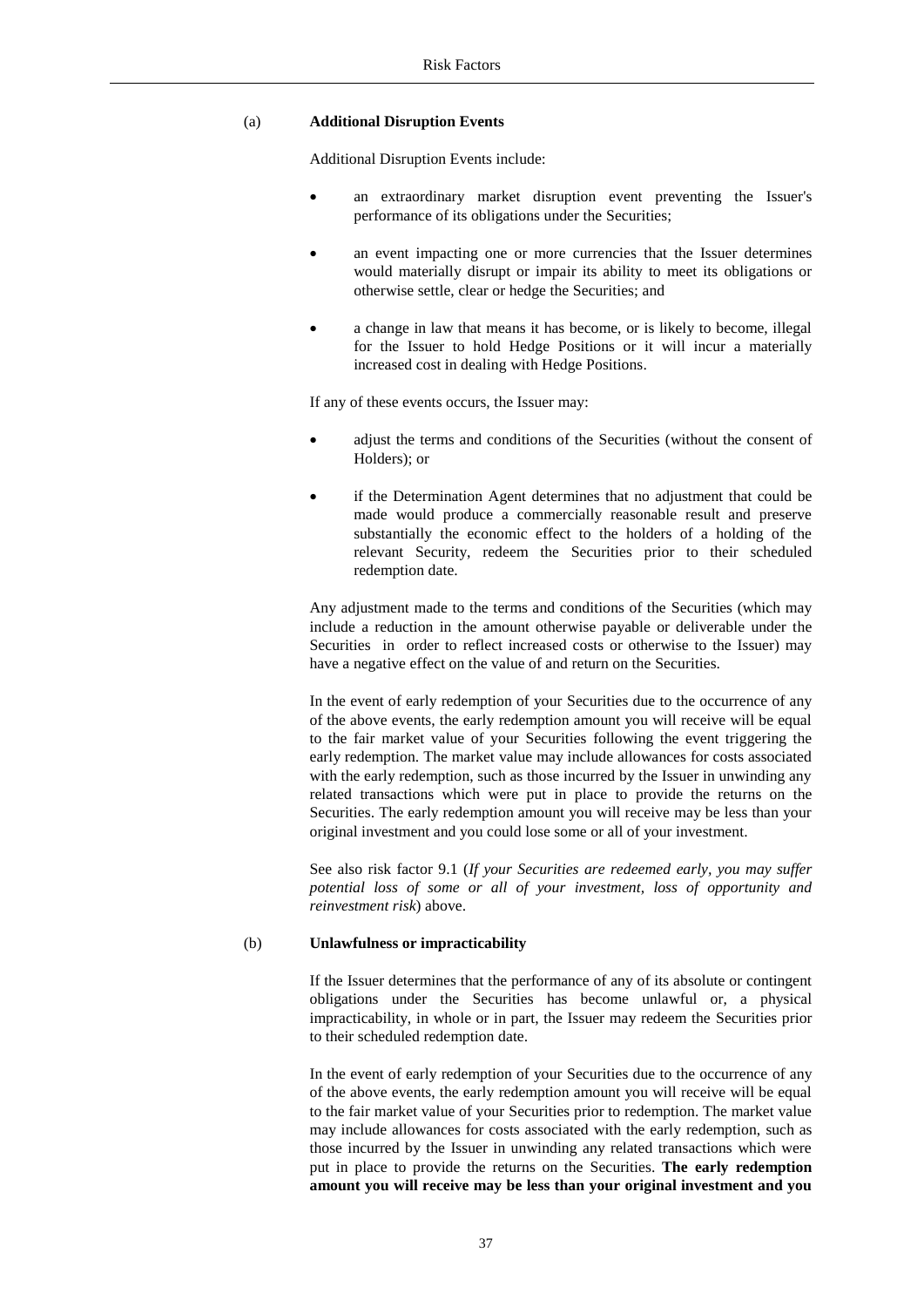#### **could lose some or all of your money.**

See also risk factor 9.*1 (If your Securities are redeemed early, you may suffer potential loss of some or all of your investment, loss of opportunity and reinvestment risk*) above.

## 10. **Risks associated with certain other miscellaneous features and terms of the Securities, including discretions, Issuer substitution and amendments, amongst others**

#### 10.1 **Discretionary determinations made by the Determination Agent may have a negative impact on the Securities**

Any determination made by the Determination Agent will be made in good faith and in a commercially reasonable manner and, in the absence of manifest or proven error, shall be conclusive and binding on all persons (including, without limitation, the Holders), notwithstanding the disagreement of such persons or other financial institutions, rating agencies or commentators. Any such determination could adversely affect the value of and return on the Securities.

#### 10.2 **The Issuer may be substituted for another entity without your consent**

The Issuer may substitute itself as the principal obligor under the Securities for any other company which has an equivalent or better rating of long-term unsecured, unsubordinated and unguaranteed debt obligations from an internationally recognised rating agency. Following such a substitution, the original Issuer entity will be released from all payment and delivery obligations under the Securities, and you will become subject to the credit risk of the substitute issuer under your Securities. You will have no right of claim against the original Issuer or the substituted Issuer in the event that such substitution has adverse tax consequences for you. A substitution of the Issuer may affect any listing of the Securities and, in particular, it may be necessary for the substituted issuer to reapply for listing on the relevant market or stock exchange on which the Securities are listed.

#### 10.3 **The terms and conditions of your Securities may be amended by the Issuer without your consent in certain circumstances**

The terms and conditions of the Securities may be amended by the Issuer without the consent of the Holders in any of the following circumstances:

- to cure a manifest or proven error or omission;
- where such amendment will not materially and adversely affect the interests of Holders;
- to correct or supplement any defective provision;
- where the amendment is of a formal, minor or technical nature; and/or
- to comply with mandatory provisions of law or (in the case of CREST Securities) any change in CREST Requirements.

In certain other circumstances, the consent of a defined majority of Holders is required.

The terms and conditions of the Securities contain provisions for Holders to call and attend meetings to vote upon such matters or to pass a written resolution in the absence of such a meeting. Resolutions passed at such a meeting, or passed in writing, can bind all Holders, including investors that did not attend or vote, or who do not consent to the amendment.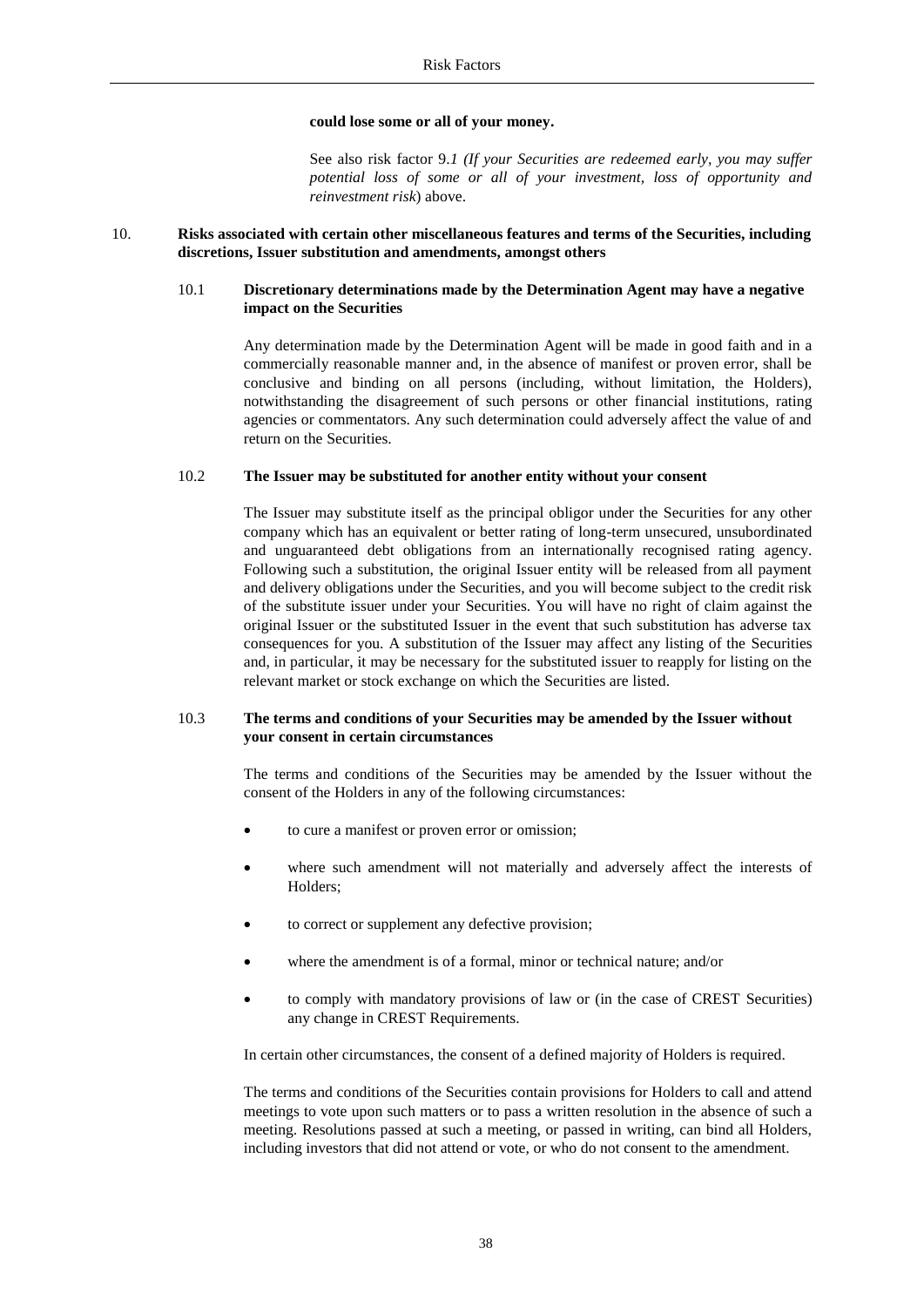#### 10.4 **There are risks where your Securities are Book-Entry Securities**

If you hold your Securities in dematerialised and/or uncertificated form ("**Book-Entry Securities**"), you will not be the legal owner of the Book-Entry Securities. Rights in the Book-Entry Securities will be held through custodial and depositary links through the relevant clearing systems. This means that holders of Book-Entry Securities will only be able to enforce rights in respect of the Book-Entry Securities indirectly through the intermediary depositaries and custodians.

#### 11. **Risks associated with Securities linked to equity indices as Underlying Asset(s)**

If the Underlying Asset(s) of your Securities is or includes an equity index, you should consider the following risks:

#### (a) **There are risks of fluctuations and volatility**

Securities linked to the performance of one or more equity indices provide investment diversification opportunities, but will be subject to the risk of fluctuations in both equity prices and the value and volatility of the relevant equity index or indices.

#### (b) **There are risks of shares and indices**

Equity indices are composed of a synthetic portfolio of shares, and, as such, the performance of an equity index is in turn subject to the risks associated with indices, as outlined in this risk factor 11 (*Risks associated with Securities linked to equity indices as Underlying Asset(s)*).

#### (c) **You may receive a potentially lower return than if you held the underlying shares directly**

The amount payable or property deliverable on any Securities linked to one or more equity indices (which are not dividend indices or which do not otherwise include dividend distributions in their level) may not reflect the return that you would realise if you actually owned the relevant shares of the companies comprising that equity index. This is because the closing index level of such index on any specified valuation date may reflect the prices of such index components without taking into account any dividend payments on those component shares. Accordingly, you may receive a lower return on Securities linked to one or more equity indices than you would have received had you invested directly in those shares.

#### (d) **There are risks in relation to a change in composition, methodology or policy used in compiling the index**

The Index Sponsor can add, delete or substitute the components of an index at its discretion, and may also alter the methodology used to calculate the level of the index. These events may have a detrimental impact on the level of the index, which in turn could have a negative impact on the value of and return on your Securities.

#### (e) **There are risks in relation to index adjustments events, successor indices, corrections and manifest errors**

If an Index Sponsor makes a material alteration to an index or cancels an index and no successor exists, or fails to calculate and announce the index, the Determination Agent may, if it deems the event to have a material effect on the Securities, calculate the level of the Index as per the previous formula and method (or, in the case of Index Cancellation, replace the Index with a Pre-nominated Index in respect of the cancelled Index, if a Prenominated Index is specified) or redeem the Securities prior to their scheduled redemption date in accordance with the terms and conditions of the Securities, and for an amount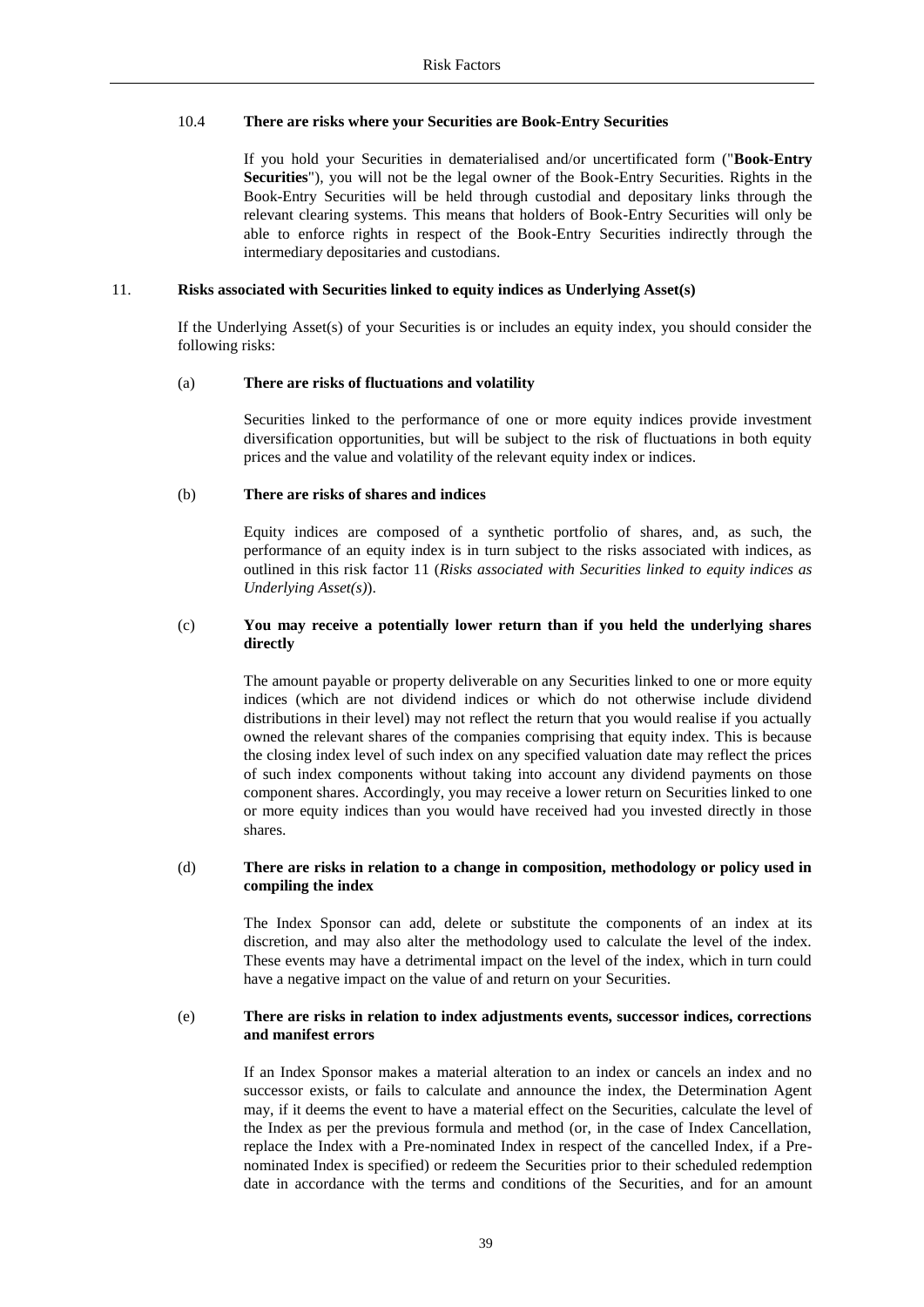which may be less than you paid for the Securities – see also risk factor 9.3 (*Your Securities may redeem early or may be adjusted by the Determination Agent following an Additional Disruption Event, or early redemption for unlawfulness or impracticability*).

If an index is calculated by a successor index sponsor, or is replaced by a successor index, the successor index or index as calculated by the successor index sponsor will be deemed to be the index if approved by the Determination Agent. Any such successor index may perform poorly and may result in you receiving less than you otherwise expected.

If a correction to the relevant index is published not less than two exchange business days prior to the next payment date, the Determination Agent will recalculate the amount payable based on the corrected level of the relevant index. If there is a manifest error in the calculation of an index in the opinion of the Determination Agent, the Determination Agent may recalculate the Index based on the formula and method used prior to the manifest error occurring. Any of these events may have an adverse effect on the value of and return on the Securities.

#### (f) **The index or any of its underlying components may trade around the clock; however, the Securities may trade only during regular trading hours in Europe**

If the market for the relevant index or any of its underlying components is a global, around-the-clock market, the hours of trading for the Securities may not conform to the hours during which the relevant index or any of its underlying components are traded. Significant movements may take place in the levels, values or prices of the relevant index or any of its underlying components that will not be reflected immediately in the price of the relevant Securities. There may not be any systematic reporting of last-sale or similar information for the relevant index or any of its underlying components. The absence of last-sale or similar information and the limited availability of quotations would make it difficult to obtain timely, accurate data about the state of the market for the relevant index or any of its underlying components.

#### (g) **There are data sourcing and calculation risks**

The composition of indices is typically recalculated in reliance upon historical price, liquidity and production data that are subject to potential errors in data sources or other errors that may affect the weighting of the index components. Any discrepancies that require revision are not applied retroactively but will be reflected in the weighting calculations of the index for the following year. Index sponsors may not discover every discrepancy. Any such errors or discrepancies may result in the Securities performing less well than they theoretically might have (if all such errors and discrepancies had been discovered earlier).

#### (h) **There are risks associated with indices which use a decrement methodology**

If an index has a decrement feature it will replicate the performance of an underlying total return index whilst deducting for a constant performance amount ("**decrement**") at predefined intervals. A decrement feature will therefore act as a drain on the performance of the index, and the index level will not reflect the aggregate performance of the underlying total return index but a lesser amount. Securities linked to an index with a decrement feature will therefore be priced differently to a security linked to a total return index and accordingly the return will differ and may be lower than you would have received had your securities been linked to the same index but without such feature.

#### 12. **Risks associated with discretionary powers of the Issuer and the Determination Agent, including in relation to the Issuer's hedging arrangements**

There are certain events – relating to the Issuer, (other than Belgian Securities) the Issuer's hedging arrangements, the Underlying Asset(s), taxation, the relevant currency or other matters – the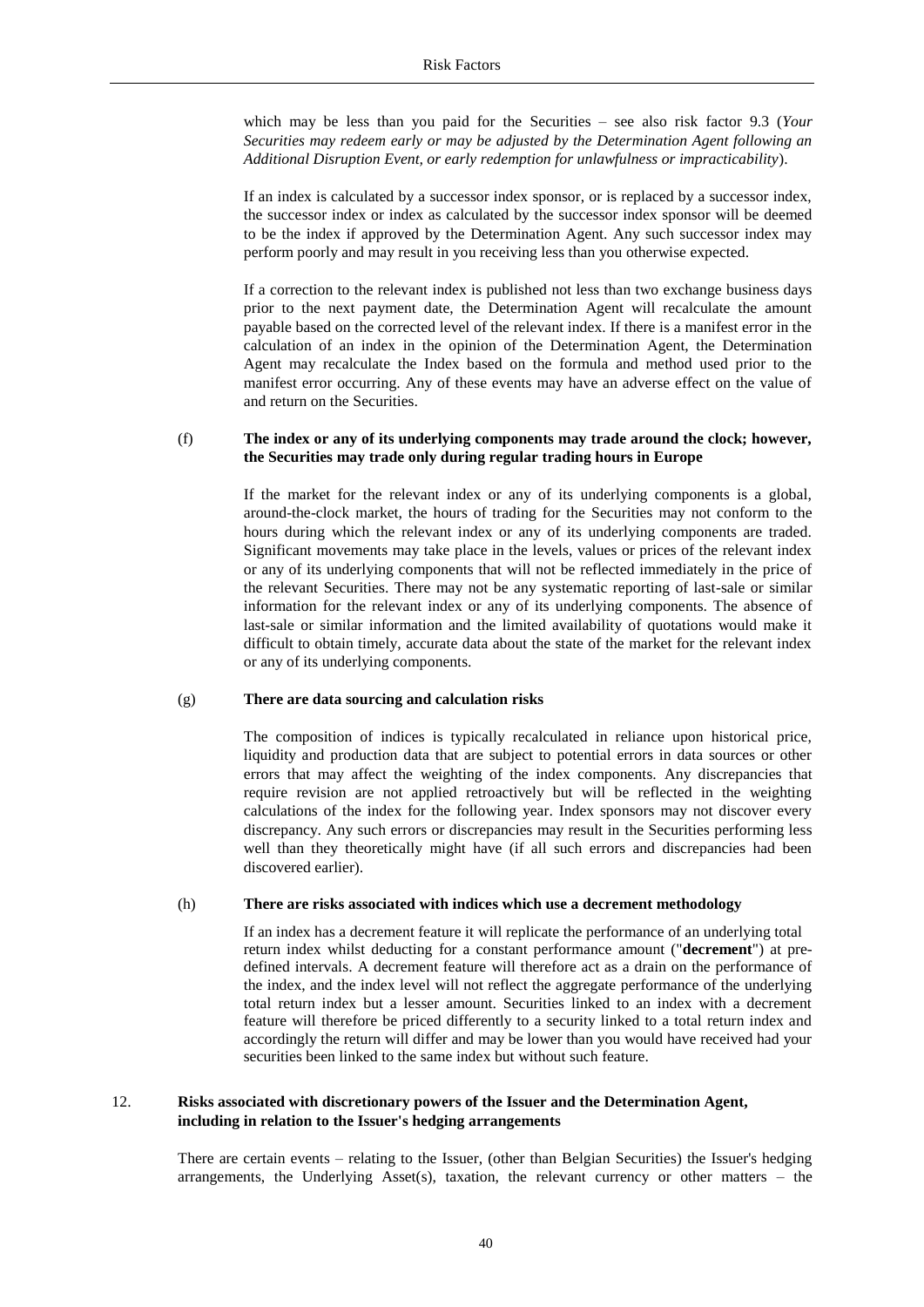occurrence of which may give rise to discretionary powers of the Issuer or the Determination Agent under the terms and conditions of the Securities. For example, see risk factor 9.3 (*Your Securities may redeem early or may be adjusted by the Determination Agent following an Additional Disruption Event, or early redemption for unlawfulness or impracticability*).

In relation to the Underlying Asset(s), a key investment objective of the Securities is to allow Holders to gain an economic exposure to the Underlying Asset(s). If an Underlying Asset is materially impacted by an unexpected event (for example, a company merges and the original stock that formed an Underlying Asset is restructured or changed, or the rules of an index that is an Underlying Asset are materially modified) or the relevant price, level or value can no longer be calculated, then it may not be possible to achieve the investment objective of the Securities based on their original terms. In that case, the Determination Agent may have discretionary powers under the terms and conditions of the Securities to (i) adjust the terms and conditions of the Securities to preserve the original economic terms and rationale, (ii) in certain cases, substitute the Underlying Asset(s) for another, (iii) calculate the relevant price, level or value itself, (iv) postpone payment, (v) redeem the Securities early, or (vi) apply some combination thereof.

In relation to the Issuer's hedging arrangements, you should be aware that (i) in exercising its discretionary powers under the terms and conditions of the Securities, each of the Issuer and the Determination Agent may take into account such factors as it determines appropriate in each case, which may include, in particular, any circumstances or events which have or may have a material impact on the Issuer's hedging arrangements in respect of the Securities, and (ii) unless the terms and conditions of your Securities provide that certain hedge disruption events do not apply, certain events which affect the Issuer's hedging arrangements can give rise to discretionary powers on the part of the Issuer and the Determination Agent. For example, see also risk factor 9.3 (*Your Securities may redeem early or may be adjusted by the Determination Agent following an Additional Disruption Event, or early redemption for unlawfulness or impracticability*).

Hedging arrangements are the transactions (if any) entered into by the Issuer or one or more of its Affiliates to seek to cover the Issuer's exposure to the relevant cash amounts to be paid or assets to be delivered under the Securities as these fall due. This may involve investing directly in the Underlying Asset(s) or entering into derivative contracts referencing the Underlying Asset(s) or other techniques. The particular hedging arrangements (if any) undertaken by the Issuer, and their cost, will likely be a significant determinant of the issue price and/or economic terms of the Securities. Accordingly, if an event occurs which negatively impacts the Issuer's hedging arrangements, the Issuer or the Determination Agent on the Issuer's behalf may have options available to it under the terms and conditions of the Securities which it may select in its discretion in order to deal with the impact of the event on the Issuer's hedging arrangements. These options may include adjustment of the terms and conditions of the Securities or early redemption of the Securities.

In the event of early redemption, the early redemption amount you may receive will be equal to the fair market value of your Securities prior to redemption. This amount may be less than your original investment and, therefore, you could lose some or all of your money. See risk factor 9.1 (*If your Securities are redeemed early, you may suffer potential loss of some or all of your investment, loss of opportunity and reinvestment risk*).

#### 13. **Risks associated with taxation**

#### 13.1 **General**

Investors should be aware that duties and other taxes and/or expenses, including any applicable depositary charges, transaction charges, stamp duty and other charges, may be levied in accordance with the laws and practices in the countries where the Securities are transferred and that it is the obligation of an investor to pay all such taxes and/or expenses.

All payments made under the Securities shall be made free and clear of, and without withholding or deduction for, any present or future taxes imposed by the Issuer's country of incorporation (or any authority or political subdivision thereof or therein), unless such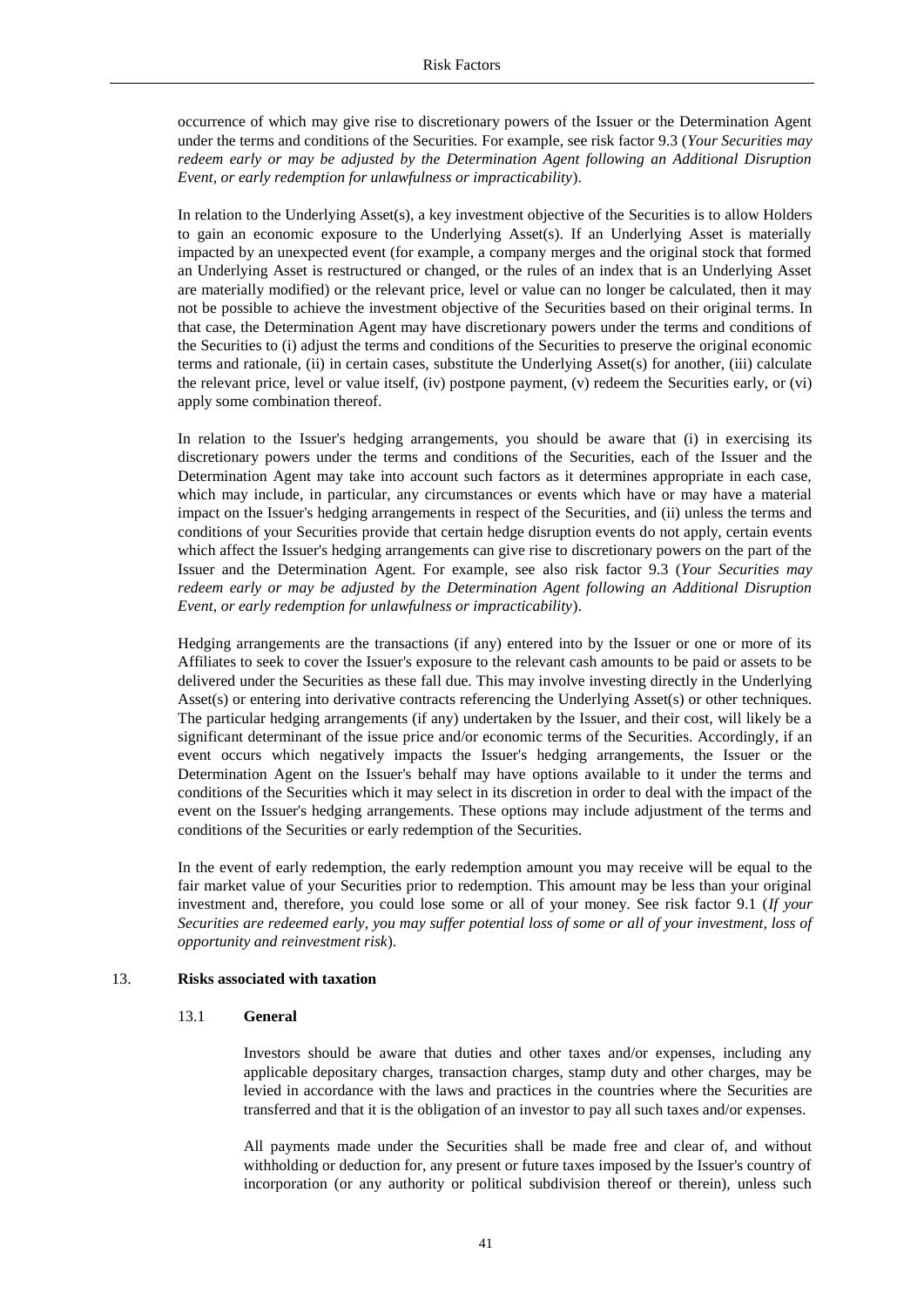withholding or deduction is imposed or required by law. If any such withholding or deduction is imposed and required by law, the Issuer will, save in limited circumstances, be required to pay additional amounts to cover the amounts so withheld or deducted, and such event may result in the Securities being redeemed early as this would be an 'Issuer Tax Event' which is an Additional Disruption Event. In no event will additional amounts be payable in respect of FATCA (defined below) or any US withholding tax, including without limitation, in respect of dividends, dividend equivalent payments, and direct and indirect interests in US real property.

#### 13.2 **Change in tax law**

You should be aware that tax regulations and their application by the relevant taxation authorities are subject to change and differing interpretations, possibly with retrospective effect, and this could negatively affect the value of the Securities. Any such change may cause the tax treatment of the Securities to change from the tax position at the time of purchase and may cause the statements in this Prospectus concerning the relevant tax law and practice to be inaccurate or insufficient to cover the material tax considerations in respect of the Securities. It is not possible to predict the precise tax treatment which will apply at any given time and changes in tax law may give the Issuer the right to amend the terms and conditions of the Securities, or redeem the Securities.

#### 13.3 **US foreign account tax compliance withholding**

Under FATCA (as defined below) the Issuer (and any intermediary in the chain of payment) may require each holder of a Security to provide certifications and identifying information about itself and certain of its owners. The failure to provide such information, or the failure of certain non-US financial institutions to comply with FATCA, may compel the Issuer (or an intermediary) to withhold a 30 per cent tax on payments (including redemption payments and gross proceeds) to such holders and neither the Issuer nor any other person will pay any additional amounts with respect to such withholding. Any such withholding would not begin earlier than 1 January 2019, except in the case of US-source payments, which are currently subject to FATCA withholding. US-source payments generally should be limited to dividend equivalent payments and interests in US real property interests (although there can be no assurance the IRS may not seek to treat other payments that reference US securities as US source income). "**FATCA**" means sections 1471 through 1474 of the US Internal Revenue Code of 1986, as amended (the "**Code**"), any final current or future regulations or official interpretations thereof, any agreement entered into pursuant to section 1471(b) of the Code, or any US or non-US fiscal or regulatory legislation, rules or practices adopted pursuant to any intergovernmental agreement entered into in connection with either the implementation of such sections of the Code.

The Issuer will not make any additional payments to holders of Securities to compensate them for any taxes withheld in respect of FATCA or any US withholding tax, including without limitation, in respect of dividends, dividend equivalent payments, and direct and indirect interests in US real property.

## 13.4 **The proposed European Financial Transaction Tax ("FTT")**

The European Commission has published a proposal (the "**Commission's Proposal**") for a Directive for a common FTT which is being considered by Belgium, Germany, Estonia, Greece, Spain, France, Italy, Austria, Portugal, Slovenia and Slovakia (the "**participating Member States**").

The Commission's Proposal has very broad scope and could, if introduced, apply to certain dealings in the Securities (including secondary market transactions) in certain circumstances. Primary market transactions referred to in Article 5(c) of Regulation (EC) No 1287/2006 are expected to be exempt.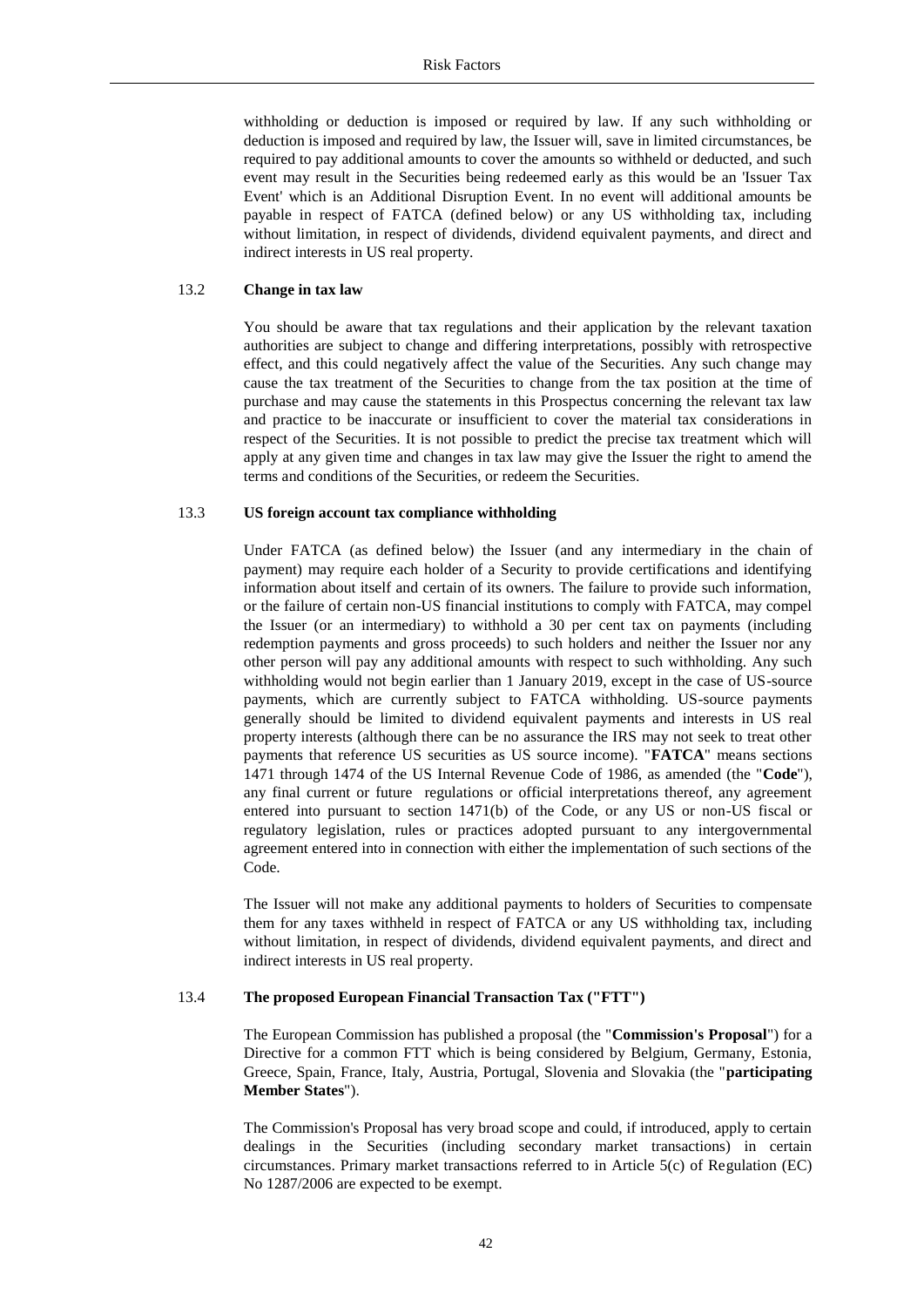Under the Commission's Proposal the FTT could apply in certain circumstances to persons both within and outside of the participating Member States. Generally, it would apply to certain dealings in the Securities where at least one party is a financial institution, and at least one party is established in a participating Member State. A financial institution may be, or be deemed to be, 'established' in a participating Member State in a broad range of circumstances, including (a) by transacting with a person established in a participating Member State or (b) where the financial instrument which is subject to the dealings is issued in a participating Member State.

The FTT proposal remains subject to negotiation between the participating Member States and the scope and implementation of any such tax is uncertain. Additional EU Member States may decide to participate.

Prospective holders of the Securities are advised to seek their own professional advice in relation to the FTT.

# 14. **Risks associated with the ability to enforce under the Securities**

Following an event of default by the Issuer (such as a failure to pay interest or return capital, or, if the Issuer is subject to a winding-up order), including expiry of an applicable grace period, you may (i) determine to keep your Securities outstanding (in which case, the market value of those Securities may decline significantly) or (ii) by giving notice to the Issuer and the Issue and Paying Agent, require immediate redemption of your Securities at the early cash settlement amount. This amount may be less than your original investment and, therefore, you could lose some or all of your money. See also risk factor 9.1 (*If your Securities are redeemed early, you may suffer potential loss of some or all of your investment, loss of opportunity and reinvestment risk*).

See also risk factor 10.5 (*There are risks where your Securities are Book-Entry Securities*).

#### 15. **Risks associated with conflicts of interest**

# 15.1 **As Issuer or as Determination Agent, Barclays has certain discretionary powers under the terms and conditions of the Securities that it could exercise in a way which is contrary to the interests of Holders**

See risk factor 12 (*Risks associated with discretionary powers of the Issuer and the Determination Agent, including in relation to the Issuer's hedging arrangements*).

# 15.2 **Trading and other transactions by the Issuer or its Affiliates could affect the levels, values or prices of Underlying Asset(s) and their components**

In connection with Barclays' normal business practices or in connection with hedging its obligations under the Securities, Barclays may from time to time buy or sell the Underlying Asset(s) and its or their components, or similar instruments, or derivative instruments relating to the Underlying Asset(s) or its or their components. These trading activities may present a conflict of interest between your interest in the Securities and the interests which Barclays may have in its proprietary accounts, in facilitating transactions, including block trades, for Barclays' other customers and in accounts under management. These trading activities also could affect the levels, values or prices of the Underlying Asset(s) in a manner that would decrease the market value of the Securities prior to maturity, or the amount you would receive at maturity or at the payment or settlement date. To the extent that Barclays has a hedge position in the Underlying Asset(s) or its or their components, or in a derivative or synthetic instrument related to the Underlying Asset(s) or its or their components, Barclays may increase or liquidate a portion of those holdings at any time before, during or after the term of the Securities. This activity may affect the amount payable at maturity, any amount of money or property payable or deliverable at the payment or settlement date, or the market value of the Securities in a manner that would be adverse to your investment in the Securities. Depending on, among other things, future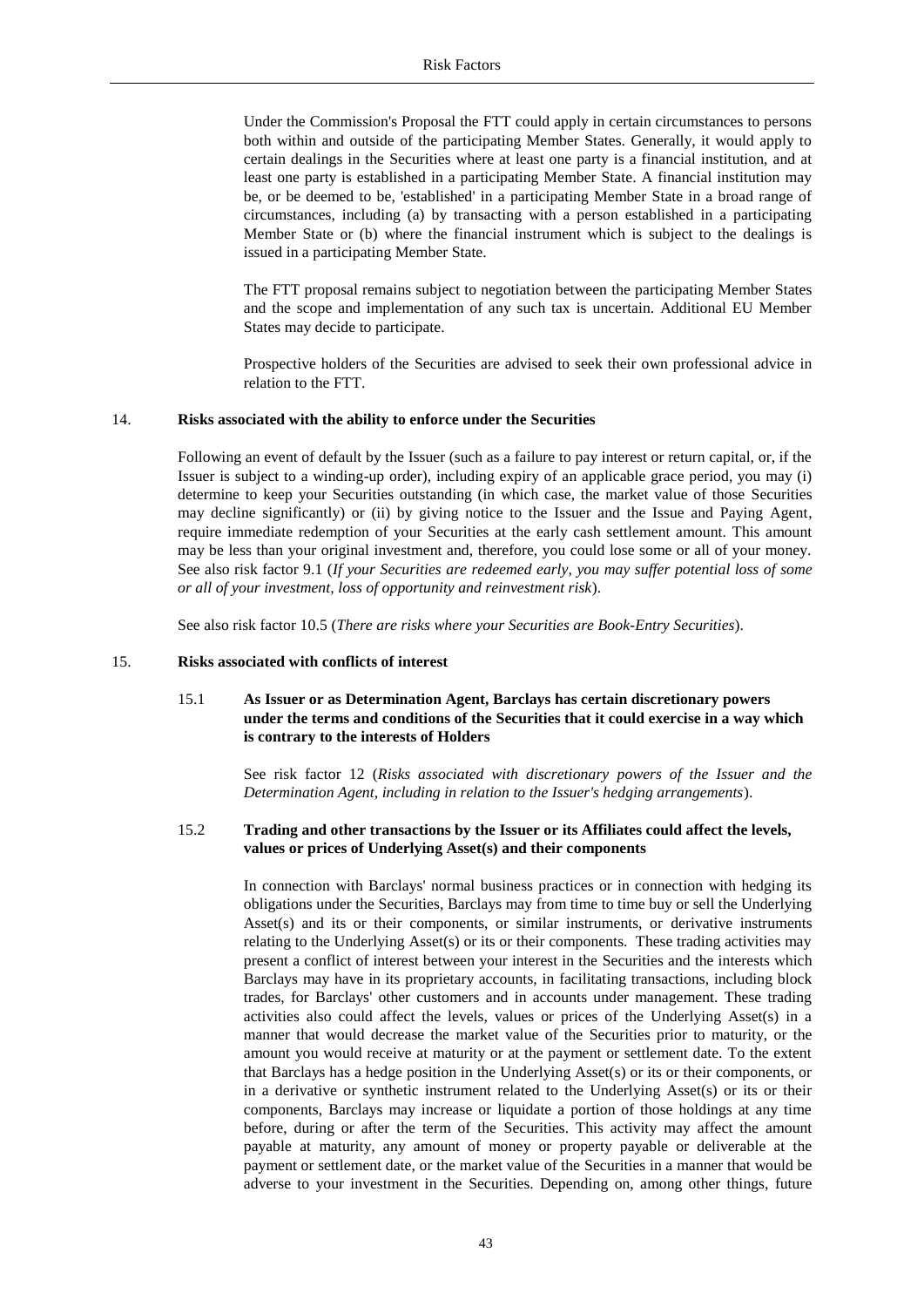market conditions, the aggregate amount and the composition of those hedge positions are likely to vary over time. In addition, Barclays may purchase or otherwise acquire a long or short position in the Securities. Barclays may hold or resell any such position in the Securities.

## 15.3 **Research reports and other transactions may create conflicts of interest between you and Barclays**

Barclays may have previously published, and may in the future publish, research reports relating to the Underlying Asset(s) or its or their components. The views expressed in this research may be modified from time to time without notice and may express opinions or provide recommendations that are inconsistent with purchasing or holding the Securities. Any of these activities may affect the levels, values or prices of the Underlying Asset(s) or its or their components and, therefore, the market value of the Securities. Moreover, other professionals who deal in these markets may at any time have views that differ significantly from Barclays. In connection with your purchase of the Securities, you should investigate the Underlying Asset(s) and not rely on Barclays' views with respect to future movements in the Underlying Asset(s) and its or their components.

Barclays also may issue, underwrite or assist unaffiliated entities in the issuance or underwriting of other securities or financial instruments with returns indexed to the Underlying Asset(s). By introducing competing products into the marketplace in this manner, Barclays could adversely affect the market value of the Securities.

# 15.4 **Barclays may have confidential information relating to the Underlying Asset(s) or components**

Barclays, at present or in the future, may engage in business relating to the person or organisation responsible for calculating, publishing or maintaining the Underlying Asset(s), referred to as the 'sponsor' of the Underlying Asset(s). In addition, Barclays may engage in business relating to any components of the Underlying Asset(s), including making loans to, equity investments in, or providing investment banking, asset management or other advisory services to the respective sponsor or issuer. In connection with these activities, Barclays may receive information pertinent to the Underlying Asset(s) or its or their components that Barclays will not divulge to you.

# 15.5 **Distributor(s) and conflicts of interest**

Potential conflicts of interest may arise in relation to Securities offered through distribution, as the appointed manager(s) and/or distributor(s) will act pursuant to a mandate granted by the Issuer and may (to the extent permitted by law) receive commissions and/or fees on the basis of the services performed and the outcome of the placement of the Securities.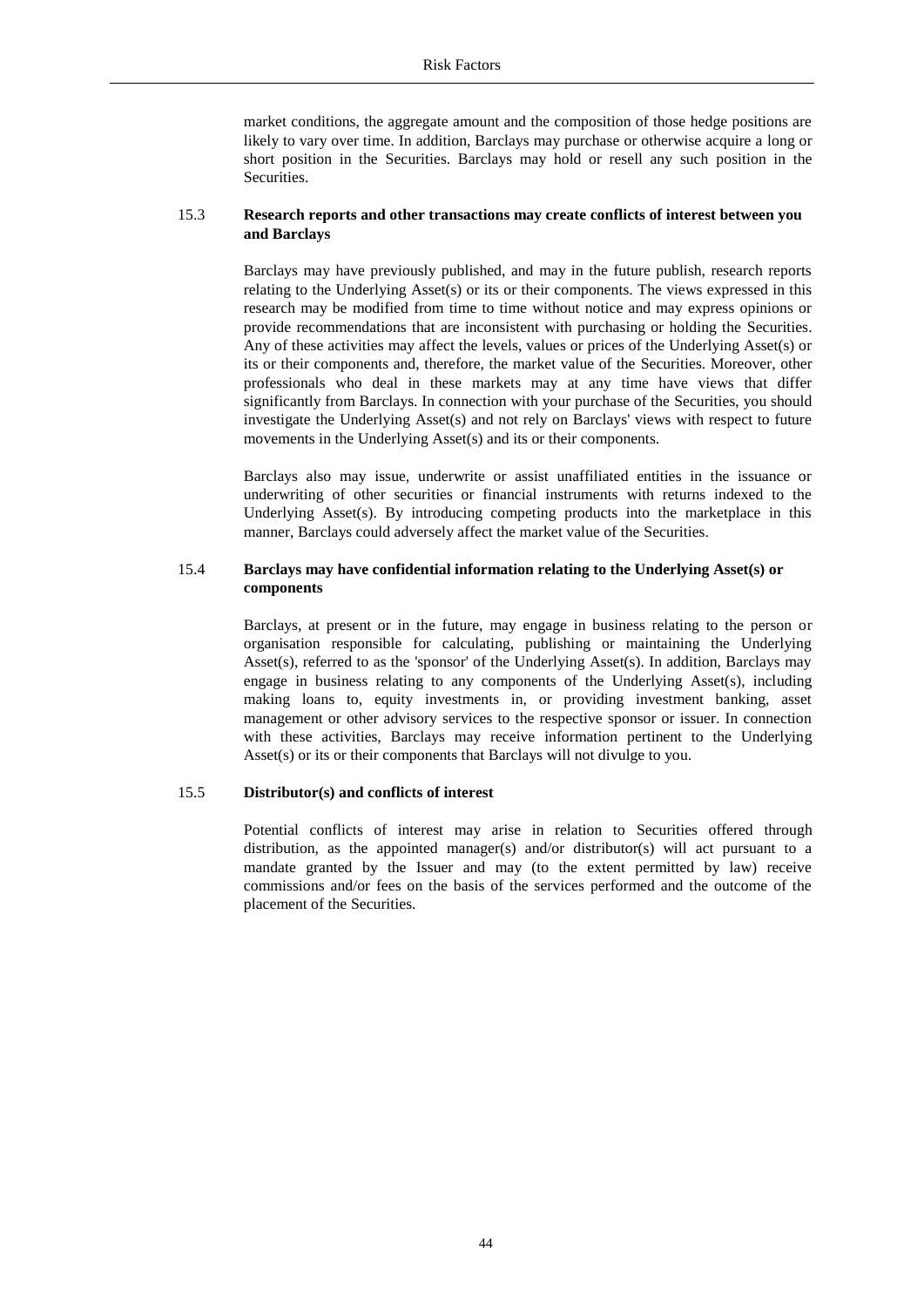## <span id="page-44-1"></span>**INFORMATION INCORPORATED BY REFERENCE**

<span id="page-44-0"></span>The information set out under paragraph 2 (*Information incorporated by reference*) below contained in the documents set out under paragraph 1 (*Source documents*) below has been filed with the FCA and shall be incorporated into, and form part of, this Prospectus:

#### 1. **Source documents**

- (a) the GSSP Base Prospectus 9 dated 10 August 2018 (the "**Base Prospectus**");
- (b) Supplement 1/2018 dated 4 September 2018 to the Base Prospectus ("**Base Prospectus Supplement 1**");
- (c) Supplement 2/2018 dated 12 November 2018 to the Base Prospectus ("**Base Prospectus Supplement 2**");
- (d) Supplement 3/2018 dated 11 April 2019 to the Base Prospectus ("**Base Prospectus Supplement 3**");
- (e) the registration document dated 11 March 2019 (the "**Registration Document**") approved by the United Kingdom Financial Conduct Authority (the "**FCA**") in its capacity as competent authority in the United Kingdom (the "**UK Listing Authority**");
- (f) the Annual Report of the Issuer, as filed with the SEC on Form 20-F on 21 February 2019 in respect of the years ended 31 December 2017 and 31 December 2018 (the "**2018 Form 20-F**"); and
- (g) the Annual Reports of the Issuer containing the audited consolidated financial statements of the Issuer in respect of the years ended 31 December 2018 (the "**2018 Issuer Annual Report**") and 31 December 2017 (the "**2017 Issuer Annual Report**").

The documents themselves incorporated by reference in the Registration Document and the Base Prospectus do not form part of this Prospectus.

## 2. **Information incorporated by reference**

The information specified in the table below is incorporated into this Prospectus by reference. Any information contained in any of the documents specified in paragraph 1 (Source Documents) above which is not listed in the cross-reference lists below is not incorporated by reference in the Prospectus and is either not relevant for investors for the purposes of Article 5(1) of the Prospectus Directive or is covered elsewhere in the Prospectus. Any documents incorporated by reference into the above documents shall not thereby be deemed to have been incorporated by reference into this Prospectus.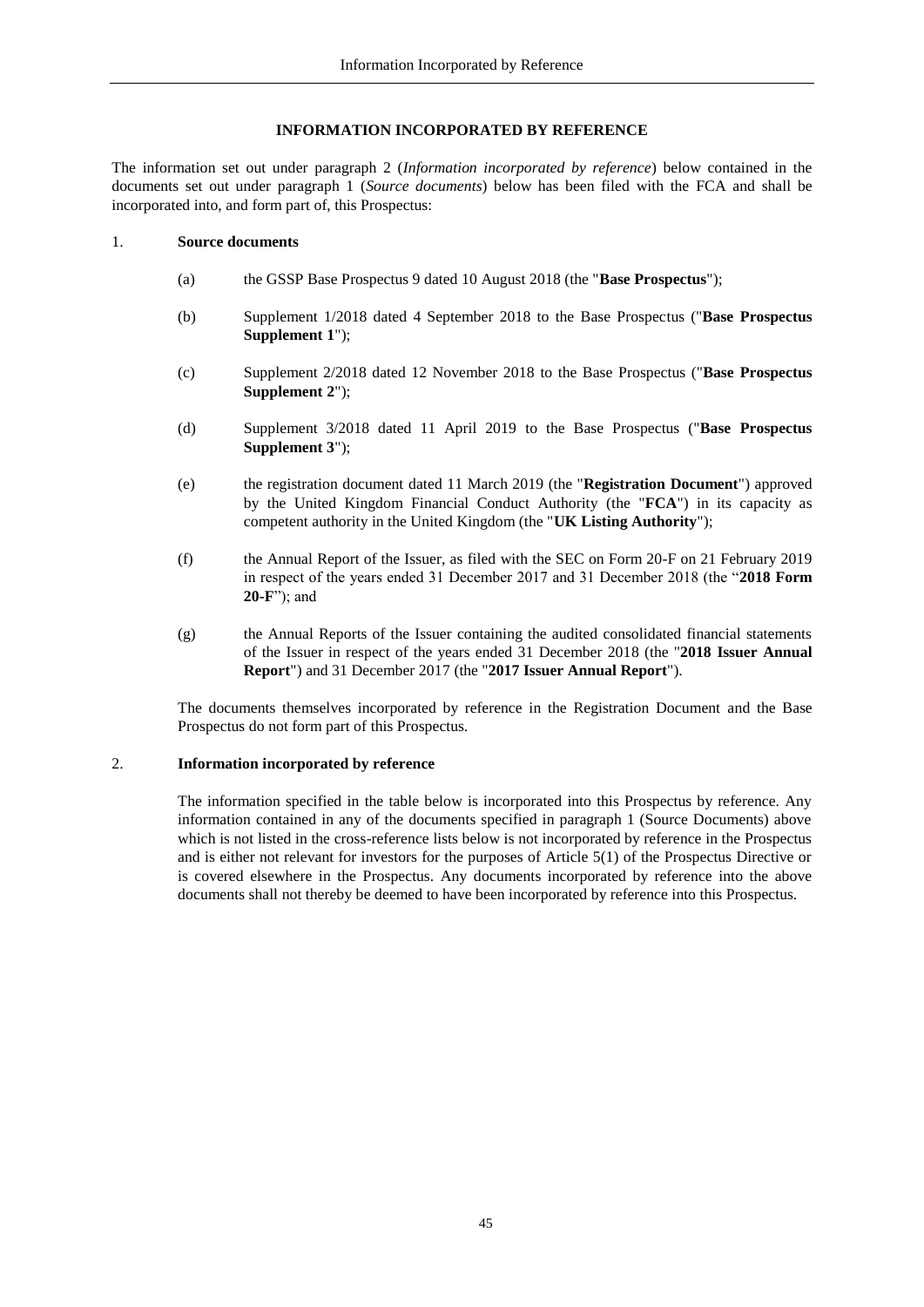| <b>From the Base Prospectus</b>                                             |               |
|-----------------------------------------------------------------------------|---------------|
|                                                                             |               |
|                                                                             |               |
|                                                                             |               |
| A.                                                                          |               |
| В.                                                                          |               |
| $C_{\cdot}$<br>Interest, Optional Early Redemption, Automatic Redemption    |               |
|                                                                             |               |
| D.                                                                          |               |
| F.                                                                          |               |
|                                                                             |               |
|                                                                             |               |
| General Information applicable to CREST Securities and CDIs                 |               |
|                                                                             |               |
|                                                                             |               |
| <b>From the Base Prospectus Supplement 1</b>                                |               |
|                                                                             |               |
| <b>From the Base Prospectus Supplement 2</b>                                |               |
|                                                                             |               |
| From the Base Prospectus Supplement 3                                       |               |
|                                                                             |               |
|                                                                             |               |
| <b>From the Registration Document</b>                                       |               |
|                                                                             |               |
|                                                                             |               |
|                                                                             |               |
| From the 2018 Form 20-F                                                     |               |
|                                                                             |               |
|                                                                             |               |
| Whole document (excluding the section entitled "Exhibit Index" on page 282) |               |
| From the 2017 Issuer Annual Report                                          |               |
|                                                                             |               |
| <b>Strategic Report</b>                                                     | Pages 2 to 39 |
|                                                                             |               |
| <b>Governance</b>                                                           |               |
|                                                                             |               |
|                                                                             |               |
|                                                                             |               |
|                                                                             |               |
| <b>Risk review</b>                                                          |               |
|                                                                             |               |
|                                                                             |               |
|                                                                             |               |
|                                                                             |               |
|                                                                             |               |
|                                                                             |               |
|                                                                             |               |
|                                                                             |               |
|                                                                             |               |
|                                                                             |               |
|                                                                             |               |
|                                                                             |               |
|                                                                             |               |
|                                                                             |               |
| <b>Financial review</b>                                                     |               |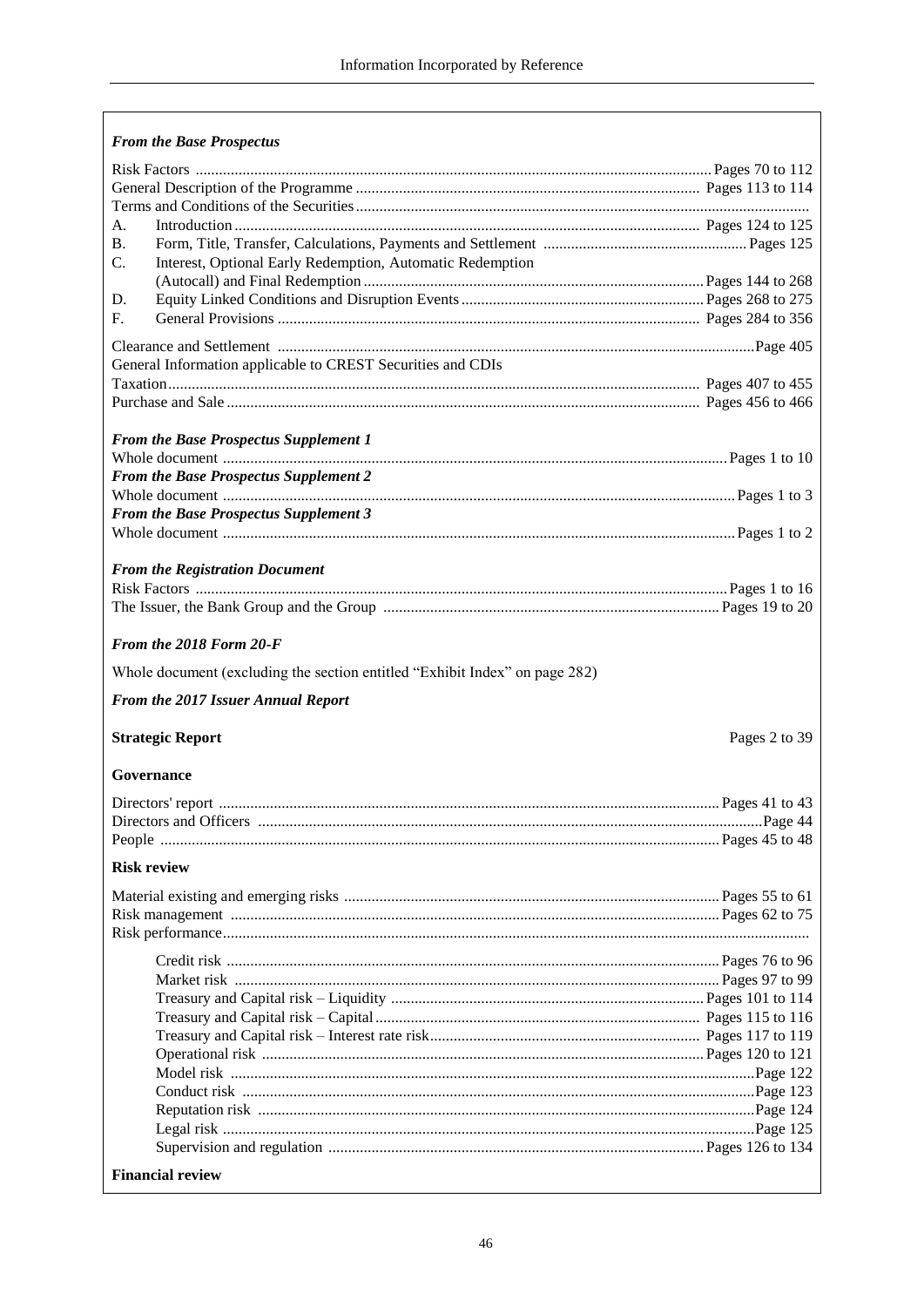| <b>Financial statements</b>              |               |
|------------------------------------------|---------------|
|                                          |               |
| <b>Consolidated financial statements</b> |               |
|                                          |               |
|                                          |               |
|                                          |               |
|                                          |               |
|                                          |               |
|                                          |               |
|                                          |               |
| From the 2018 Issuer Annual Report       |               |
| <b>Strategic Report</b>                  | Pages 2 to 46 |
| Governance                               |               |
|                                          |               |
|                                          |               |
|                                          |               |
| <b>Risk review</b>                       |               |
|                                          |               |
|                                          |               |
|                                          |               |
|                                          |               |
|                                          |               |
|                                          |               |
|                                          |               |
|                                          |               |
|                                          |               |
|                                          |               |
|                                          |               |
|                                          |               |
|                                          |               |
|                                          |               |
|                                          |               |
|                                          |               |
| <b>Financial review</b>                  |               |
|                                          |               |
|                                          |               |
|                                          |               |
|                                          |               |
|                                          |               |
|                                          |               |
|                                          |               |
|                                          |               |
| <b>Financial statements</b>              |               |
|                                          |               |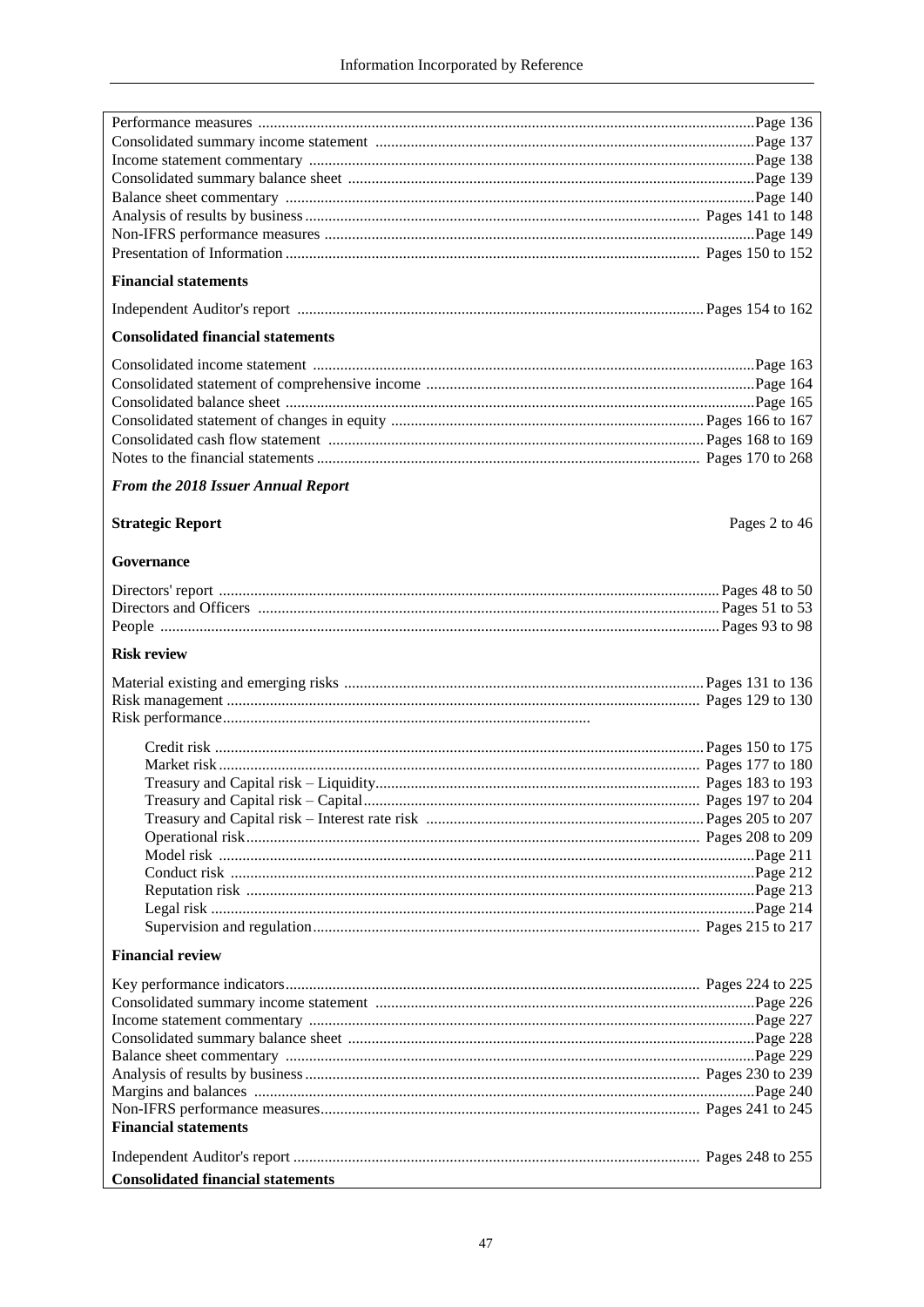All references in the Base Prospectus to "Final Terms" shall be deemed to be to "Specific Terms".

The above documents may be inspected: (i) during normal business hours at the registered office of the Issuer; (ii) at <https://www.home.barclays/prospectuses-and-documentation/structured-securities/prospectuses.html> and <https://www.home.barclays/barclays-investor-relations/results-andreports/results.html> (as applicable); and (iii) at the specified office of the Issue and Paying Agent as described in the section entitled 'General Information' below and (iv) on the website of the Luxembourg Stock Exchange [\(www.bourse.lu\).](http://www.bourse.lu)/)

# *Disclosures relating to Barclays PLC*

You should note that the 2017 Joint Annual Report is incorporated by reference into this Prospectus for the purpose of presenting a comprehensive view of the Issuer's business operations, financial standing and strategies during the year ended 31 December 2017. During the reported period, there was substantial overlap between the Issuer's business and that of its parent company, Barclays PLC which means the 2017 Joint Annual Report contains relevant information for you.

On 1 April 2018, the Group established Barclays Bank UK PLC (the "**Ring-Fenced Bank**"), an entity established using a legal process called a Ring-Fencing Transfer Scheme (the "**Scheme**") under Part VII of the Financial Services and Markets Act 2000 (see paragraph (v) of the section entitled 'The Issuer and the Group' on pages 3 to 4 of Supplement 1/2018). The Ring-Fenced Bank was established in order to separate the day-to-day banking services of the Group from those of the Issuer. The Ring-Fenced Bank will operate alongside, but have the ability to take decisions independently from, Barclays Bank PLC as part of the Barclays Group under Barclays PLC.

You should be aware that the Issuer is a separate legal person from Barclays PLC, and that none of the Issuer's obligations under the Securities will be guaranteed or otherwise supported by Barclays PLC.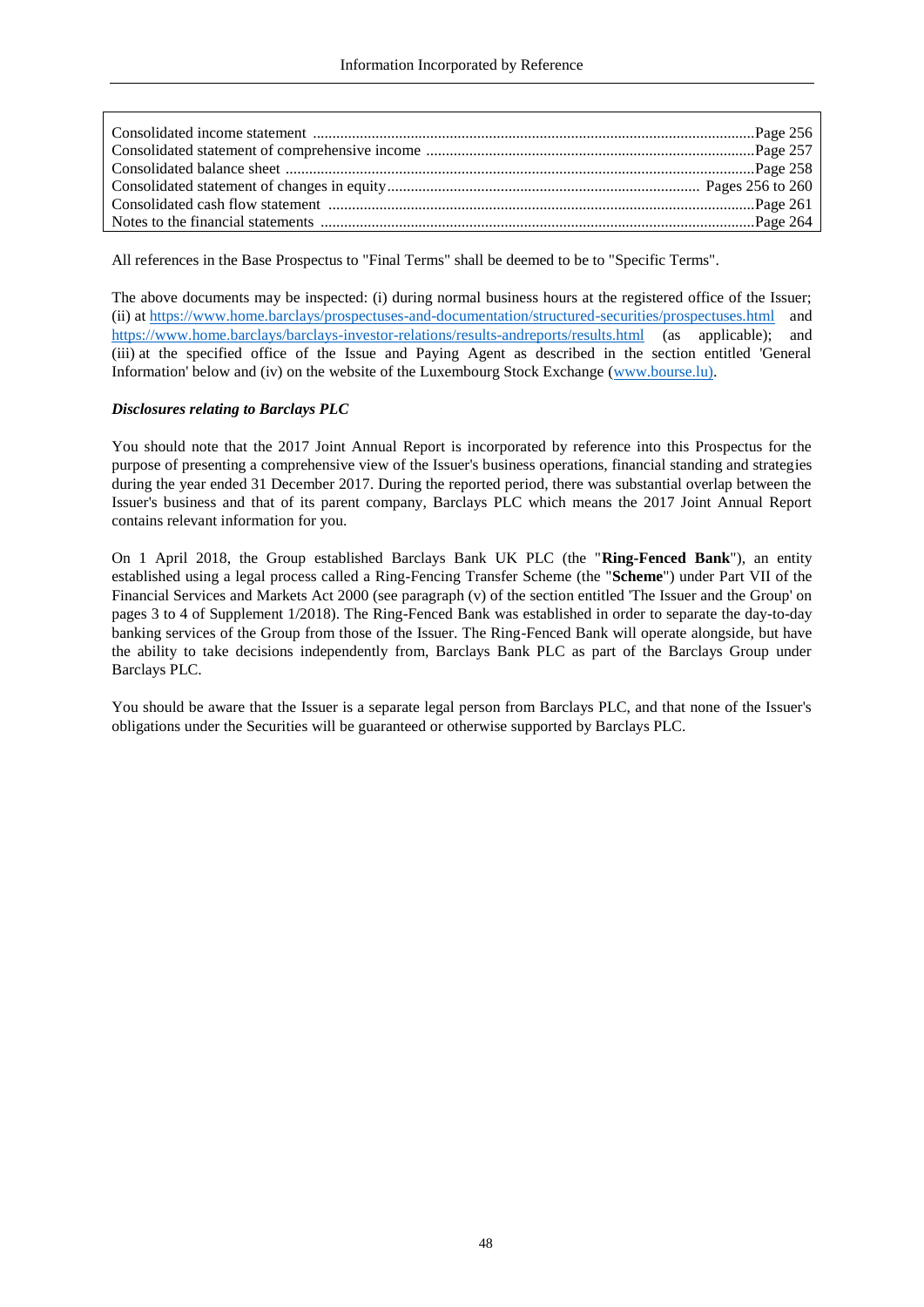#### **HOW THE RETURN ON YOUR INVESTMENT IS CALCULATED**

<span id="page-48-0"></span>**THE WORKED EXAMPLES PRESENTED BELOW ARE HYPOTHETICAL SCENARIOS WHICH ARE PROVIDED FOR ILLUSTRATIVE PURPOSES ONLY AND ARE IN NO WAY REPRESENTATIVE OF ACTUAL PRICING TERMS. THE EXAMPLES ARE INTENDED TO DEMONSTRATE HOW AMOUNTS PAYABLE UNDER THE SECURITIES ARE CALCULATED UNDER A VARIETY OF SCENARIOS. THE ACTUAL AMOUNTS PAYABLE (IF ANY) WILL BE CALCULATED IN ACCORDANCE WITH THE TERMS OF YOUR SECURITIES AS SET OUT IN SECTION C: INTEREST, AUTOMATIC REDEMPTION (AUTOCALL), FINAL REDEMPTION AND NOMINAL CALL EVENT OF THE 'TERMS AND CONDITIONS' SECTION OF THE BASE PROSPECTUS.**

#### <span id="page-48-1"></span>**Key terminology and assumptions**

#### **Key terminology for each of the worked examples below:**

- **Calculation Amount:** all amounts of interest or redemption payable under the Securities are calculated by reference to a Calculation Amount which is EUR 100. Each Security will have the same Calculation Amount.
- **Underlying Asset:** The 'underlying asset' referred to in these worked examples is an equity index.
- **Initial price of an underlying asset:** the 'initial price' of an underlying asset reflects the closing price of the Underlying Asset on the Initial Valuation Date (9 August 2019).
- **Final valuation price of an Underlying Asset:** the 'final valuation price' of an underlying asset reflects the closing price of the underlying asset on the Final Valuation Date (9 August 2027, subject to adjustment).
- **Interest Valuation Date and Interest Barrier Percentage:** there are three (3) Interest Valuation Dates each corresponding to a quarterly Interest Payment Date, commencing 11 August 2025 and ending on the Final Valuation Date, and the Interest Barrier Percentage on the first, second and final Interest Valuation Dates is 80%, 80% and 70% respectively.
- **Autocall Valuation Date and Autocall Barrier Percentage:** there are two (2) Autocall Valuation Dates each corresponding to a Autocall Redemption Date, commencing 11 August 2025 and ending on 10 August 2026, and the Autocall Barrier Percentage is 80% on each such date.
- **Closing price of an Underlying Asset:** the closing price of that asset at the end of a relevant trading day as published by the relevant index sponsor.

# **HOW THE RETURN ON YOUR INVESTMENT IS CALCULATED**

Key assumptions made for each of the worked examples below:

- the Calculation Amount of each Security is EUR 100;
- the fixed interest rate is 6.00% (per interest calculation period);
- you hold one note (with a Specified Denomination (or 'face value') of EUR 100 and a Calculation Amount of EUR 100); and
- the Settlement Currency is EUR, so interest and redemption payments will be in EUR.

#### **Interest**

*Digital (Bullish with memory feature) products pay a specified fixed rate of interest if the Underlying Asset*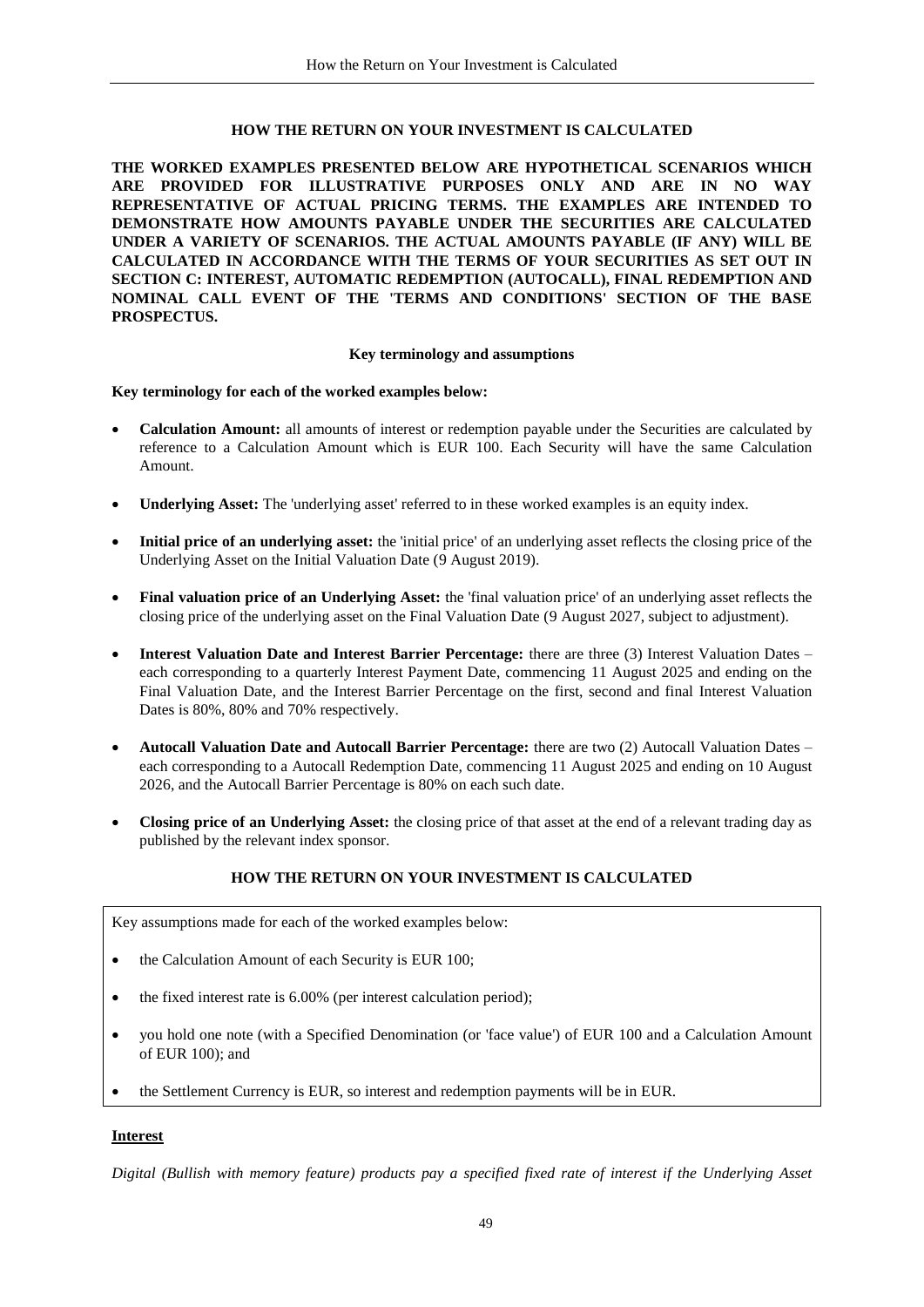*performs in a particular way; otherwise they pay no interest. Interest is payable on an interest payment date if the closing level of the Underlying Asset on the corresponding Interest Valuation Date is at or above the percentage of their respective initial prices as specified in the Specific Terms.*

*If this occurs, the amount of interest you will receive on the relevant interest payment date is calculated by the sum of (a) the fixed interest rate multiplied by the Calculation Amount and (b) the number of previous Interest Valuation Dates in respect of which no interest was payable multiplied by the fixed interest rate and then multiplied by the Calculation Amount.* 

*Otherwise, you will receive no interest amount on the relevant interest payment date.*

# **WORKED EXAMPLES – INTEREST**

- **(a) first interest payment date (25 August 2025):** the closing level of the Underlying Asset on the interest valuation date falling on 11 August 2025, as a percentage of its initial price, is less than 80%. In such case, you will receive no interest on the interest payment date falling on 25 August 2025.
- **(b) third interest payment date (23 August 2027):** the closing level of the Underlying Asset on the interest valuation date falling on 9 August 2027, as a percentage of its initial price, is at least 70%, and there are two (2) previous Interest Valuation Dates in respect of which no interest was payable. In such case, on the interest payment date falling on 23 August 2027 you will receive an interest amount of EUR 18 (calculated as the sum of (a) the fixed rate of 6% multiplied by the Calculation Amount and (b) two (2) multiplied by the fixed rate of 6% and then multiplied by the Calculation Amount, per Security of EUR 100).

# **Automatic Redemption (Autocall)**

*The Securities will automatically redeem on an Autocall Redemption Date if the closing price of the Underlying Asset on the corresponding Autocall Valuation Date, as a percentage of its Initial Price, is at or above the Autocall Barrier Percentage (80%). If this occurs, you will receive a cash payment equal to EUR 100 for each Security you hold on such Autocall Redemption Date (together with the interest amount described above) and your Securities will then be terminated. No further interest will be paid after the date on which the Securities are terminated.*

# **WORKED EXAMPLES – AUTOMATIC REDEMPTION (AUTOCALL)**

- **(a) first autocall redemption date (25 August 2025):** the closing level of the Underlying Asset on the autocall valuation date falling on 11 August 2025, as a percentage of its initial price, is less than 80%. In such case, the Securities will not be redeemed on the autocall redemption date falling on 25 August 2025.
- **(b) second autocall redemption date (24 August 2026):** the closing level of each of the Underlying Assets on the autocall valuation date falling on 10 August 2026, as a percentage of their respective initial prices, is at least 80%. In such case, an autocall redemption event will have occurred and, assuming that an autocall redemption event has not occurred on a previous autocall valuation date, the Securities will be redeemed on the autocall redemption date falling on 10 August 2026 and you will receive EUR 100 (together with the interest amount described above) for each Security you hold. No further interest will be paid after that date.

## **Final Cash Settlement Amount at maturity**

If the Securities have not redeemed prior to the Scheduled Redemption Date (23 August 2027) due to the occurrence of an autocall redemption event as described above or are not otherwise early redeemed, each Security will be redeemed on the Scheduled Redemption Date by payment of the Final Cash Settlement. If the closing price of the Underlying Asset on the Final Valuation Date (9 August 2027, subject to adjustment), as a percentage of its Initial Price (being the "**Final Performance**"), is greater than or equal to 50%, the Final Cash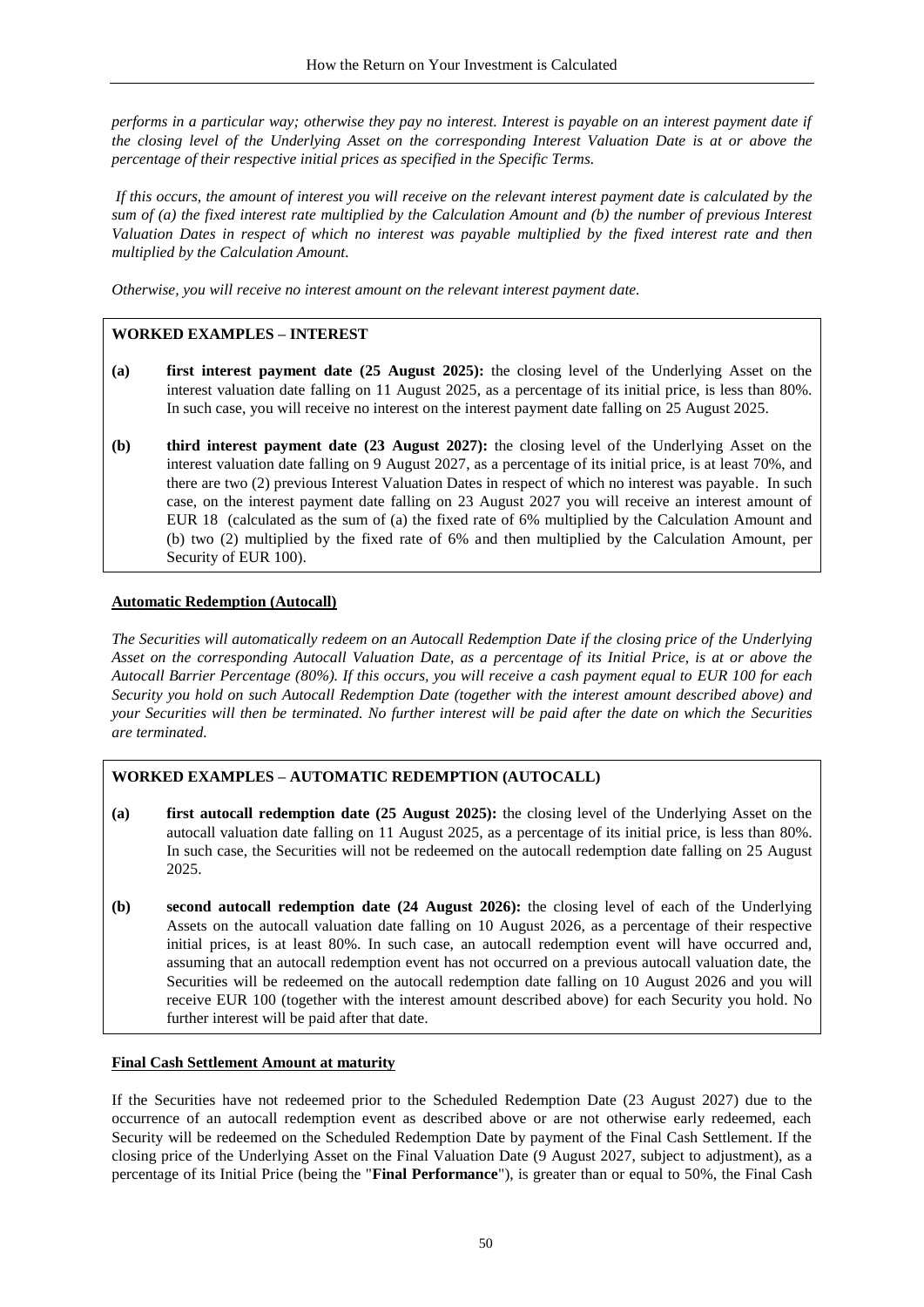Settlement Amount will be EUR 100 (payable together with the interest amount described above). Otherwise, the Final Cash Settlement Amount will be equal to EUR 100 multiplied by the Final Performance divided by the Strike Price Percentage. **In such case, you will lose some or all of your investment.**

# **WORKED EXAMPLES – FINAL CASH SETTLEMENT AMOUNT AT MATURITY**

- (a) Scenario 1: the Final Performance of the Underlying Asset is 35%. In such case, the Securities will be redeemed on 23 August 2027 and you will receive EUR 35. In such case, you will have lost some of your investment.
- (b) Scenario 2: the Final Performance of the Underlying Asset is 49%. In such case, the Securities will be redeemed on 23 August 2027 and you will receive EUR 49. In such case, you will have lost some of your investment.
- (c) Scenario 3: the Final Performance of the Underlying Assets is 50%. In such case, the Securities will be redeemed on 23 August 2027 and you will receive EUR 100 (together with the interest amount described above).
- (d) Scenario 4: the Final Performance of the Underlying Asset is 250%. In such case, the Securities will be redeemed on 23 August 2027 and you will receive EUR 100 (together with the interest amount described above)

**THE INTEREST AMOUNT IS EITHER A HIGHER PRE-DETERMINED INTEREST AMOUNT OR ZERO, DEPENDING ON WHETHER THE INTEREST BARRIER PERECENTAGE IS REACHED BY THE UNDERLYING ASSET ON THE RELEVANT INTEREST VALUATION DATE. IT IS POSSIBLE THAT YOU WILL NOT RECEIVE ANY INTEREST AT ALL OVER THE LIFETIME OF THE SECURITIES.**

**YOU ARE EXPOSED TO THE PERFORMANCE OF THE UNDERLYING ASSET. IF THE UNDERLYING ASSET FAILS TO MEET THE RELEVANT BARRIER FOR THE PAYMENT OF INTEREST OR THE CALCULATION OF THE REDEMPTION AMOUNT, YOU WILL RECEIVE NO INTEREST PAYMENTS AND/OR COULD LOSE SOME OR ALL OF YOUR INITIAL INVESTMENT AT MATURITY.**

**THE REDEMPTION AMOUNT FOLLOWING AN AUTOCALL REDEMPTION AMOUNT IS A FIXED AMOUNT (WHICH IS EQUAL TO THE CALCULATION AMOUNT (EUR 100)) AND THE REDEMPTION AMOUNT PAYABLE ON MATURITY IS CAPPED AT EUR 100. AS A RESULT, YOU WILL NOT PARTICIPATE IN ANY POSITIVE PERFORMANCE OF THE UNDERLYING ASSET OVER ITS INITIAL PRICE.**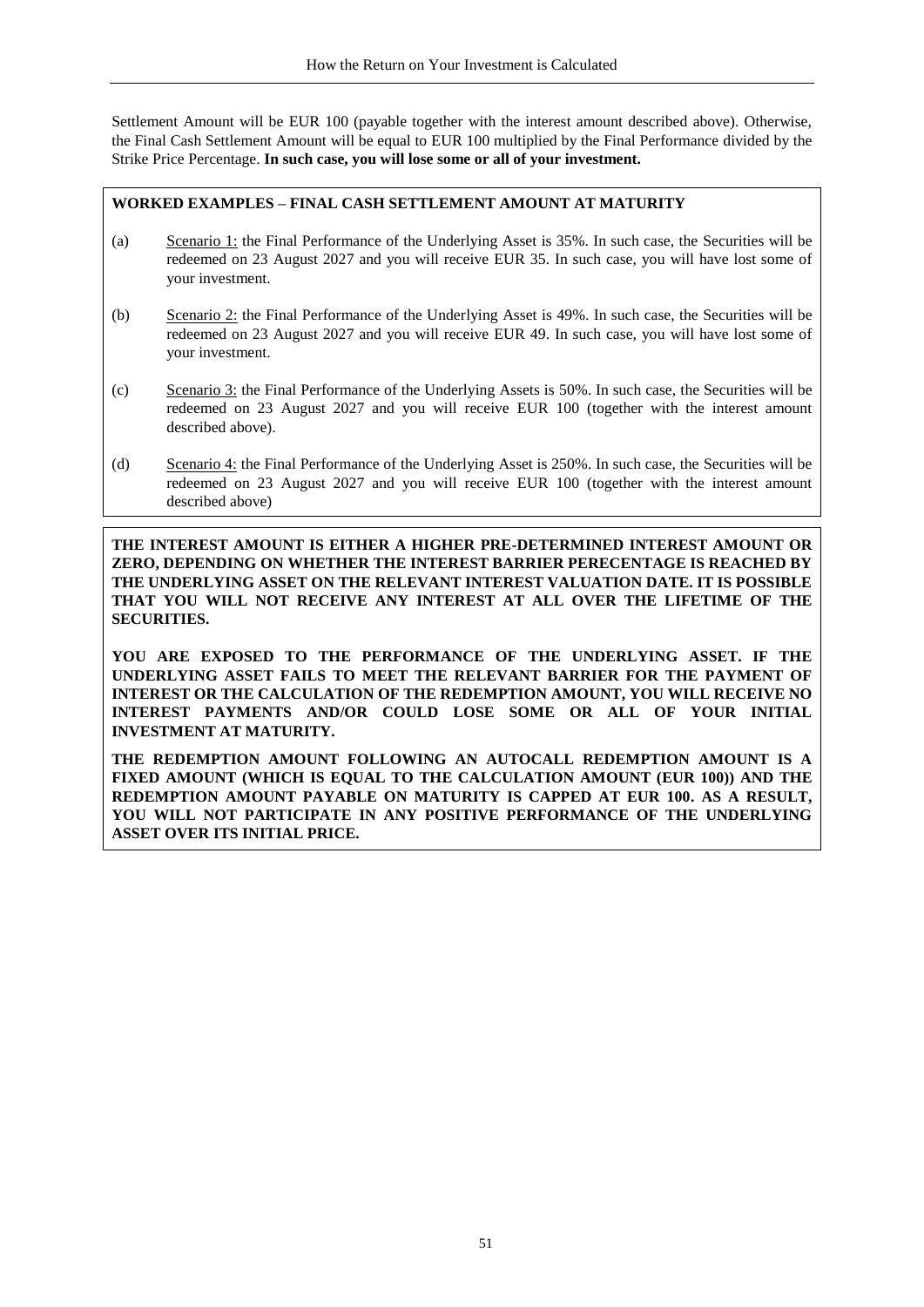#### <span id="page-51-1"></span>**SPECIFIC TERMS**

<span id="page-51-0"></span>The terms and conditions of the Securities comprise:

*Provisions relating to the Securities*

- the Terms and Conditions of the Securities, as amended and supplement from time to time (the "**General Conditions**") as incorporated in relevant part by reference from the Base Prospectus (see '*Information Incorporated by Reference*' above); and
- the following specific terms of the Securities, which includes "Part A Contractual Terms" and "Part B – Other Information" of the Specific Terms below (collectively, the "**Specific Terms**"), which specific terms amend, supplement and complete the General Conditions.

In the event of any inconsistency between the General Conditions and the Specific Terms, the Specific Terms shall prevail.

All references in the General Conditions to "Final Terms" shall be deemed to be to "Specific Terms".

| 1.  | (a)                        | Series:                                             | NX000225039                           |
|-----|----------------------------|-----------------------------------------------------|---------------------------------------|
|     | (b)                        | Tranche:                                            | $\mathbf{1}$                          |
| 2.  | Settlement Currency:       |                                                     | Euro ("EUR")                          |
| 3.  | Securities:                |                                                     | <b>Notes</b>                          |
| 4.  | Notes:                     |                                                     | Applicable                            |
|     | (a)                        | Aggregate Nominal Amount as at the Issue<br>Date:   |                                       |
|     |                            | (i) Tranche:                                        | EUR 150,000,000                       |
|     |                            | (ii) Series:                                        | EUR 150,000,000                       |
|     | (b)                        | Specified Denomination:                             | <b>EUR 100</b>                        |
|     | (c)                        | Minimum Tradable Amount:                            | <b>EUR 100</b>                        |
| 5.  |                            | Certificates:                                       | Not Applicable                        |
| 6.  | <b>Calculation Amount:</b> |                                                     | <b>EUR 100</b>                        |
| 7.  | <b>Issue Price:</b>        |                                                     | 100% of the Aggregate Nominal Amount  |
| 8.  | <b>Issue Date:</b>         |                                                     | 29 April 2019                         |
| 9.  |                            | <b>Scheduled Redemption Date:</b>                   | 23 August 2027                        |
| 10. | Type of Security:          |                                                     | <b>Equity Index Linked Securities</b> |
| 11. |                            | Underlying Performance Type <sub>(Interest)</sub> : | Single Asset                          |
| 12. |                            | Underlying Performance Type(Autocall):              | Single Asset                          |
| 13. |                            | Underlying Performance Type(Redemption):            | <b>Single Asset</b>                   |

#### **PART A - CONTRACTUAL TERMS**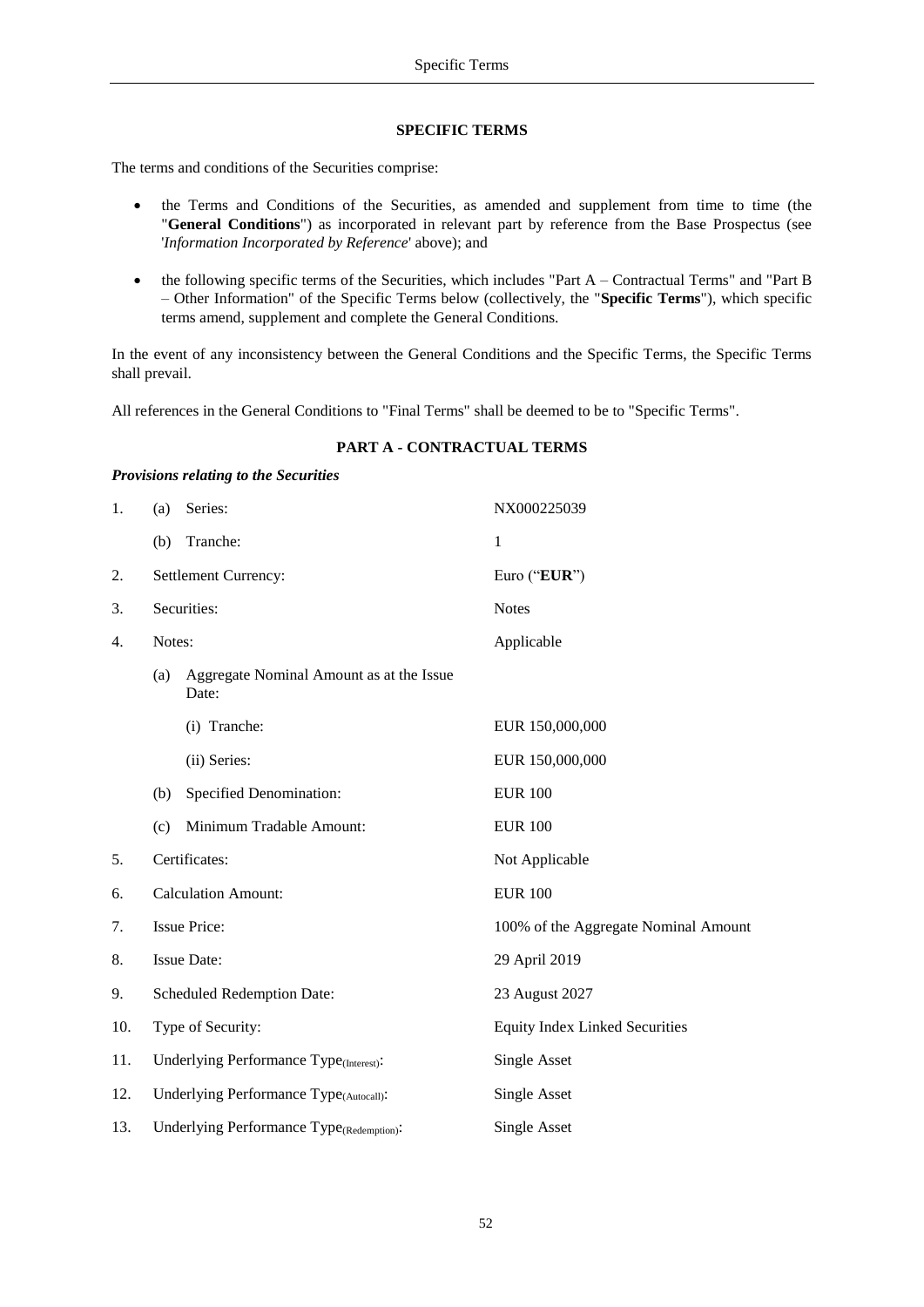## *Provisions relating to interest (if any) payable*

14. Interest Type:

General Condition 7 (*Interest*)

- (a) Interest Payment Dates: Each of the dates set out in Table 1 below in the column
- 

|                               | entitled 'Interest Payment Date'.                        |
|-------------------------------|----------------------------------------------------------|
| (b) Interest Valuation Dates: | Each of the dates set out in Table 1 below in the column |

Digital (Bullish with memory feature)

entitled 'Interest Valuation Date'.

Interest Valuation Date | Interest Payment Date | Interest Barrier Percentage: 10 August 2020 N/A N/A 9 August 2021 N/A N/A N/A 9 August 2022 N/A N/A N/A 9 August 2023 N/A N/A 9 August 2024 N/A N/A N/A 11 August 2025 25 August 2025 80.00% 10 August 2026 24 August 2026 80.00% 9 August 2027 23 August 2027 70.00%

|     |     | Interest Darrier I electricage.                                                           | Later of the Ferrentages set out in Table 1 above in the<br>column entitled 'Interest Barrier Percentage'. |
|-----|-----|-------------------------------------------------------------------------------------------|------------------------------------------------------------------------------------------------------------|
|     | (d) | (i) Fixed Interest Type                                                                   | <b>Fixed Amount</b>                                                                                        |
|     |     | (ii) Fixed Interest Rate:                                                                 | 6.00 per cent.                                                                                             |
|     | (e) | <b>Interest Valuation Price:</b>                                                          | The Valuation Price on the Interest Valuation Date as<br>determined by the Determination Agent             |
|     |     | (i) Averaging-out:                                                                        | Not Applicable                                                                                             |
|     |     | (ii) Min Lookback-out:                                                                    | Not Applicable                                                                                             |
|     |     | (iii) Max Lookback-out:                                                                   | Not Applicable                                                                                             |
|     |     | Provisions relating to Automatic Redemption (Autocall)                                    |                                                                                                            |
| 15. |     | Automatic Redemption (Autocall): General<br>Condition 8 (Automatic Redemption (Autocall)) | Applicable                                                                                                 |
|     | (a) | Autocall Observation Type:                                                                | Discrete                                                                                                   |
|     | (b) | Autocall Barrier Percentage:                                                              | 80.00 per cent.                                                                                            |
|     | (c) | <b>Autocall Redemption Percentage:</b>                                                    | 100.00 per cent.                                                                                           |
|     | (d) | <b>Autocall Valuation Dates:</b>                                                          | Each date set out in Table 2 below in the column entitled<br>'Autocall Valuation Date'.                    |

# Table 1

53

(c) Interest Barrier Percentage: Each of the Percentages set out in Table 1 above in the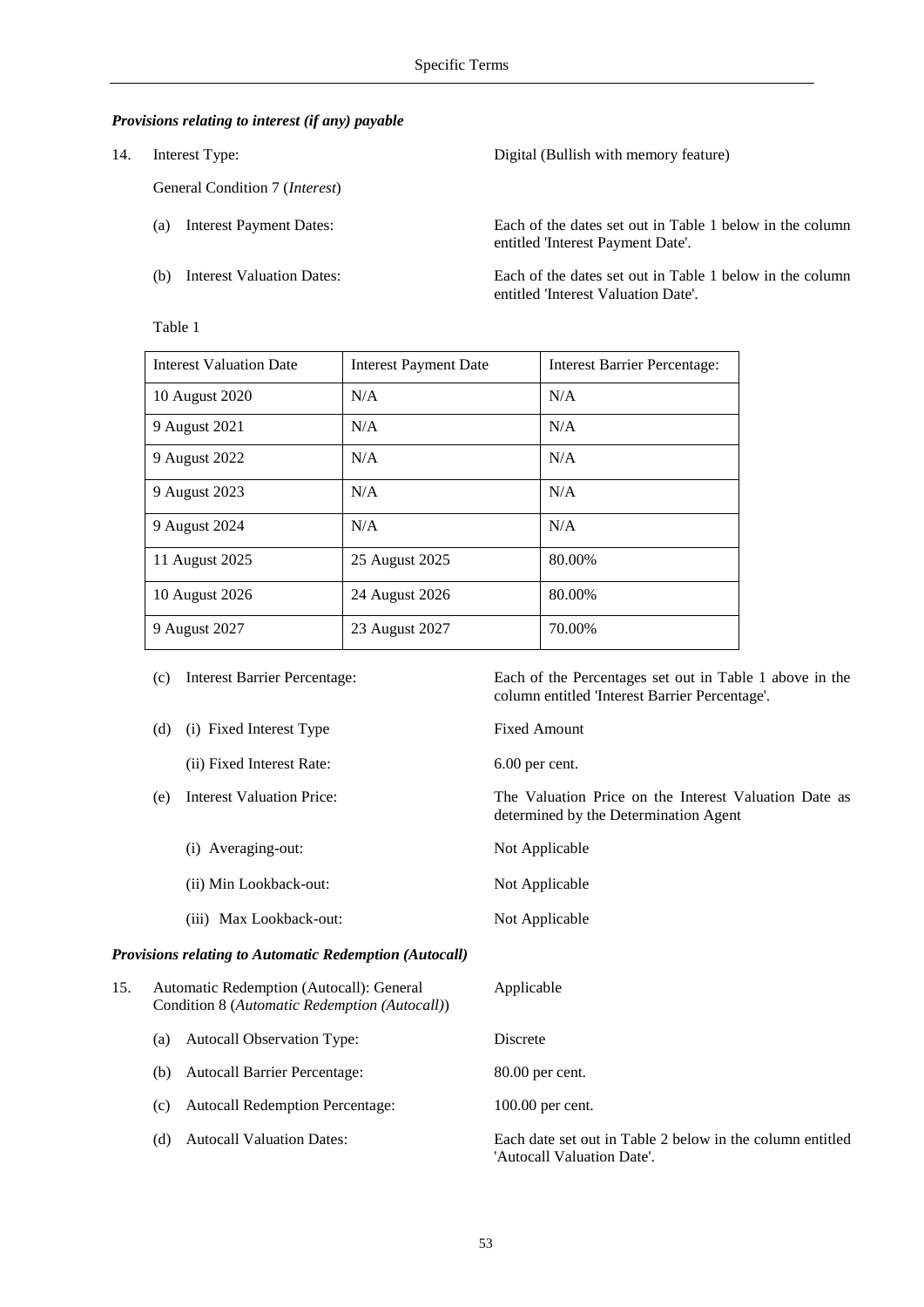| (e) | <b>Autocall Redemption Dates:</b>       | Each date set out in Table 2 below in the column entitled<br>'Autocall Redemption Date'. |
|-----|-----------------------------------------|------------------------------------------------------------------------------------------|
| (f) | <b>Autocall Valuation Price:</b>        | The Valuation Price of the Underlying Asset on the<br><b>Autocall Valuation Date</b>     |
|     | (i) Averaging-out:                      | Not Applicable                                                                           |
|     | (ii) Min Lookback-out:                  | Not Applicable                                                                           |
|     | (iii) Max Lookback-out:                 | Not Applicable                                                                           |
| (g) | <b>Autocall Reset Event:</b>            | Not Applicable                                                                           |
|     | (i) Autocall Barrier Percentage(Reset): | Not Applicable                                                                           |
|     | (ii) Autocall Reset Percentage:         | Not Applicable                                                                           |
|     | (iii) Autocall Reset Period Start Date: | Not Applicable                                                                           |
|     | (iv) Autocall Reset Period End Date:    | Not Applicable                                                                           |

#### Table 2

| <b>Autocall Valuation Date:</b> | <b>Autocall Redemption Date:</b> |
|---------------------------------|----------------------------------|
| 11 August 2025                  | 25 August 2025                   |
| 10 August 2026                  | 24 August 2026                   |

16. Optional Early Redemption Event: General Not Applicable Condition 9 (*Optional Early Redemption Event*)

# *Provisions relating to Final Redemption*

| 17. | (a)                | Final Redemption Type: General Condition 10<br>(Final Redemption) | Capped           |
|-----|--------------------|-------------------------------------------------------------------|------------------|
|     | (b)                | Settlement Method:                                                | Cash             |
|     | $\left( c \right)$ | Strike Price Percentage:                                          | 100.00 per cent. |
|     | (d)                | Knock-in Barrier Type:                                            | European         |
|     | (e)                | Knock-in Barrier Percentage:                                      | 50.00 per cent.  |
|     |                    |                                                                   |                  |

# *Provisions relating to Nominal Call Event Redemption*

| 18. | <b>Nominal</b>      | Call                                             | Event |  | Redemption: Not Applicable |
|-----|---------------------|--------------------------------------------------|-------|--|----------------------------|
|     |                     | General Condition 11 (Nominal Call Event         |       |  |                            |
|     | <i>Redemption</i> ) |                                                  |       |  |                            |
|     | (a)                 | Nominal Call Threshold Percentage:               |       |  | Not Applicable             |
|     |                     | <b>Provisions relating to Instalment Notes</b>   |       |  |                            |
| 19. | Instalment Notes:   |                                                  |       |  | Not Applicable             |
|     |                     | General Condition 13 (Redemption by Instalments) |       |  |                            |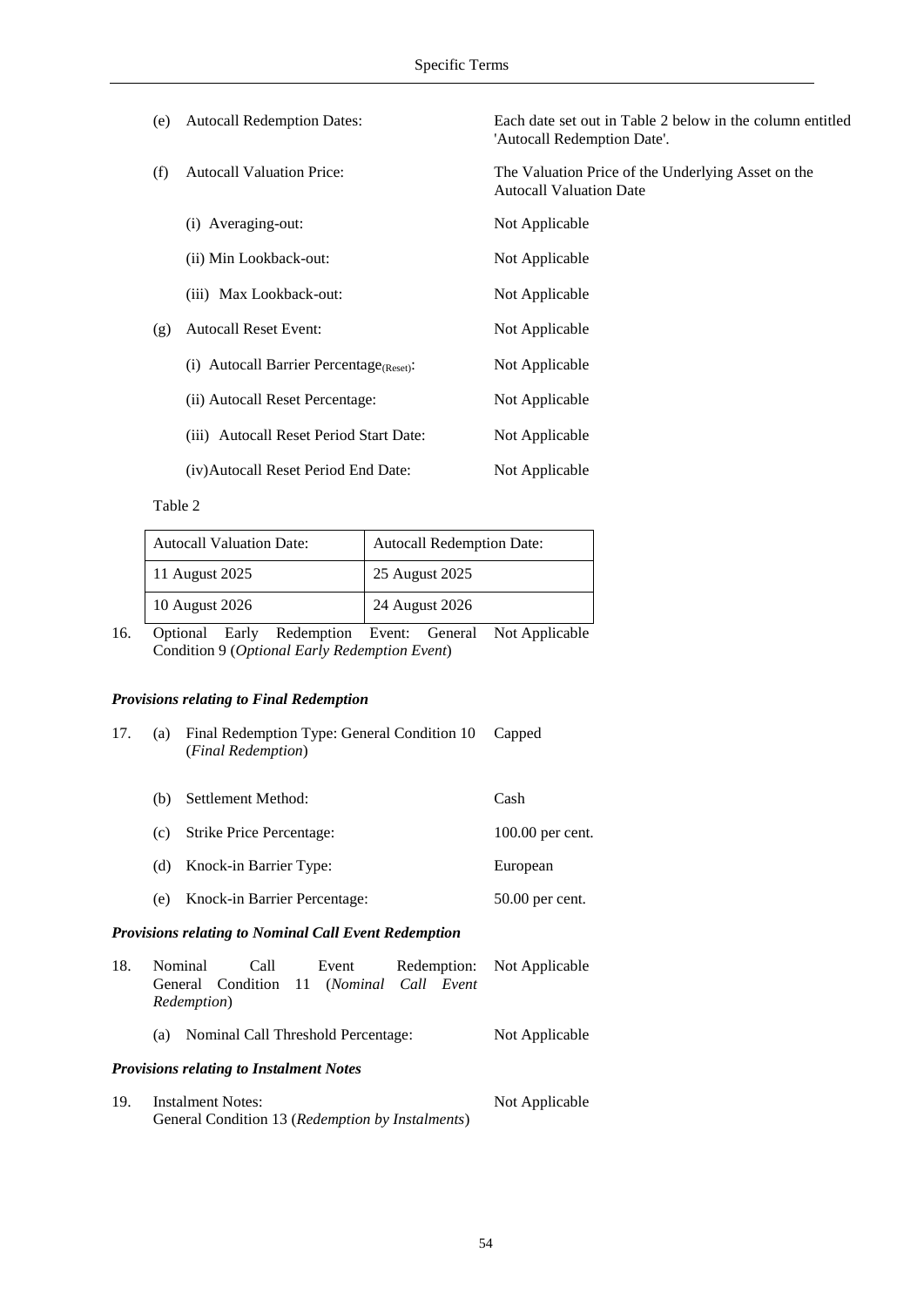# *Provisions relating to the Underlying Asset(s)*

| 20. |     | <b>Underlying Asset:</b>                | <b>Underlying Asset:</b>                                                                                                | <b>Initial Valuation Date:</b>                     |
|-----|-----|-----------------------------------------|-------------------------------------------------------------------------------------------------------------------------|----------------------------------------------------|
|     |     |                                         | MSCI Europe Countries<br>Select 50<br><b>ESG</b><br>Points<br>Decrement Index                                           | 9 August 2019                                      |
|     | (a) | <b>Initial Valuation Date:</b>          | 9 August 2019                                                                                                           |                                                    |
|     | (b) | Share:                                  | Not Applicable                                                                                                          |                                                    |
|     | (c) | Index:                                  | MSCI Europe Countries<br>Decrement Index                                                                                | ESG Select 50 Points                               |
|     |     | (i) Exchange:                           | Multi-exchange Index                                                                                                    |                                                    |
|     |     | (ii) Related Exchange:                  | All Exchanges                                                                                                           |                                                    |
|     |     | (iii) Underlying Asset Currency:        | <b>EUR</b>                                                                                                              |                                                    |
|     |     | (iv)Bloomberg Screen:                   | M8CXESG <index></index>                                                                                                 |                                                    |
|     |     | (v) Reuters Screen:                     | .MIEU00069GEU                                                                                                           |                                                    |
|     |     | (vi)Index Sponsor:                      | <b>STOXX</b> Limited                                                                                                    |                                                    |
|     |     | (vii) Weight:                           | Not Applicable                                                                                                          |                                                    |
|     |     | (viii) Pre-nominated Index:             | Not Applicable                                                                                                          |                                                    |
| 21. | (a) | Initial Price <sub>(Interest)</sub> :   | The Valuation Price of the Underlying Asset on the<br><b>Initial Valuation Date</b>                                     |                                                    |
|     |     | (i) Averaging-in:                       | Not Applicable                                                                                                          |                                                    |
|     |     | (ii) Min Lookback-in:                   | Not Applicable                                                                                                          |                                                    |
|     |     | (iii) Max Lookback-in:                  | Not Applicable                                                                                                          |                                                    |
|     | (b) | Initial Price <sub>(Redemption)</sub> : | <b>Initial Valuation Date</b>                                                                                           | The Valuation Price of the Underlying Asset on the |
|     |     | (i) Averaging-in:                       | Not Applicable                                                                                                          |                                                    |
|     |     | (ii) Min Lookback-in:                   | Not Applicable                                                                                                          |                                                    |
|     |     | (iii) Max Lookback-in:                  | Not Applicable                                                                                                          |                                                    |
|     | (c) | <b>Initial Valuation Date:</b>          | 9 August 2019                                                                                                           |                                                    |
| 22. | (a) | Final Valuation Price:                  | The Valuation Price of the Underlying Asset on the Final<br>Valuation Date as determined by the Determination<br>Agent. |                                                    |
|     |     | (i) Averaging-in:                       | Not Applicable                                                                                                          |                                                    |
|     |     | (ii) Min Lookback-in:                   | Not Applicable                                                                                                          |                                                    |
|     |     | (iii) Max Lookback-in:                  | Not Applicable                                                                                                          |                                                    |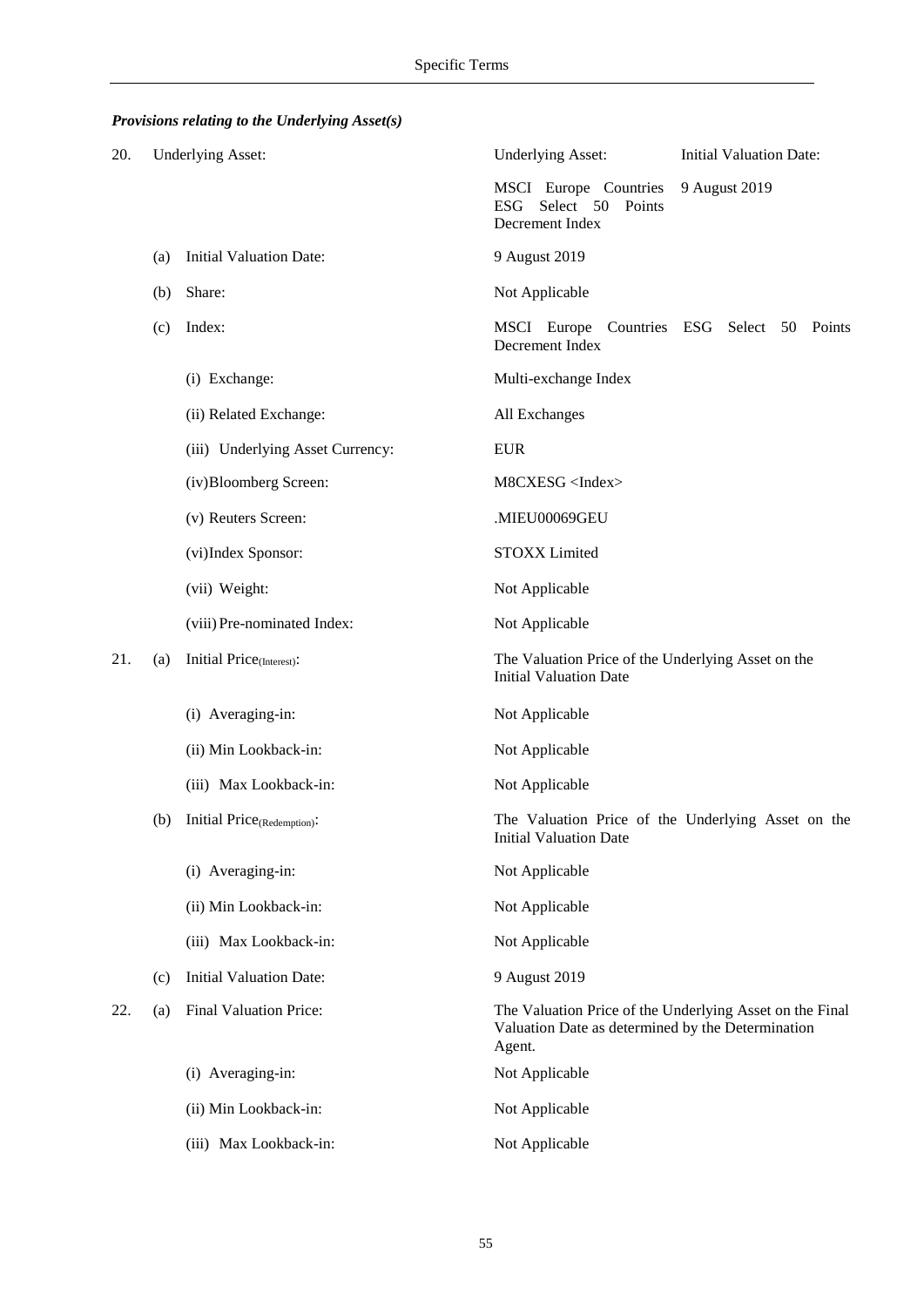|     | (b)                                                                                                                                                | <b>Final Valuation Date:</b>                                                                                                                     | 9 August 2027                                                                                                 |  |  |  |
|-----|----------------------------------------------------------------------------------------------------------------------------------------------------|--------------------------------------------------------------------------------------------------------------------------------------------------|---------------------------------------------------------------------------------------------------------------|--|--|--|
|     |                                                                                                                                                    | Provisions relating to disruption events                                                                                                         |                                                                                                               |  |  |  |
| 23. | Consequences of a Disrupted Day (in respect of an<br>Averaging Date or Lookback Date):<br>General Condition 16 (Consequences of Disrupted<br>Days) |                                                                                                                                                  |                                                                                                               |  |  |  |
|     | (a)                                                                                                                                                | Omission:                                                                                                                                        | Not Applicable                                                                                                |  |  |  |
|     | (b)                                                                                                                                                | Postponement:                                                                                                                                    | Not Applicable                                                                                                |  |  |  |
|     | (c)                                                                                                                                                | Modified Postponement:                                                                                                                           | Not Applicable                                                                                                |  |  |  |
| 24. |                                                                                                                                                    | <b>Additional Disruption Events: General Condition</b><br>23 (Adjustment or early redemption following an<br><b>Additional Disruption Event)</b> |                                                                                                               |  |  |  |
|     | (a)                                                                                                                                                | Change in Law:                                                                                                                                   | Applicable as per General Condition 44.1 (Definitions)                                                        |  |  |  |
|     | (b)                                                                                                                                                | <b>Currency Disruption Event:</b>                                                                                                                | Applicable as per General Condition 44.1 (Definitions)                                                        |  |  |  |
|     | (c)                                                                                                                                                | Hedging Disruption:                                                                                                                              | Not Applicable as per General Condition 44.1<br>(Definitions)<br>Not Applicable as per General Condition 44.1 |  |  |  |
|     | (d)                                                                                                                                                | <b>Issuer Tax Event:</b>                                                                                                                         |                                                                                                               |  |  |  |
|     | (e)                                                                                                                                                | <b>Extraordinary Market Disruption:</b>                                                                                                          | (Definitions)<br>Applicable as per General Condition 44.1 (Definitions)                                       |  |  |  |
|     | (f)                                                                                                                                                | Increased Cost of Hedging:                                                                                                                       | Not Applicable<br>General Condition<br>$\rm as$<br>per<br>44.1<br>(Definitions)                               |  |  |  |
|     | (g)                                                                                                                                                | Affected Jurisdiction Hedging Disruption:                                                                                                        | General Condition<br>Not Applicable<br>44.1<br>per<br>as<br>(Definitions)                                     |  |  |  |
|     | (h)                                                                                                                                                | Affected Jurisdiction Increased Cost of<br>Hedging:                                                                                              | Condition<br>Not Applicable<br>General<br>44.1<br>as<br>per<br>(Definitions)                                  |  |  |  |
|     | (i)                                                                                                                                                | <b>Increased Cost of Stock Borrow:</b>                                                                                                           | Condition<br>Not Applicable<br>General<br>44.1<br>as<br>per<br>(Definitions)                                  |  |  |  |
|     | (i)                                                                                                                                                | Loss of Stock Borrow:                                                                                                                            | per General Condition<br>Not Applicable<br>44.1<br>as<br>(Definitions)                                        |  |  |  |
|     | (k)                                                                                                                                                | Foreign Ownership Event:                                                                                                                         | Not Applicable<br>General Condition<br>44.1<br>as<br>per<br>(Definitions)                                     |  |  |  |
|     | (1)                                                                                                                                                | Fund Disruption Event:                                                                                                                           | General Condition<br>Not Applicable<br>as<br>44.1<br>per<br>(Definitions)                                     |  |  |  |
| 25. |                                                                                                                                                    | Early Cash Settlement Amount:                                                                                                                    | Market Value                                                                                                  |  |  |  |
| 26. |                                                                                                                                                    | Early Redemption Notice Period Number:                                                                                                           | As specified in General Condition 44.1 (Definitions)                                                          |  |  |  |
| 27. |                                                                                                                                                    | <b>Substitution of Shares:</b>                                                                                                                   | Not Applicable                                                                                                |  |  |  |
| 28. |                                                                                                                                                    | <b>Entitlement Substitution:</b>                                                                                                                 | Not Applicable                                                                                                |  |  |  |
| 29. |                                                                                                                                                    | FX Disruption Event:                                                                                                                             | Not Applicable                                                                                                |  |  |  |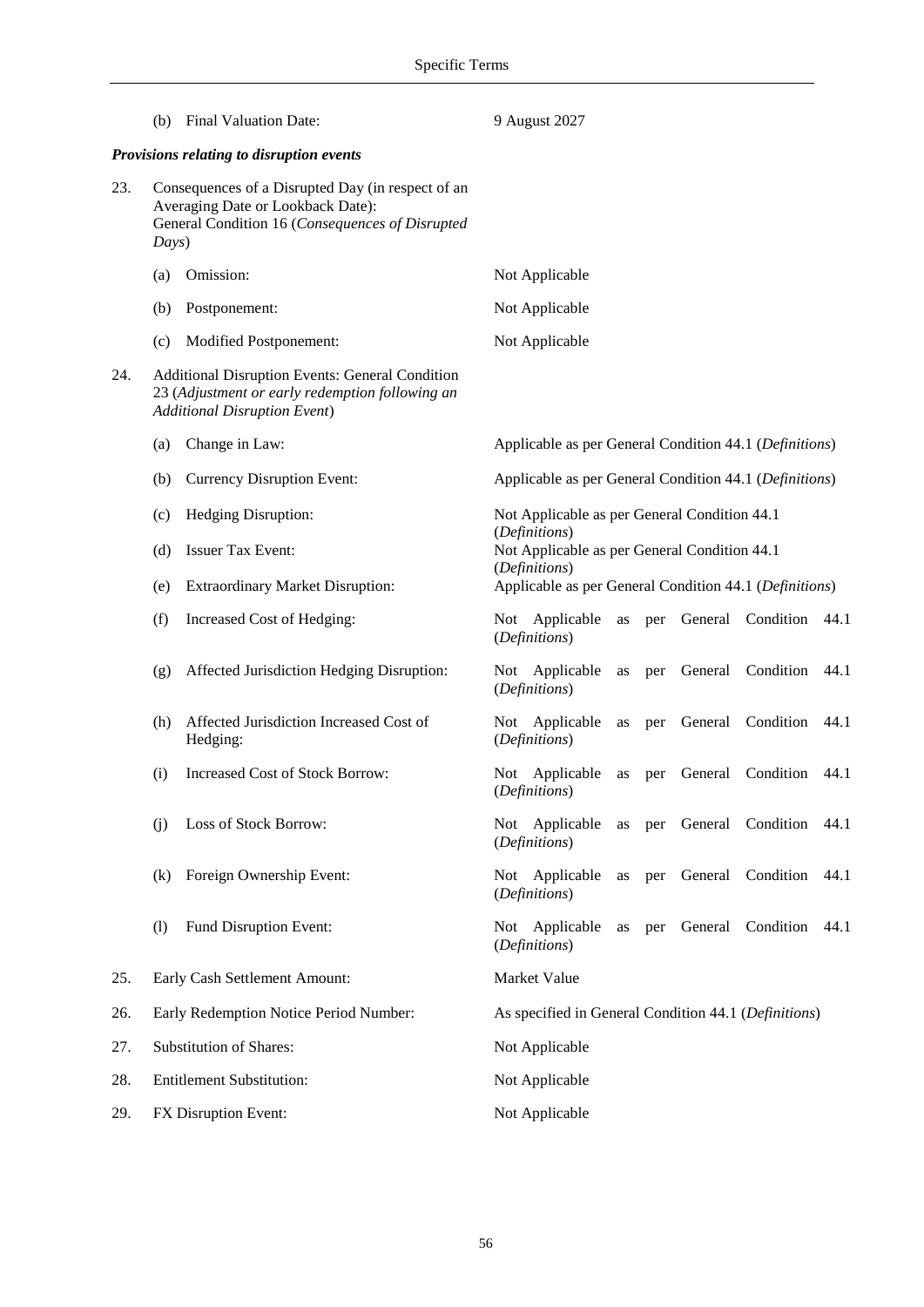| 30. | <b>Disruption Fallbacks:</b><br><b>General Condition 18</b><br>(Consequences of FX Disruption Events (FX)) | Not Applicable                                                                                                                                                                                                                                  |
|-----|------------------------------------------------------------------------------------------------------------|-------------------------------------------------------------------------------------------------------------------------------------------------------------------------------------------------------------------------------------------------|
| 31. | <b>Unwind Costs:</b>                                                                                       | Not Applicable                                                                                                                                                                                                                                  |
| 32. | Settlement Expenses:                                                                                       | Not Applicable                                                                                                                                                                                                                                  |
| 33. | Local Jurisdiction Taxes and Expenses:                                                                     | Not Applicable                                                                                                                                                                                                                                  |
|     | <b>General provisions</b>                                                                                  |                                                                                                                                                                                                                                                 |
| 34. | Form of Securities:                                                                                        | Global Bearer Securities: Permanent Global Security                                                                                                                                                                                             |
|     |                                                                                                            | Book-entry securities in bearer form (au porteur)                                                                                                                                                                                               |
|     |                                                                                                            | deposited with Euroclear France                                                                                                                                                                                                                 |
|     |                                                                                                            | TEFRA: Not Applicable                                                                                                                                                                                                                           |
|     |                                                                                                            | NGN Form: Applicable                                                                                                                                                                                                                            |
|     |                                                                                                            | Held under the NSS: Not Applicable                                                                                                                                                                                                              |
|     |                                                                                                            | CGN Form: Not Applicable                                                                                                                                                                                                                        |
|     |                                                                                                            | <b>CDIs:</b> Not Applicable                                                                                                                                                                                                                     |
| 35. | Trade Date:                                                                                                | 26 February 2019                                                                                                                                                                                                                                |
| 36. | 871(m) Securities:                                                                                         | The Issuer has determined that the Securities (without<br>regard to any other transactions) should not be subject to<br>US withholding tax under Section $871(m)$ of the US<br>Internal Revenue Code and regulations promulgated<br>thereunder. |
| 37. | Prohibition of Sales to EEA Retail Investors:                                                              | Applicable                                                                                                                                                                                                                                      |
| 38. | <b>Additional Business Centre(s):</b>                                                                      | Not Applicable                                                                                                                                                                                                                                  |
| 39. | <b>Business Day Convention:</b>                                                                            | Following                                                                                                                                                                                                                                       |
| 40. | Determination Agent:                                                                                       | <b>Barclays Bank PLC</b>                                                                                                                                                                                                                        |
| 41. | Registrar:                                                                                                 | Not Applicable                                                                                                                                                                                                                                  |
| 42. | <b>CREST</b> Agent:                                                                                        | Not Applicable                                                                                                                                                                                                                                  |
| 43. | Transfer Agent:                                                                                            | Not Applicable                                                                                                                                                                                                                                  |
| 44. | Names and addresses of Manager:<br>(a)                                                                     | Barclays Bank PLC, 1 Churchill Place, London E14<br>5HP, United Kingdom                                                                                                                                                                         |
|     | Date of underwriting agreement:<br>(b)                                                                     | Not Applicable                                                                                                                                                                                                                                  |
|     | Names and addresses of secondary trading<br>(c)<br>intermediaries and main terms of<br>commitment:         | Not Applicable                                                                                                                                                                                                                                  |
| 45. | <b>Registration Agent:</b>                                                                                 | Not Applicable                                                                                                                                                                                                                                  |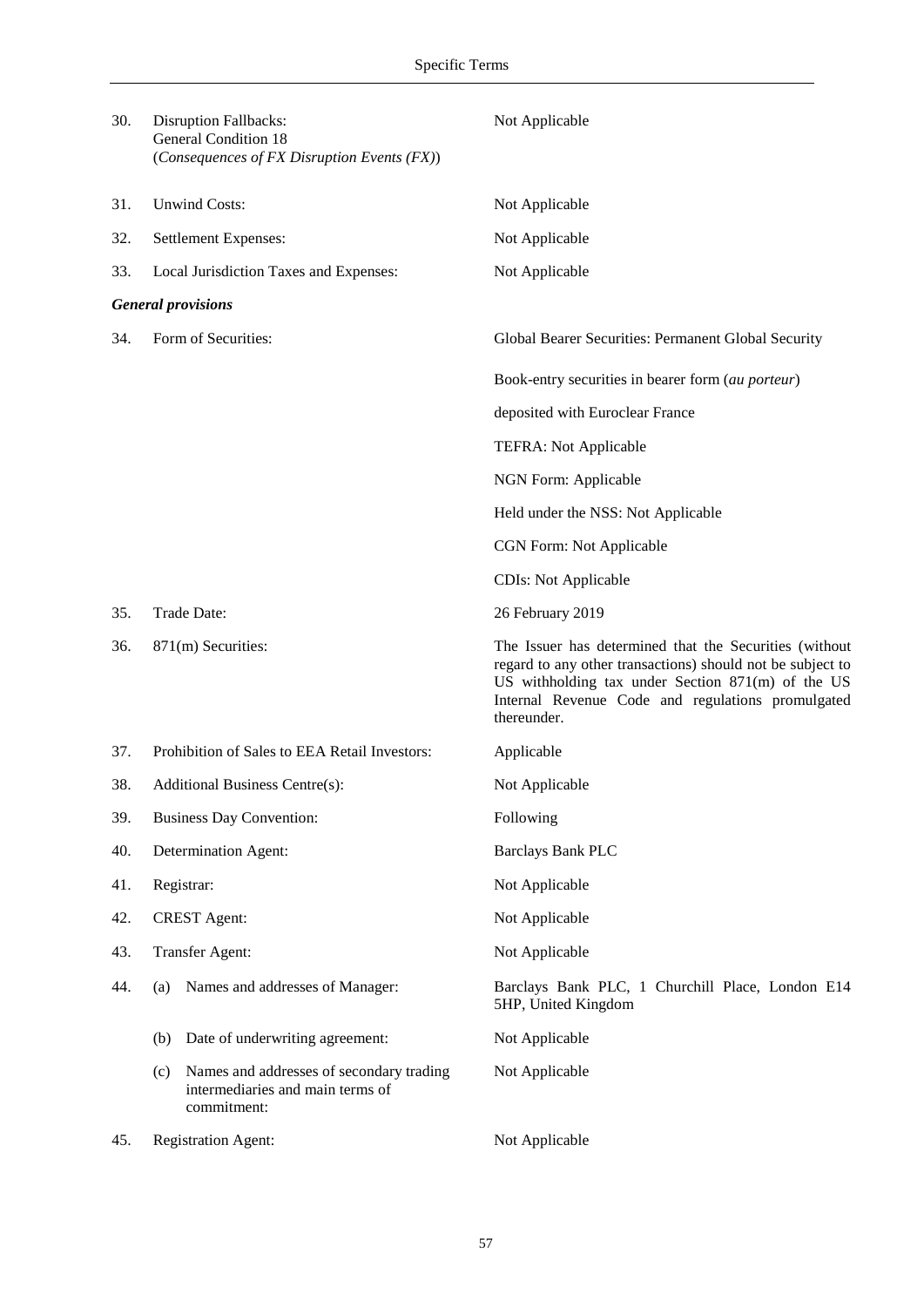| 46. | Masse Category:            | Full Masse                                                                                                                                                                                                                                                                                                                                                                                                                                                                                               |
|-----|----------------------------|----------------------------------------------------------------------------------------------------------------------------------------------------------------------------------------------------------------------------------------------------------------------------------------------------------------------------------------------------------------------------------------------------------------------------------------------------------------------------------------------------------|
|     |                            | The Representative shall be:<br>MASSQUOTE S.A.S.U.<br><b>RCS 529 065 880 Nanterre</b><br>7bis rue de Neuilly<br>F-92110 Clichy<br>Mailing address :<br>33, rue Anna Jacquin<br>92100 Boulogne Billancourt<br>France<br>Represented by its Chairman                                                                                                                                                                                                                                                       |
|     |                            | The Representative will be entitled to a remuneration of<br>$\epsilon$ 600 (VAT excluded) per year, payable on each Interest<br>Payment Date with the first payment at the Issue date.<br>The Representative will exercise its duty until its<br>dissolution, resignation or termination of its duty by a<br>general assembly of Noteholders or until it becomes<br>unable to act. Its appointment shall automatically cease<br>on the Maturity Date, or total redemption prior to the<br>Maturity Date. |
| 47. | Governing Law:             | French law                                                                                                                                                                                                                                                                                                                                                                                                                                                                                               |
| 48. | <b>Relevant Benchmark:</b> | Not Applicable                                                                                                                                                                                                                                                                                                                                                                                                                                                                                           |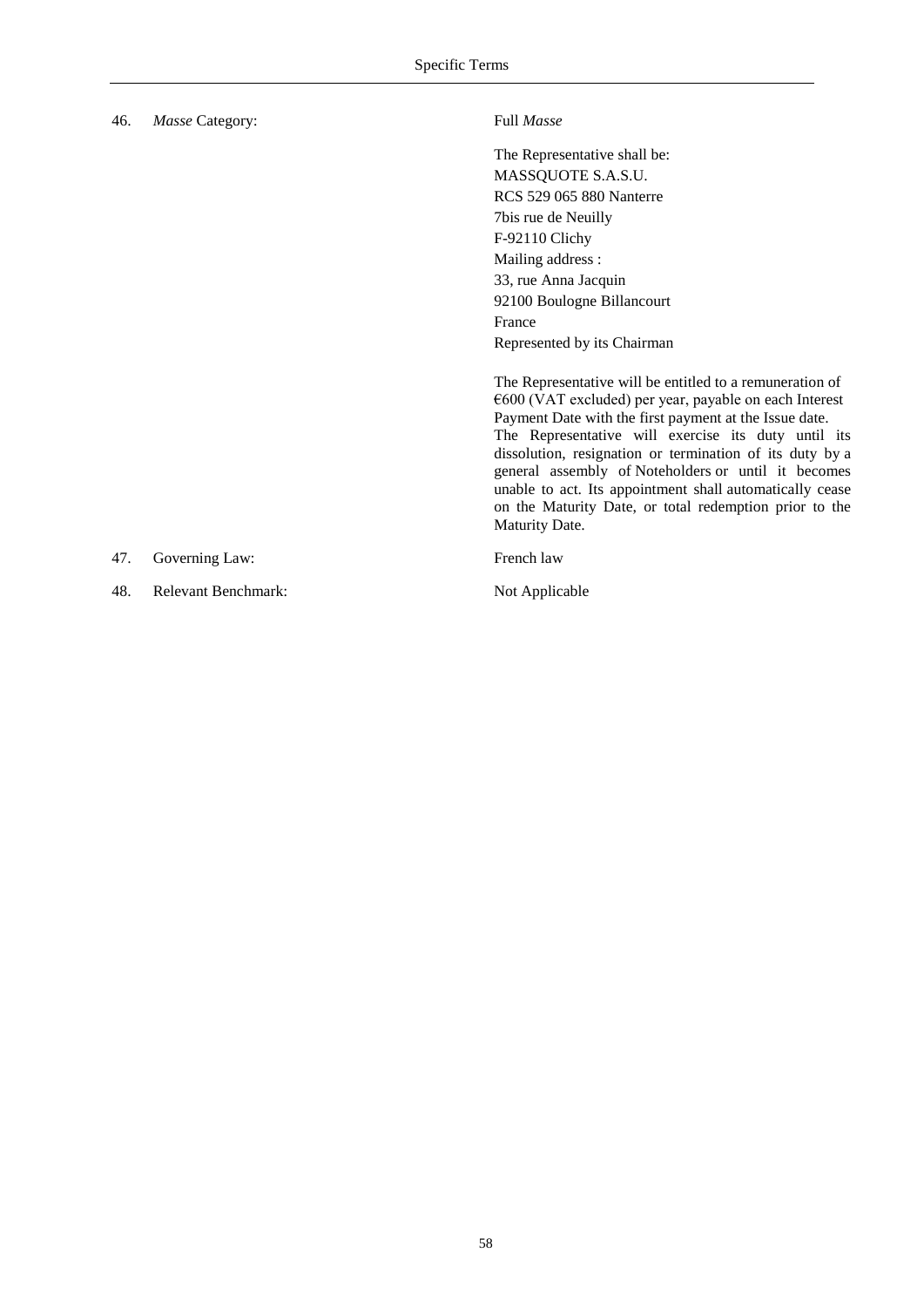# **PART B - OTHER INFORMATION**

# 1. **LISTING AND ADMISSION TO TRADING**

Agent(s):

|                                                                        | (a)                                                                                              | Listing and Admission to Trading:                                  | Application is expected to be made by the Issuer (or on<br>its behalf) for the Securities to be listed on the official<br>list and admitted to trading on the regulated market of<br>the Luxembourg Stock Exchange on or around the date<br>of this Prospectus. |  |
|------------------------------------------------------------------------|--------------------------------------------------------------------------------------------------|--------------------------------------------------------------------|-----------------------------------------------------------------------------------------------------------------------------------------------------------------------------------------------------------------------------------------------------------------|--|
|                                                                        |                                                                                                  | (b) Estimate of total expenses related to<br>admission to trading: | EUR 2,100                                                                                                                                                                                                                                                       |  |
|                                                                        | (c)                                                                                              | Renouncement Notice Cut-off Time:                                  | Not Applicable                                                                                                                                                                                                                                                  |  |
| 2.                                                                     |                                                                                                  | <b>RATINGS</b>                                                     |                                                                                                                                                                                                                                                                 |  |
|                                                                        | Ratings:                                                                                         |                                                                    | The Securities have not been individually rated.                                                                                                                                                                                                                |  |
| 3.                                                                     | INTERESTS OF NATURAL AND LEGAL PERSONS INVOLVED IN THE ISSUE/OFFER                               |                                                                    |                                                                                                                                                                                                                                                                 |  |
|                                                                        |                                                                                                  | Not Applicable                                                     |                                                                                                                                                                                                                                                                 |  |
| REASONS FOR THE OFFER, ESTIMATED NET PROCEEDS AND TOTAL EXPENSES<br>4. |                                                                                                  |                                                                    |                                                                                                                                                                                                                                                                 |  |
|                                                                        | (a)                                                                                              | Reasons for the offer:                                             | General funding                                                                                                                                                                                                                                                 |  |
|                                                                        |                                                                                                  | (b) Use of proceeds                                                | Not Applicable                                                                                                                                                                                                                                                  |  |
| 5.                                                                     | <b>YIELD</b>                                                                                     |                                                                    |                                                                                                                                                                                                                                                                 |  |
|                                                                        |                                                                                                  | Not Applicable                                                     |                                                                                                                                                                                                                                                                 |  |
| 6.                                                                     | PERFORMANCE OF UNDERLYING ASSET, AND OTHER INFORMATION CONCERNING THE<br><b>UNDERLYING ASSET</b> |                                                                    |                                                                                                                                                                                                                                                                 |  |
|                                                                        | Bloomberg Screen: M8CXESG <index>; Reuters Screen Page: .MIEU00069GEU</index>                    |                                                                    |                                                                                                                                                                                                                                                                 |  |
|                                                                        |                                                                                                  | Index Disclaimer: See Schedule                                     |                                                                                                                                                                                                                                                                 |  |
| 7.                                                                     |                                                                                                  | <b>OPERATIONAL INFORMATION</b>                                     |                                                                                                                                                                                                                                                                 |  |
|                                                                        | (a)                                                                                              | ISIN:                                                              | FR0013406519                                                                                                                                                                                                                                                    |  |
|                                                                        | (b)                                                                                              | Common Code:                                                       | 195996695                                                                                                                                                                                                                                                       |  |
|                                                                        | (c)                                                                                              | Relevant Clearing System(s):                                       | Euroclear, France                                                                                                                                                                                                                                               |  |
|                                                                        | (d)                                                                                              | Delivery:                                                          | Delivery free of payment                                                                                                                                                                                                                                        |  |
|                                                                        | (e)                                                                                              | Name and address of additional Paying                              | <b>BNP Paribas Securities Services</b>                                                                                                                                                                                                                          |  |

59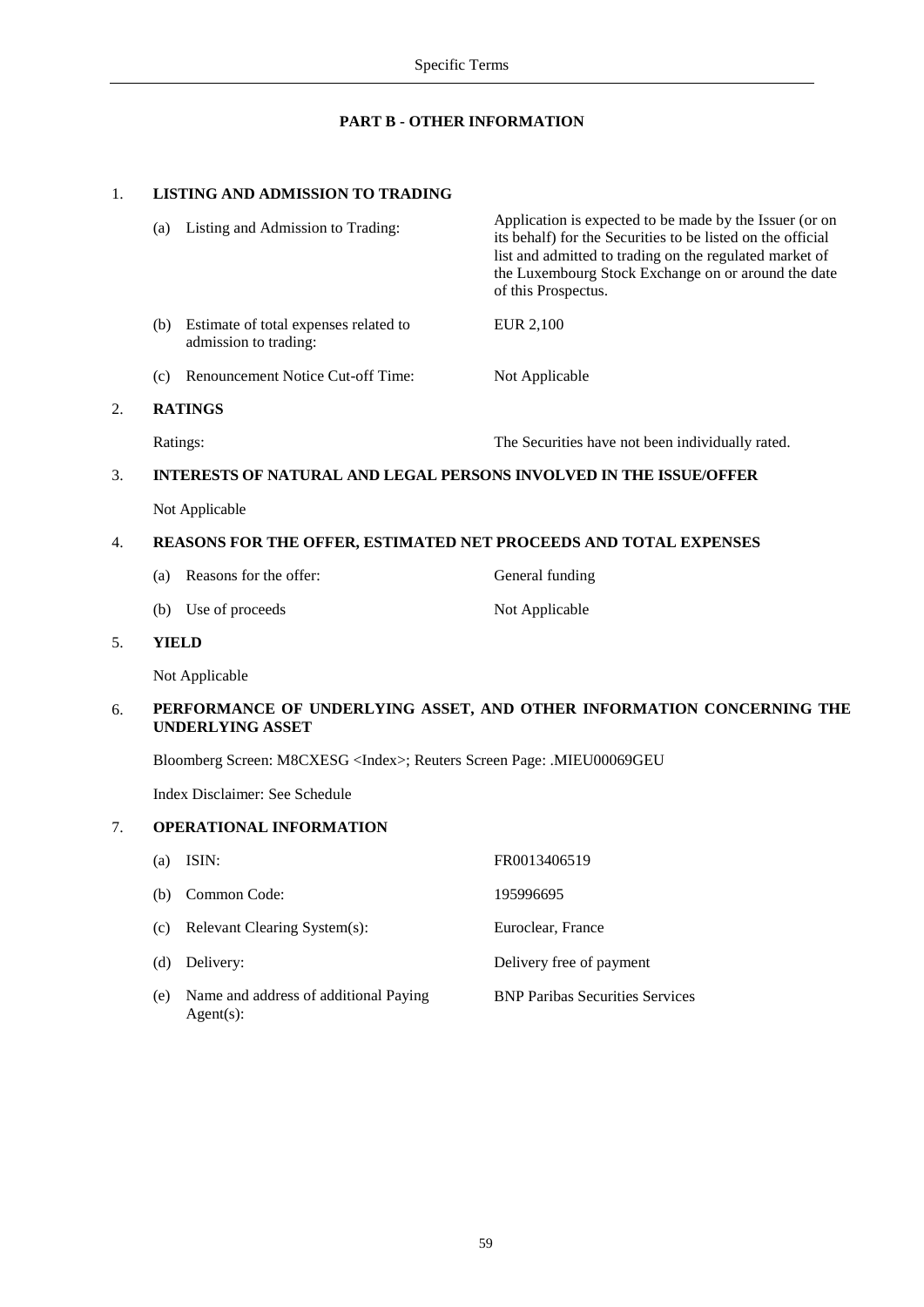## **SCHEDULE – INDEX DISCLAIMER**

We have entered into a non-exclusive license agreement with MSCI whereby we, in exchange for a fee, are permitted to use the MSCI Indices in connection with certain securities, including the Securities. We are not affiliated with MSCI; the only relationship between MSCI and us is any licensing of the use of MSCI's indices and trademarks relating to them.

THE SECURITIES ARE NOT SPONSORED OR ENDORSED BY MSCI, ANY AFFILIATE OF MSCI OR ANY OTHER PARTY INVOLVED IN, OR RELATED TO, MAKING OR COMPILING ANY MSCI INDEX. THE SECURITIES ARE NOT SOLD OR PROMOTED BY MSCI, ANY AFFILIATE OF MSCI OR ANY OTHER PARTY INVOLVED IN, OR RELATED TO, MAKING OR COMPILING ANY MSCI INDEX. THE MSCI INDICES ARE THE EXCLUSIVE PROPERTY OF MSCI. MSCI AND THE MSCI INDEX NAMES ARE SERVICE MARKS OF MSCI OR ITS AFFILIATES AND HAVE BEEN LICENSED FOR USE FOR CERTAIN PURPOSES BY THE ISSUER. NEITHER MSCI, ANY OF ITS AFFILIATES NOR ANY OTHER PARTY INVOLVED IN, OR RELATED TO, MAKING OR COMPILING ANY MSCI INDEX MAKES ANY REPRESENTATION OR WARRANTY, EXPRESS OR IMPLIED, TO THE OWNERS OF THE SECURITIES OR ANY MEMBER OF THE PUBLIC REGARDING THE ADVISABILITY OF INVESTING IN FINANCIAL SECURITIES GENERALLY OR IN THE SECURITIES PARTICULARLY OR THE ABILITY OF ANY MSCI INDEX TO TRACK CORRESPONDING STOCK MARKET PERFORMANCE. MSCI OR ITS AFFILIATES ARE THE LICENSORS OF CERTAIN TRADEMARKS, SERVICE MARKS AND TRADE NAMES AND OF THE MSCI INDICES WHICH ARE DETERMINED, COMPOSED AND CALCULATED BY MSCI WITHOUT REGARD TO THE SECURITIES OR TO THE ISSUER OR ANY OWNER OF THE SECURITIES. NEITHER MSCI, ANY OF ITS AFFILIATES NOR ANY OTHER PARTY INVOLVED IN, OR RELATED TO, MAKING OR COMPILING ANY MSCI INDEX HAS ANY OBLIGATION TO TAKE THE NEEDS OF THE ISSUER OR OWNERS OF THE SECURITIES INTO CONSIDERATION IN DETERMINING, COMPOSING OR CALCULATING THE MSCI INDICES. NEITHER MSCI, ITS AFFILIATES NOR ANY OTHER PARTY INVOLVED IN, OR RELATED TO, MAKING OR COMPILING ANY MSCI INDEX IS RESPONSIBLE FOR OR HAS PARTICIPATED IN THE DETERMINATION OF THE TIMING OF, PRICES AT, OR QUANTITIES OF THE SECURITIES TO BE ISSUED OR IN THE DETERMINATION OR CALCULATION OF THE EQUATION BY WHICH THE SECURITIES ARE REDEEMABLE FOR CASH. NEITHER MSCI, ANY OF ITS AFFILIATES NOR ANY OTHER PARTY INVOLVED IN, OR RELATED TO, THE MAKING OR COMPILING ANY MSCI INDEX HAS ANY OBLIGATION OR LIABILITY TO THE OWNERS OF THE SECURITIES IN CONNECTION WITH THE ADMINISTRATION, MARKETING OR OFFERING OF THIS FINANCIAL PRODUCT.

NOTWITHSTANDING THE FOREGOING, CERTAIN AFFILIATES OF MSCI MAY ACT AS DEALERS IN CONNECTION WITH THE SALE OF THE SECURITIES AND, AS SUCH, MAY SELL OR PROMOTE THE SECURITIES OR MAY BE INVOLVED IN THE ADMINISTRATION, MARKETING OR OFFERING OF THIS FINANCIAL PRODUCT.

ALTHOUGH MSCI SHALL OBTAIN INFORMATION FOR INCLUSION IN OR FOR USE IN THE CALCULATION OF THE MSCI INDICES FROM SOURCES WHICH MSCI CONSIDERS RELIABLE, NEITHER MSCI, ANY OF ITS AFFILIATES NOR ANY OTHER PARTY INVOLVED IN, OR RELATED TO, MAKING OR COMPILING ANY MSCI INDEX WARRANTS OR GUARANTEES THE ORIGINALITY, ACCURACY AND/OR THE COMPLETENESS OF ANY MSCI INDEX OR ANY DATA INCLUDED THEREIN. NEITHER MSCI, ANY OF ITS AFFILIATES NOR ANY OTHER PARTY INVOLVED IN, OR RELATED TO, MAKING OR COMPILING ANY MSCI INDEX MAKES ANY WARRANTY, EXPRESS OR IMPLIED, AS TO RESULTS TO BE OBTAINED BY THE ISSUER, THE ISSUER'S CUSTOMERS OR COUNTERPARTIES, OWNERS OF THE SECURITIES, OR ANY OTHER PERSON OR ENTITY, FROM THE USE OF ANY MSCI INDEX OR ANY DATA INCLUDED THEREIN IN CONNECTION WITH THE RIGHTS LICENSED HEREUNDER OR FOR ANY OTHER USE. NEITHER MSCI, ANY OF ITS AFFILIATES NOR ANY OTHER PARTY INVOLVED IN, OR RELATED TO, MAKING OR COMPILING ANY MSCI INDEX SHALL HAVE ANY LIABILITY FOR ANY ERRORS,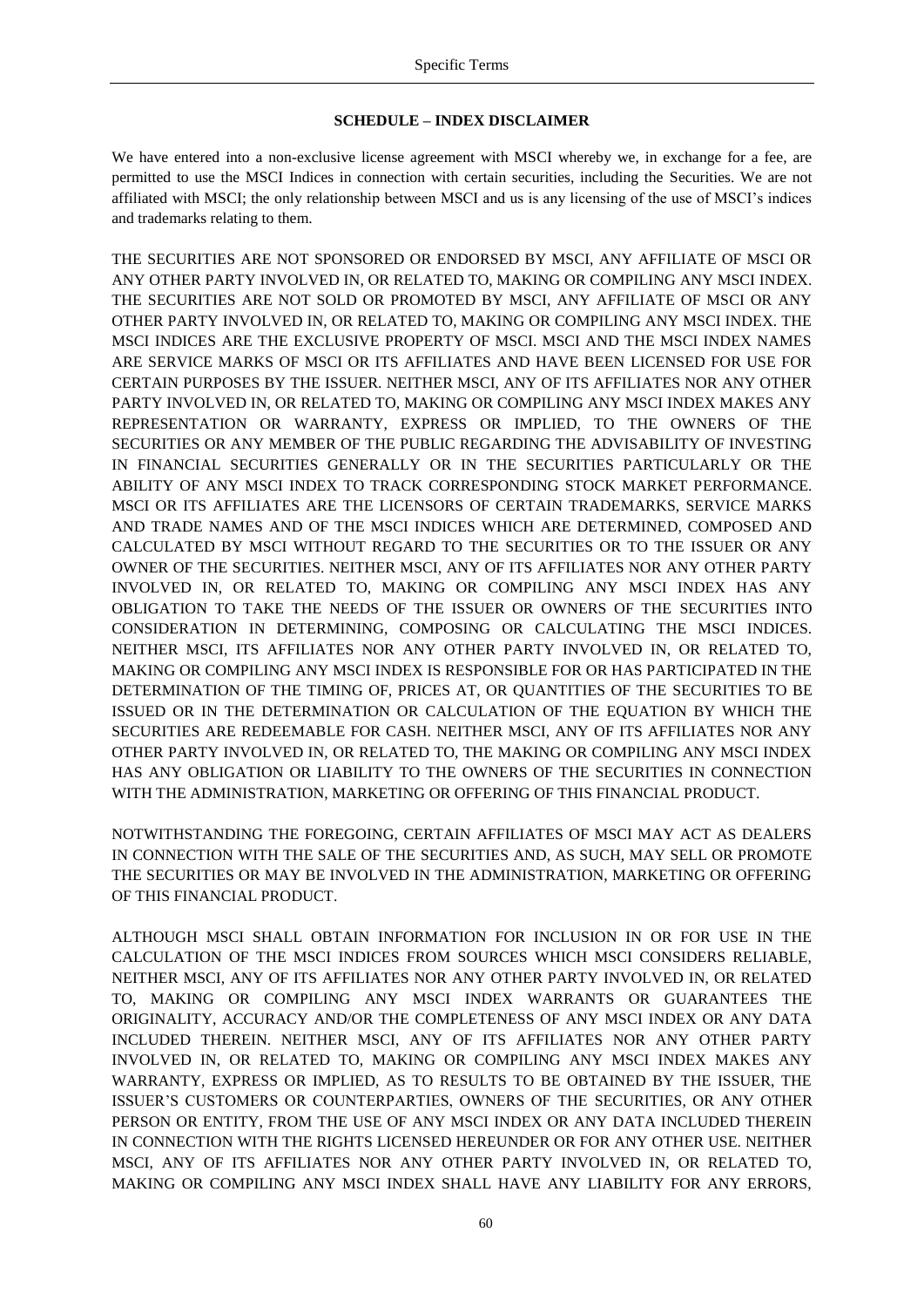OMISSIONS OR INTERRUPTIONS OF OR IN CONNECTION WITH ANY MSCI INDEX OR ANY DATA INCLUDED THEREIN. FURTHER, NEITHER MSCI, ANY OF ITS AFFILIATES NOR ANY OTHER PARTY INVOLVED IN, OR RELATED TO, MAKING OR COMPILING ANY MSCI INDEX MAKES ANY EXPRESS OR IMPLIED WARRANTIES OF ANY KIND, AND MSCI, ANY OF ITS AFFILIATES AND ANY OTHER PARTY INVOLVED IN, OR RELATED TO, MAKING OR COMPILING ANY MSCI INDEX HEREBY EXPRESSLY DISCLAIM ALL WARRANTIES OF MERCHANTABILITY OR FITNESS FOR A PARTICULAR PURPOSE, WITH RESPECT TO ANY MSCI INDEX AND ANY DATA INCLUDED THEREIN. WITHOUT LIMITING ANY OF THE FOREGOING, IN NO EVENT SHALL MSCI, ANY OF ITS AFFILIATES OR ANY OTHER PARTY INVOLVED IN, OR RELATED TO, MAKING OR COMPILING ANY MSCI INDEX HAVE ANY LIABILITY FOR ANY DIRECT, INDIRECT, SPECIAL, PUNITIVE, CONSEQUENTIAL OR ANY OTHER DAMAGES (INCLUDING LOST PROFITS) EVEN IF NOTIFIED OF THE POSSIBILITY OF SUCH DAMAGES.

No purchaser, seller or holder of the Securities, nor any other person or entity, should use or refer to any MSCI trade name, trademark or service mark to sponsor, endorse, market or promote the Securities without first contacting MSCI to determine whether MSCI's permission is required. Under no circumstances may any person or entity claim any affiliation with MSCI without the prior written permission of MSCI.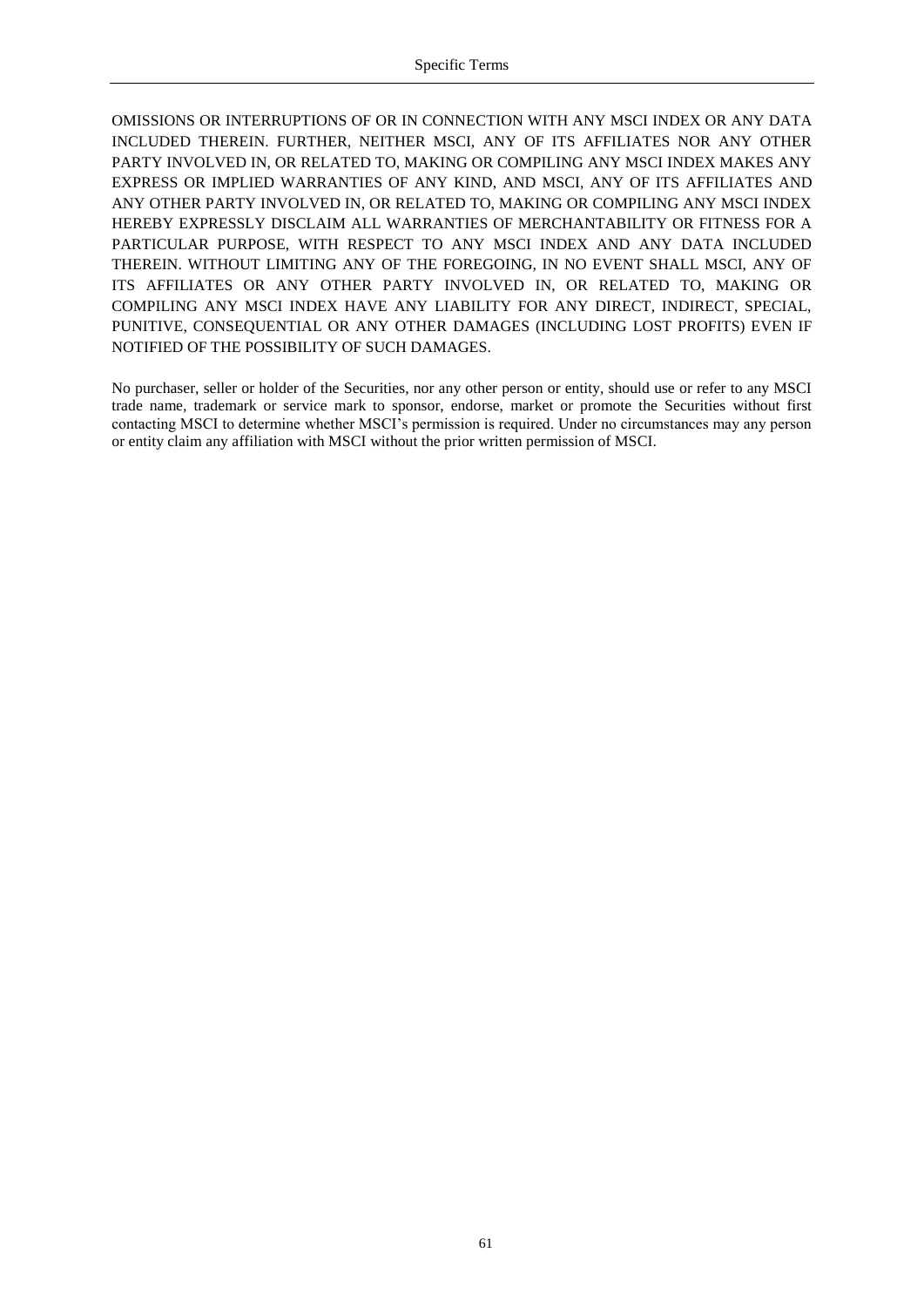## <span id="page-61-1"></span>**IMPORTANT LEGAL INFORMATION**

## <span id="page-61-0"></span>**Ratings**

-

The credit ratings included or referred to in this Prospectus or any document incorporated by reference are, for the purposes of Regulation (EC) No 1060/2009 on credit rating agencies (the "**CRA Regulation**"), issued by Fitch Ratings Limited ("**Fitch**"), Moody's Investors Service Ltd. ("**Moody's**") and S&P Global Ratings Europe Limited ("**Standard and Poor's**"), each of which is established in the European Union and has been registered under the CRA Regulation.

As at the date of this Prospectus, the short term unsecured obligations of Barclays Bank PLC are rated A-1 by Standard & Poor's<sup>1</sup>, P-1 by Moody's<sup>2</sup> and F1 by Fitch<sup>3</sup> and the long-term obligations of the Issuer are rated A by Standard & Poor's<sup>4</sup>, A2 by Moody's<sup>5</sup> and A+ by Fitch<sup>6</sup>.

#### **Hyper-links to websites**

For the avoidance of doubt, the content of any website to which a hyper-link is provided shall not form part of this Prospectus.

**Notes on Issuer ratings:** The information in these footnotes has been extracted from information made available by each rating agency referred to below. The Issuer confirms that such information has been accurately reproduced and that, so far as it is aware, and is able to ascertain from information published by such rating agencies, no facts have been omitted which would render the reproduced information inaccurate or misleading.

<sup>&</sup>lt;sup>1</sup> A short-term obligation rated 'A-1' is rated in the highest category by Standard and Poor's. The obligor's capacity to meet its financial commitment on the obligation is strong. Within this category, certain obligations are designated with a plus sign (+). This indicates that the obligor's capacity to meet its financial commitment on these obligations is extremely strong.

<sup>&</sup>lt;sup>2</sup> 'P-1' Issuers (or supporting institutions) rated Prime-1 have a superior ability to repay short-term debt obligations.

<sup>&</sup>lt;sup>3</sup> An 'F1' rating indicates the highest short-term credit quality and the strongest intrinsic capacity for timely payment of financial commitments; may have an added '+' to denote any exceptionally strong credit feature.

<sup>4</sup> An obligation rated 'A' is somewhat more susceptible to the adverse effects of changes in circumstances and economic conditions than obligations in higher-rated categories. However, the obligor's capacity to meet its financial commitment on the obligation is still strong. The ratings from 'AA' to 'CCC' may be modified by the addition of a plus (+) or minus (-) sign to show relative standing within the major rating categories.

<sup>5</sup> Obligations rated 'A' are considered upper-medium grade and are subject to low credit risk. Note: Moody's appends numerical modifiers 1, 2, and 3 to each generic rating classification from 'Aa' through 'Caa'. The modifier 1 indicates that the obligation ranks in the higher end of its generic rating category; the modifier 2 indicates a mid-range ranking; and the modifier 3 indicates a ranking in the lower end of that generic rating category.

 $6$  An 'A' rating indicates high credit quality and denotes expectations of low default risk. The capacity for payment of financial commitments is considered strong. This capacity may, nevertheless, be more vulnerable to adverse business or economic conditions than is the case for higher ratings.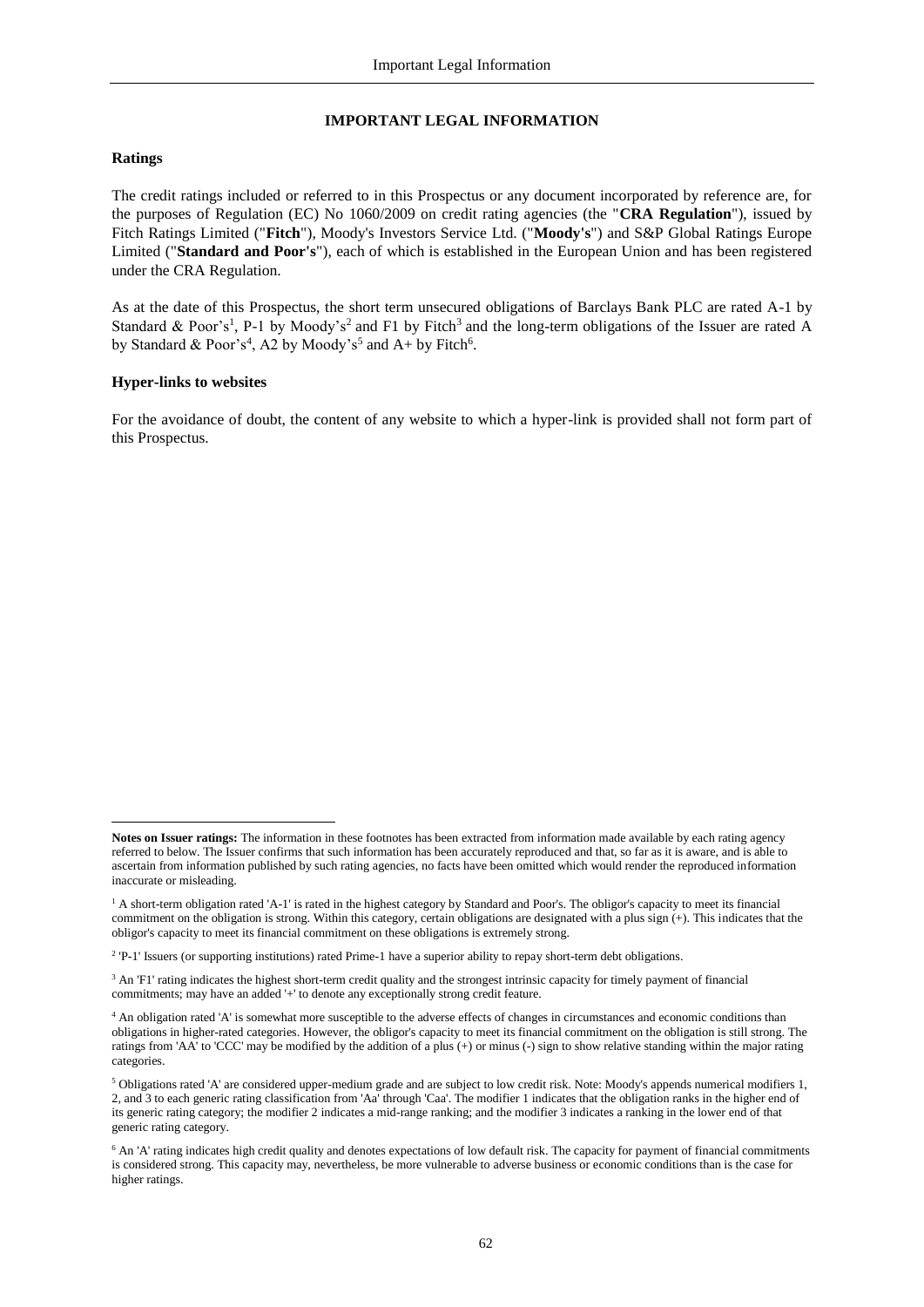## <span id="page-62-1"></span>**GENERAL INFORMATION**

## <span id="page-62-0"></span>**Significant Change Statement**

There has been no significant change in the financial or trading position of the Bank Group since 31 December 2018.

# **Material Adverse Change Statement**

There has been no material adverse change in the prospects of the Issuer since 31 December 2018.

# **Legal proceedings**

There are no governmental, legal or arbitration proceedings (including any such proceedings which are pending or threatened of which the Issuer is aware), which may have or have had during the 12 months preceding the date of this Prospectus, a significant effect on the financial position or profitability of the Issuer and/or the Bank Group.

# **Authorisation and Consents**

The establishment of the Programme and the issue of the Securities pursuant to the Programme have been duly authorised by resolutions of an authorised committee of the Board of Directors of the Issuer on 5 June 2018.

The Issuer has obtained all necessary consents, approvals and authorisations in connection with establishing and updating the Programme and will obtain all such consents, approvals and authorisations in connection with the issue and performance of the Securities.

# **Use of proceeds**

The Issuer intends to apply the net proceeds from the sale of the Securities either for hedging purposes or for general corporate purposes.

## **Relevant Clearing Systems**

The Securities will be cleared and settled through Euroclear France S.A. The International Securities Identification Number (the "**ISIN**") is set out in the Specific Terms. Transactions will be effected for settlement in accordance with the Relevant Rules.

## **Documents Available**

For as long as this Prospectus remains in effect or any Securities remain outstanding, copies of the following documents will, when available, be made available during usual business hours on a weekday (Saturdays, Sundays and public holidays excepted) for inspection and, in the case of (b), (c), (h) and (i) below, shall be available for collection free of charge at the registered office of the Issuer and at: [https://home.barclays/investor](https://home.barclays/investor-relations/)[relations/](https://home.barclays/investor-relations/) and [https://www.home.barclays/prospectuses-and-documentation/structured](https://www.home.barclays/prospectuses-and-documentation/structured-securities/prospectuses.html)[securities/prospectuses.html](https://www.home.barclays/prospectuses-and-documentation/structured-securities/prospectuses.html) (as applicable) and at the specified office of the Issue and Paying Agents:

- (a) the constitutional documents of the Issuer;
- (b) the documents set out in the '*Information Incorporated by Reference'* section of this Prospectus;
- (c) the documents included or referred to in the Registration Document;
- (d) all future annual reports and semi-annual and quarterly financial statements of the Issuer;
- (e) the Master Subscription Agreement;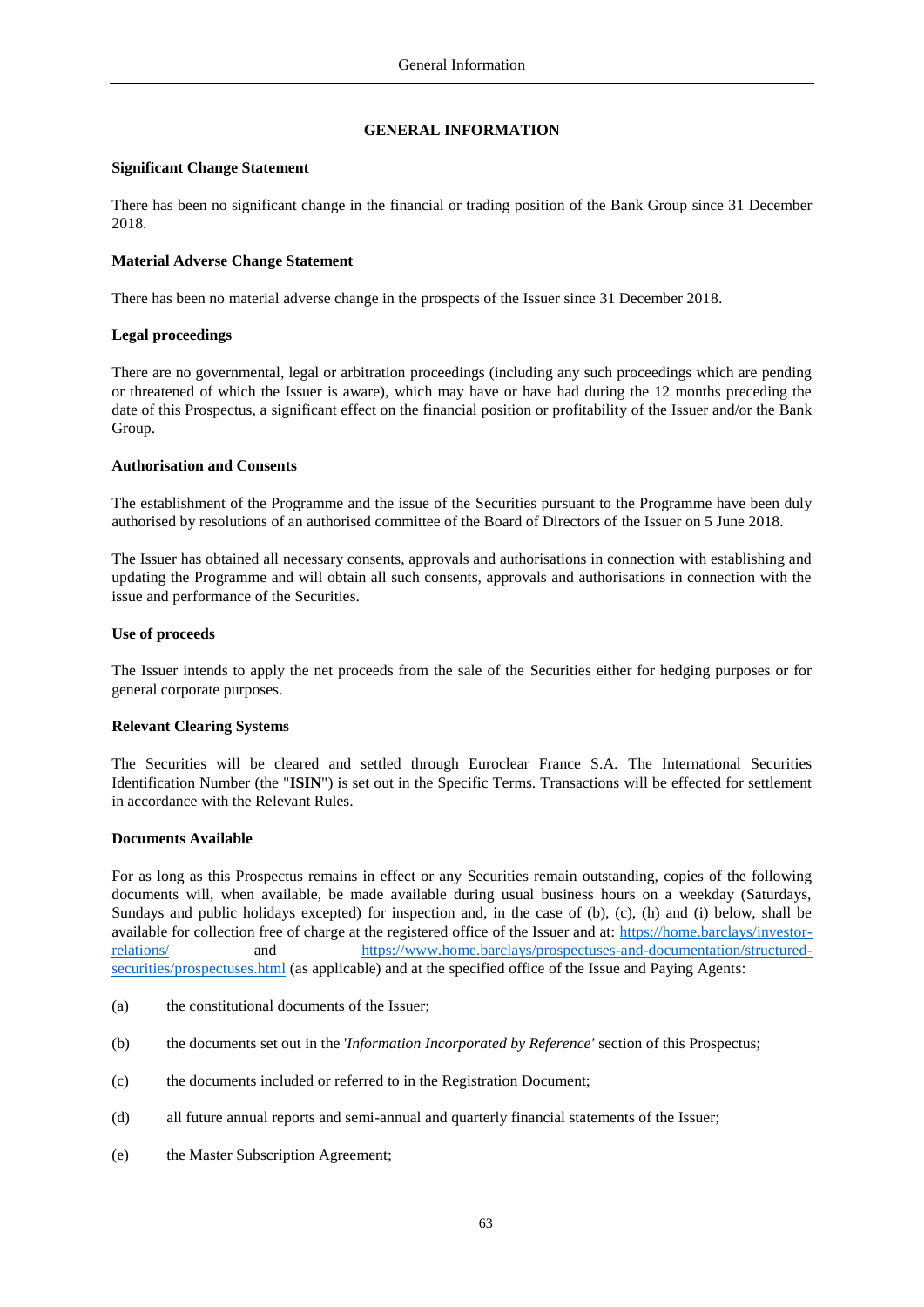- (f) the Master Agency Agreement;
- (g) the Deed of Covenant; and
- (h) the current Base Prospectus in respect of the Programme and any future supplements thereto.

#### **Post-issuance Information**

The Issuer does not intend to provide any post-issuance information in relation to the Securities or the performance of the Underlying Assets, except if required by any applicable laws and regulations.

#### **Issue Price**

The Securities have been issued by the Issuer at the Issue Price specified in the Specific Terms.